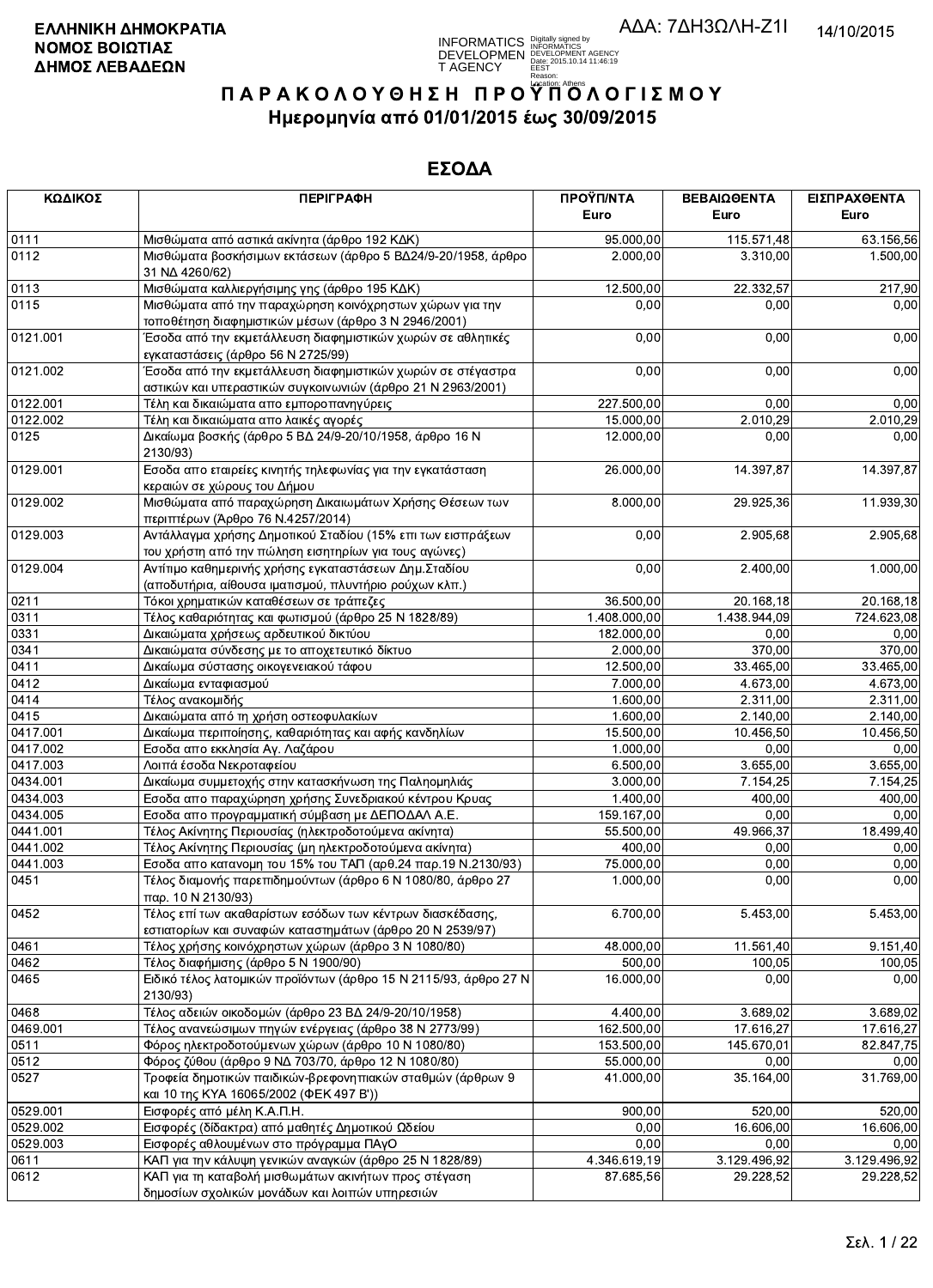| ΚΩΔΙΚΟΣ  | <b>ПЕРІГРАФН</b>                                                                                                                                                  | ΠΡΟΫΠ/ΝΤΑ<br>Euro | ΒΕΒΑΙΩΘΕΝΤΑ<br>Euro | ΕΙΣΠΡΑΧΘΕΝΤΑ<br>Euro |
|----------|-------------------------------------------------------------------------------------------------------------------------------------------------------------------|-------------------|---------------------|----------------------|
| 0614     | ΚΑΠ για την κάλυψη των λειτουργικών αναγκών των σχολείων<br>α/θμιας και β/θμιας εκπαίδευσης (άρθρο 55 Ν 1946/91)                                                  | 377.129,70        | 188.564,76          | 188.564,76           |
| 0619.006 | Οφειλές Ελληνικού Δημοσίου που απορρέουν από το άρθρο 25 του<br>Ν. 1828/89 (άρθ 27 Ν. 3756/2009)                                                                  | 668.079,32        | 0,00                | 0,00                 |
| 0621     | Κάλυψη δαπάνης των προνοιακών επιδομάτων                                                                                                                          | 6.406.702,65      | 4.966.747,90        | 4.966.747,90         |
| 0712     | Μισθώματα θαλασσίων εκτάσεων (άρθρο 15 Ν 2130/93)                                                                                                                 | 9.581,70          | 11.392,50           | 1.627,50             |
| 0713     | Παράβολα για την έκδοση των αδειών ίδρυσης και λειτουργίας<br>επιχειρήσεων υγειονομικού ενδιαφέροντος (άρθρο 80 ΔΚΚ)                                              | 14.000,00         | 6.570,00            | 6.570,00             |
| 0715     | Τέλος διαφήμισης της κατηγορίας Δ΄ του άρθρου 15 του ΒΔ 24/9-<br>20/10/1958 (άρθρο 9 Ν 2880/2001)                                                                 | 90.000,00         | 0,00                | 0,00                 |
| 1211.009 | Έκτακτη χρηματοδότηση του Υπουργείου Εσωτερικών για την<br>καταβολή εκλογικής αποζημίωσης                                                                         | 0,00              | 17.870,00           | 17.870,00            |
| 1212.001 | Επιχορηγηση από LEADER για ΤΡΟΦΩΝΕΙΑ ΔΗΜΟΥ ΛΕΒΑΔΕΩΝ                                                                                                               | 0,00              | 0,00                | 0,00                 |
| 1212.002 | Επιχορήγηση για υλοποίηση Ευρωπαικού προγράμματος<br>Έναρμόνιση οικογενειακής και επαγγελματικής ζωής"                                                            | 218.400,00        | 178.350,00          | 178.350,00           |
| 1212.004 | Από Γ.Γ.Α. για υλοποίηση ΠΑγΟ                                                                                                                                     | 0,00              | 0,00                | 0,00                 |
| 1214.005 | Επιχορήγηση ΥΠ.ΕΣ για κάλυψη δράσεων πολιτικής προστασίας-<br>πυροπροστασίας                                                                                      | 83.800,00         | 81.800,00           | 81.800,00            |
| 1219.002 | Επιχορήγηση εκπαιδευτικών προγραμμάτων ΟΑΕΚ-ΛΑΕΚ                                                                                                                  | 7.000,00          | 0,00                | 0,00                 |
| 1311.001 | ΚΑΠ επενδυτικών δαπανών των δήμων                                                                                                                                 | 440.280,00        | 172.050,00          | 172.050,00           |
| 1312.001 | Επισκευή και συντήρηση σχολικών κτιρίων (άρθρο 13 Ν 2880/2001)                                                                                                    | 69.000,00         | 69.000,00           | 69.000,00            |
| 1313.001 | Επιχορήγηση ΥΠ.ΕΣ. για κάλυψη δρασεων πολιτικής προστασίας                                                                                                        | 0,00              | 2.000,00            | 2.000,00             |
| 1321.033 | Διαμόρφωση Μονοπατιού και Αποκατάσταση-Στερέωση Τρίχινου<br>Γεφυριού                                                                                              | 67.332,55         | 28.476,69           | 28.476,69            |
| 1321.039 | Διαπλατύνσεις Πεζοδρομίων Οδων (Πεσόντων Μαχητών, Αθηνών,<br>Καραγιαννοπούλου & Φίλωνος)                                                                          | 0,00              | 0,00                | 0,00                 |
| 1321.040 | Επιχορήγηση από ΕΤΠΑ για Ανάπλαση-Ενοποίηση Δικτύου<br>Πεζοδρόμων (Πεζόδρομος οδού Καλιαγκάκη, οδού Μποφίδου,<br>χώρος πρώην ΚΤΕΛ και πεζόδρομια οδού Σπυρίδωνος) | 382.477,72        | 218.324,56          | 218.324,56           |
| 1321.041 | Υπογειοποίηση εναερίου δικτύου πεζοδρόμου επι της οδού<br>Μπουφίδου                                                                                               | 42.733,10         | 0,00                | 0,00                 |
| 1321.042 | Σωστικές ανασκαφές                                                                                                                                                | 1,00              | 0,00                | 0,00                 |
| 1321.206 | Μελέτη Σχεδιου Χωροταξικής και Οικιστικής Οργανωσης Ανοικτής<br>Πόλης Δήμου Χαιρώνειας                                                                            | 16.751,67         | 0,00                | 0,00                 |
| 1321.207 | Βελτιωση και ανάπλαση κοινόχρηστων χώρων Τ.Κ. Ανθοχωρίου                                                                                                          | 0,00              | 0,00                | 0,00                 |
| 1321.401 | Επιχορήγηση από ΕΤΠΑ για Βελτίωση και Ανάπλαση Κοινόχρηστων<br>χώρων ΤΚ Κορώνειας                                                                                 | 358.598,58        | 131.252,73          | 131.252,73           |
| 1321.501 | Μελέτη Γενικού Πολεοδομικού Σχεδίου Κοινότητας Κυριακίου                                                                                                          | 16.705,75         | 0,00                | 0,00                 |
| 1322.020 | Επιχορήγηση από ΠΔΕ για Αποκατάσταση ζημιών που<br>προκλήθηκαν από θεομηνία στο Δήμο Λεβαδέων                                                                     | 74.655,68         | 69.771,54           | 69.771,54            |
| 1322.021 | Επιχορήγηση από Πράσινο Ταμείο για Αποζημίωση ιδιοκτησιών στο<br>πάρκο Έρκυνας από την οδό Θουκιδίδου εως την οδό Ξενοφώντος                                      | 90.752,00         | 0,00                | 0,00                 |
| 1322.022 | Επιχορήγηση από Πράσινο Ταμειο για Ενεργειακή Αναβαθμιση<br>Σχολικής Μονάδας 3ου Δημοτικού Σχολειου Λιβαδειάς                                                     | 0,00              | 0,00                | 0,00                 |
| 1326.001 | Έσοδα από προγραμματική σύμβαση με ΔΕΠΟΔΑΛ ΑΕ για την<br>προμήθεια εξοπλισμού 1ης Διαχειριστικής Ενότητας Ν Βοιωτίας                                              | 380.121,00        | 196.121,00          | 104.750,78           |
| 1326.002 | Έσοδα από προγραμματική σύμβαση με ΔΕΠΟΔΑΛ ΑΕ για την<br>Λειτουργική και Περιβαλλοντική Αναβάθμιση ΧΥΤΑ Λιβαδειάς                                                 | 407.939,60        | 87.088,42           | 87.088,42            |
| 1328.002 | Λειτουργική και Περιβαλλοντική Αναβάθμιση Χ.Υ.Τ.Α. Λιβαδειάς                                                                                                      | 1.440.005,08      | 457.462,57          | 457.462,57           |
| 1328.003 | Προμήθεια ενός (1) Θρυμματιστή (εξοπλισμός διαχ. στερεών<br>αποβλήτων 1ης διαχειρ. ενότητας Ν. Βοιωτίας)                                                          | 340.000,00        | 299.000,00          | 299.000,00           |
| 1328.005 | Προμήθεια ενός (1) εκσκαφέα φορτωτή (εξοπλισμός διαχ. στερεών<br>αποβλήτων 1ης διαχειρ. ενότητας Ν. Βοιωτίας)                                                     | 86.000.00         | 75.600,00           | 75.600,00            |
| 1328.009 | Προμήθεια ενός (1) οχήματος ανοικτού τύπου 4χ4 (Εξοπλισμός<br>διαχ.στερεών αποβλήτων 1ης διαχειρ.ενότητας Ν.Βοιωτίας)                                             | 0,00              | 0,00                | 0,00                 |
| 1328.016 | Βελτίωση και Ανάπλαση Κοινόχρηστων Χώρων Οικισμού Ελικώνα                                                                                                         | 550.000,00        | 0,00                | 0,00                 |
| 1328.019 | Βελτίωση υφιστάμενου αρδευτικού έργου του Δ.Δ. Λαφυστίου Δήμου<br>Λεβαδέων                                                                                        | 103.202,00        | 0,00                | 0,00                 |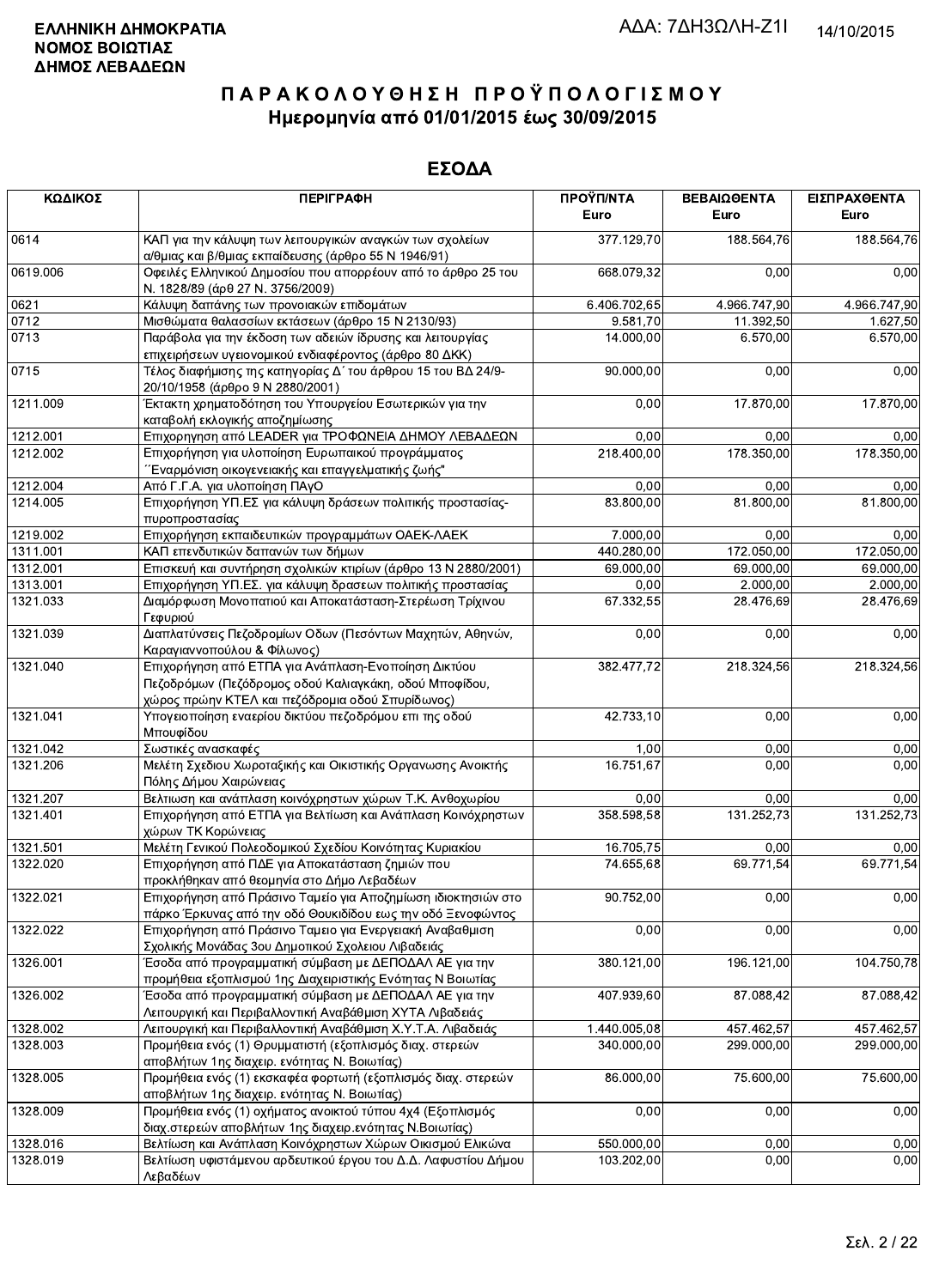| ΚΩΔΙΚΟΣ  | <b>ПЕРІГРАФН</b>                                                                                                                              | ΠΡΟΫΠ/ΝΤΑ<br>Euro      | ΒΕΒΑΙΩΘΕΝΤΑ<br>Euro | ΕΙΣΠΡΑΧΘΕΝΤΑ<br>Euro |
|----------|-----------------------------------------------------------------------------------------------------------------------------------------------|------------------------|---------------------|----------------------|
| 1328.401 | Μελέτη Έργων Ανακατασκευής Εσωτερικού Δικτύου, Έργων<br>Προσαγωγής Ακαθάρτων και Εγκατάστασης Επεξεργασίας Λυμάτων<br>(Ε.Ε.Λ.) Αγίου Γεωργίου | 76.157,81              | 0,00                | 0,00                 |
| 1328.406 | Ανάπλαση Πλατείας Τ.Κ. Αγίου Γεωργίου                                                                                                         | 0,00                   | 0,00                | 0,00                 |
| 1328.502 | Μελέτη Αποχέτευσης-Προσαγωγής Ακαθάρτων και Εγκατάστασης<br>Επεξεργασίας Λυμάτων (Ε.Ε.Λ.) Οικισμού Κυριακίου                                  | 11.664,13              | 13.300,00           | 13.300,00            |
| 1328.503 | Αγορά εδαφικών εκτάσεων Οικισμού Κυριακίου                                                                                                    | 5.000,00               | 0,00                | 0,00                 |
| 1411     | Προϊόν δωρεών                                                                                                                                 | 0,00                   | 6.632,30            | 6.632,30             |
| 1511     | Προσαυξήσεις εκπρόθεσμης καταβολής χρεών (άρθρο 6 ΝΔ 356/74,<br>άρθρο 16 Ν 2130/93)                                                           | 60.000,00              | 28.279,97           | 28.279,97            |
| 1512     | Πρόστιμα του ΚΟΚ, του ΝΔ 805/71 και του ΑΝ 170/67 (άρθρο 31 Ν<br>2130/93)                                                                     | 58.000,00              | 41.310,27           | 37.320,27            |
| 1514     | Πρόστιμα ανέγερσης και διατήρησης αυθαιρέτων κατασκευών (άρθρο<br>12 N 1647/86)                                                               | 20.000,00              | 5.145,94            | 5.145,94             |
| 1519     | Λοιπά πρόστιμα και χρηματικές ποινές επιβαλλόμενες βάσει ειδικών<br>διατάξεων                                                                 | 3.000,00               | 451,95              | 451,95               |
| 1522     | Παράβολα υποβαλλόμενα για την χορήγηση διευκολύνσεων<br>τμηματικής καταβολής χρεών (άρθρο 18 Ν 2648/98)                                       | 500,00                 | 53,12               | 53,12                |
| 1629     | Λοιπά έσοδα από δαπάνες πραγματοποιηθείσες για λογαριασμό<br>τρίτων                                                                           | 5.000,00               | 8.477,33            | 8.477,33             |
| 1699.001 | Εσοδα απο κατασκευή παραγκών και ηλεκτροδότησης αυτών στην<br>Εμποροπανήγυρη                                                                  | 35.000,00              | 0,00                | 0,00                 |
| 1699.003 | Λοιπά έκτακτα έσοδα που δεν εντάσσονται στις πιο πάνω τάξεις                                                                                  | 1.000,00               | 0,00                | 0,00                 |
| 1699.006 | Έκτακτα Έσοδα από εράνους της Ιεράς Μητρόπολης Θηβών και<br>Λεβαδείας (2% επί του ακαθαρίστου προιόντος)                                      | 1.200,00               | 904,12              | 904, 12              |
| 2111     | Τακτικά έσοδα από τέλη καθαριότητας και ηλεκτροφωτισμού                                                                                       | 383.800,00             | 373.790,93          | 373.669,08           |
| 2113     | Τακτικά έσοδα από τέλη και δικαίωματα άρδευσης                                                                                                | 1.000,00               | 4.084,07            | 0,00                 |
| 2115.001 | Τέλος Ακίνητης περιουσίας (ηλεκτροδοτούμενα ακίνητα)                                                                                          | 16.300,00              | 15.488,88           | 15.482,63            |
| 2115.002 | Τέλος Ακίνητης περιουσίας (μη ηλεκτροδοτούμενα ακίνητα)                                                                                       | 70.000,00              | 189.891,10          | 89.567,81            |
| 2118     | Τακτικά έσοδα επί των ακαθαρίστων εσόδων επιτηδευματιών                                                                                       | 9.000,00               | 4.500,04            | 4.500,04             |
| 2119.001 | Φόρος ηλεκτροδούμενων χώρων (άρθ. 10 Ν. 1080/80) Π.Ο.Ε.                                                                                       | 40.300,00              | 38.396,79           | 38.386,24            |
| 2119.004 | Τέλος χρήσης κοινοχρήστων χώρων Π.Ο.Ε.                                                                                                        | 2.000,00               | 0,00                | 0,00                 |
| 2119.011 | Απο μισθώματα αστικών ακινήτων                                                                                                                | 0,00                   | 2.127,00            | 162,00               |
| 2119.012 | Τέλη και δικαιώματα απο λαική αγορά                                                                                                           | 12.000,00              | 2.139,00            | 2.139,00             |
| 2119.020 | Αντιτιμο κατανάλωσης ηλεκτρικού ρευματος των πυλώνων του<br>Δημοτικού Σταδιου για λογαριασμό τριτων (τέλεση αγώνων)                           | 0,00                   | 7.482,00            | 7.482,00             |
| 2119.021 | Αντίτιμο καθημερινής χρήσης εγκαταστάσεων Δημ. Σταδίου<br>(αποδυτήρια, αίθουσα ιματισμού, πλυντήριο ρούχων κλπ.)                              | 0,00                   | 400,00              | 400,00               |
| 2119.022 | Έσοδα από εισφορές (δίδακτρα μαθητών Δημ.Ωδείου)                                                                                              | 0,00                   | 0,00                | 0,00                 |
| 2211.001 | Πρόστιμα παραβάσεων Κ.Ο.Κ. - Ελεγχόμενης στάθμευσης Π.Ο.Ε.                                                                                    | $\overline{17.500,00}$ | 51.295,90           | 15.510,90            |
| 2211.002 | Λοιπά πρόστιμα                                                                                                                                | 2.000,00               | 0,00                | 0,00                 |
| 2212.001 | Πρόστιμα ανέγερσης-διατήρησης αυθαιρέτων                                                                                                      | 7.500,00               | 3.200.60            | 3.200,60             |
| 3211     | Τέλη καθαριότητας και ηλεκτροφωτισμού                                                                                                         | 593.751,33             | 623.611,78          | 595.087,89           |
| 3212     | Τέλη και δικαιώματα ύδρευσης                                                                                                                  | 214.779,92             | 213.120,59          | 6.464,96             |
| 3213     | Τέλη και δικαιώματα άρδευσης                                                                                                                  | 135.033,88             | 342.008,52          | 163.222,70           |
| 3214     | Τέλη και δικαιώματα αποχέτευσης                                                                                                               | 18.079,75              | 17.925,65           | 700,51               |
| 3215     | Τέλος ακίνητης περιουσίας                                                                                                                     | 58.252,26              | 148.567,36          | 60.359,57            |
| 3217     | Εισφορά λόγω ένταξης ή επέκτασης πολεοδομικών σχεδίων                                                                                         | 10.825,49              | 10.825,49           | 4.947,28             |
| 3218     | Τακτικά έσοδα επί των ακαθαρίστων εσόδων επιτηδευματιών                                                                                       | 871.904,98             | 902.432,37          | 37.926,75            |
| 3219.001 | Απο δικαιώματα και μισθώματα βοσκήσιμων εκτάσεων                                                                                              | 15.129,97              | 13.899,52           | 704,21               |
| 3219.002 | Απο τέλη διαφήμισης και απο την εκμετάλλευση διαφημιστικών<br>χώρων                                                                           | 0,00                   | 20.000,00           | 0,00                 |
| 3219.003 | Απο δικαιώματα νεκροταφείων                                                                                                                   | 19.017,11              | 18.908,70           | 761,96               |
| 3219.004 | Απο τέλη χρήσης κοινόχρηστων δημοτικών χώρων και απο<br>παραχώρηση δικαιωμάτων χρήσης θέσεων των περιπτέρων                                   | 127.187,83             | 169.660,15          | 21.091,84            |
| 3219.005 | Απο δικαιώματα Σφαγείων                                                                                                                       | 5.105,59               | 4.738,35            | 778,96               |
| 3219.006 | Απο τέλη και μισθώματα λατομείων                                                                                                              | 90.838,54              | 88.121,39           | 2.576,93             |
| 3219.008 | Απο δικαιώματα χρήσης Χ.Υ.Τ.Α.                                                                                                                | 71.240,59              | 71.240,59           | 160,75               |
| 3219.009 | Απο δικαιώματα συμμετοχής στην Κατασκήνωση                                                                                                    | 10.386,21              | 10.106,21           | 402,22               |
| 3219 010 | Απο τέλη και δικαιώματα λαικών ανορών                                                                                                         | 154 591 11             | 146 111 04          | 45 831 63            |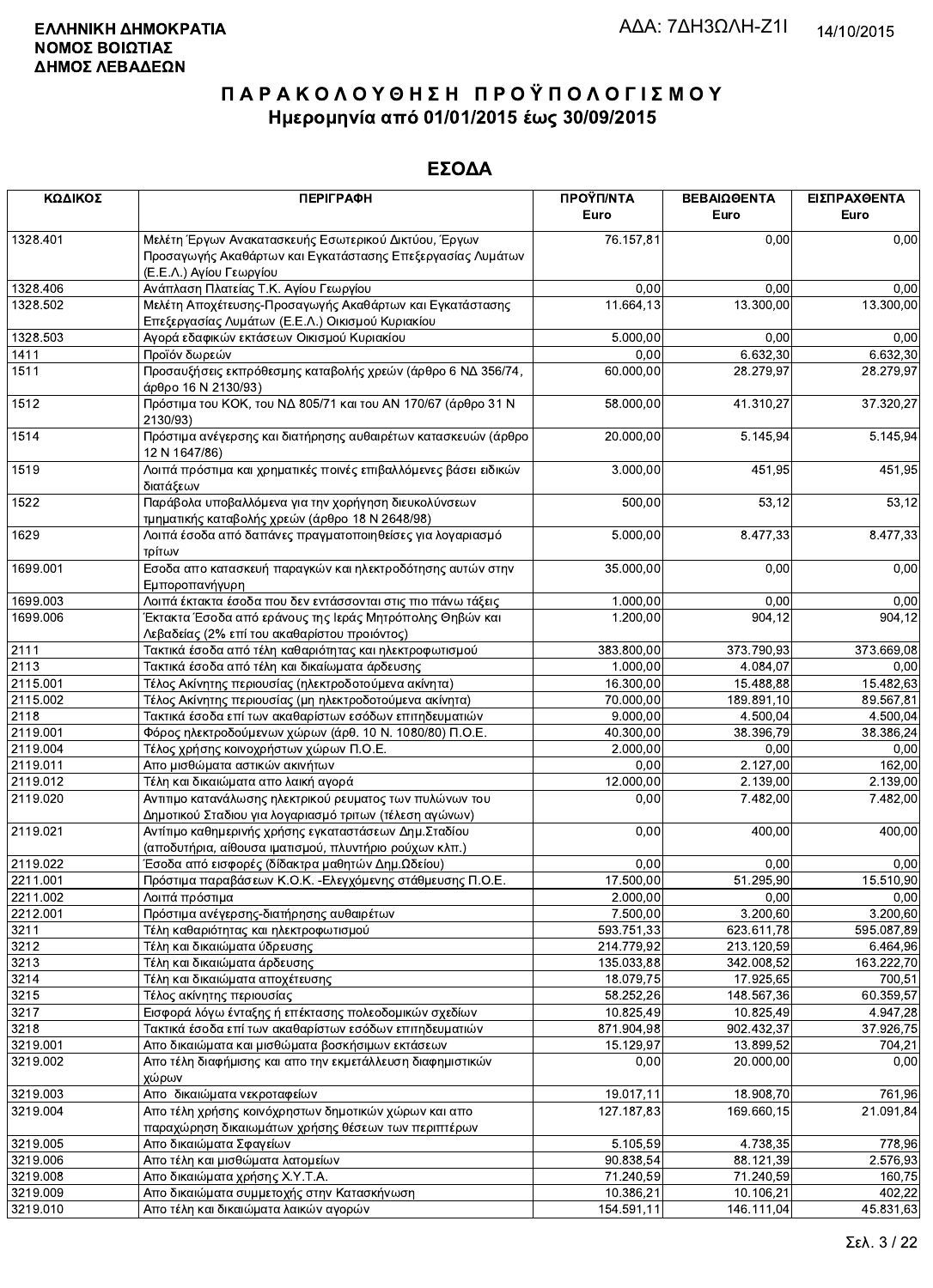| ΚΩΔΙΚΟΣ  | <b>ПЕРІГРАФН</b>                                                                                | ΠΡΟΫΠ/ΝΤΑ     | ΒΕΒΑΙΩΘΕΝΤΑ   | ΕΙΣΠΡΑΧΘΕΝΤΑ          |
|----------|-------------------------------------------------------------------------------------------------|---------------|---------------|-----------------------|
|          |                                                                                                 | Euro          | Euro          | Euro                  |
| 3219.011 | Απο φόρο ηλεκτροδοτούμενων χώρων (άρθ. 10 Ν. 1080/80)                                           | 56.292,52     | 60.350,70     | 58.412,72             |
| 3219.012 | Απο προγραμματική σύμβαση με ΔΕΠΟΔΑΛ Α.Ε. (ΦΟΔΣΑ)                                               | 5.407,48      | 102.907,48    | 0,00                  |
| 3219.013 | Απο μισθώματα αστικών ακινήτων                                                                  | 430.315,54    | 420.840,26    | 56.547,04             |
| 3219.014 | Απο μισθώματα καλλιεργήσιμης γής                                                                | 22.212,66     | 14.344,47     | 3.391,64              |
| 3219.015 | Απο μισθώματα θαλασσίων εκτάσεων                                                                | 9.581,70      | 9.581,70      | 4.890,43              |
| 3219.017 | Λοιπές περιπτώσεις                                                                              | 12.678,28     | 11.403,31     | 332,54                |
| 3219.018 | Απο εισφορές για τροφεία παιδικών και βρεφονηπιακών σταθμών                                     | 19.712,94     | 19.686,62     | 1.624,30              |
| 3219.019 | Απο κρατήσεις υπέρ Δημοσίου                                                                     | 26.803,32     | 48.578,79     | $\overline{4.827,18}$ |
| 3219.020 | Από Μισθώματα παραχώρησης Δικαιωμάτων Χρήσης Θέσεων των                                         | 22.040,66     | 0,00          | 0,00                  |
|          | περιπτέρων (Άρθρο 76 Ν.4257/2014)                                                               |               |               |                       |
| 3219.021 | Από χρήση Δημοτικών Σταδίων (15% επί των ακαθαρίστων                                            | 0,00          | 49.589,39     | 0,00                  |
|          | εισπράξεων του χρήστη από την πώληση εισητηριων για τους<br>αγώνες)                             |               |               |                       |
| 3219.022 | Από αντιτιμο κατανάλωσης ηλεκτρικού ρευματος των πυλώνων του                                    | 0,00          | 39.337,20     | 0,00                  |
|          | Δημοτικού Σταδιου για λογαριασμό τριτων (τελεση αγώνων)                                         |               |               |                       |
| 3221.001 | Απο πρόστιμα παραβάσεων Κ.Ο.Κ.-Ελεγχόμενης στάθμευσης                                           | 613.930,23    | 638.026,16    | 12.146,32             |
| 3221.002 | Απο διάφορα πρόστιμα κλπ έκτακτα έσοδα                                                          | 141.867,81    | 146.823,15    | 6.955,66              |
| 3221.003 | Απο αποζημιώσεις καταβληθείσες για λογαριασμό των υπόχρεων,                                     | 93.293,38     | 93.190,47     | 6.106,60              |
|          | λόγω προσκύρωσης ή ρυμοτόμησης ακινήτων (άρθρο 26 Ν<br>1828/89)                                 |               |               |                       |
| 3221.004 | Από προγραμματική σύμβαση με ΔΕΠΟΔΑΛ για ΦΠΑ                                                    | 86.595,00     | 0,00          | 0,00                  |
| 4111     | Εισφορά υπέρ του Δημοσίου στις αποδοχές και τα έξοδα<br>παράστασης                              | 200.000,00    | 130.909,65    | 130.909,65            |
| 4121     | Φόροι μισθωτών υπηρεσιών                                                                        | 250.000,00    | 162.101,53    | 162.101,53            |
| 4122     | Φοροί και χαρτόσημο Δημάρχων Αντιδημάρχων μελών Δημοτικών                                       | 7.000,00      | 1.685,76      | 1.685,76              |
|          | Συμβουλίων και λοιπών συλλογικών οργάνων                                                        |               |               |                       |
| 4123     | Φόρων προμηθευτών εργολάβων ελ. Επαγγελματιών κ.λ.π.                                            | 130.000,00    | 79.959,24     | 79.959,24             |
| 4124     | Λοιπές κρατήσεις υπέρ του Δημοσίου                                                              | 90.000,00     | 5.219,07      | 2.391,08              |
| 4131     | Εισφορές σε ασφαλιστικούς οργανισμούς και ταμεία                                                | 1.350.000,00  | 869.219,85    | 869.219,85            |
| 4132     | Εισφορά για το εφάπαξ βοήθημα του Ν 103/75                                                      | 3.500,00      | 1.330,02      | 1.330,02              |
| 4141     | Κρατήσεις στις αποδοχές για την εξόφληση δανείων του Τ.Π. & Δ.                                  | 91.000,00     | 54.150,02     | 54.150,02             |
| 4142     | Λοιπές κρατήσεις υπέρ τρίτων                                                                    | 270.000,00    | 175.431,64    | 175.431,64            |
| 4211     | Επιστροφή χρημάτων από υπολόγους χρηματικών ενταλμάτων<br>προπληρωμής                           | 5.000,00      | 0,00          | 0,00                  |
| 4212     | Επιστροφή πάγιας προκαταβολής                                                                   | 29.000,00     | 0,00          | 0,00                  |
| 4213     | Επιστροφή αχρεωστήτως καταβληθέντων χρηματικών ποσών                                            | 100.000,00    | 108.429,26    | 43.387,61             |
|          | (άρθρο 26 Ν 318/69, Αποφ. Υπ. Οικον. 2081241/11652/1997)                                        |               |               |                       |
| 4219     | Επιστροφή εν γένει χρημάτων                                                                     | 45.000,00     | 953,79        | 953,79                |
| 5111     | Χρηματικό υπόλοιπο προερχόμενο από τακτικά έσοδα για την                                        | 406.871,80    | 689.927,09    | 689.927,09            |
|          | κάλυψη υποχρεώσεων παρελθόντων ετών                                                             |               |               |                       |
| 5112     | Χρηματικό υπόλοιπο προερχόμενο από τακτικά έσοδα για την                                        | 170.769,02    | 170.769,02    | 170.769,02            |
|          | κάλυψη έργων του Π.Δ.Ε. ή πιστώσεις προοριζόμενες για δημόσιες                                  |               |               |                       |
|          | επενδύσεις                                                                                      |               |               |                       |
| 5113     | Χρηματικό υπόλοιπο προερχόμενο απο τακτικά έσοδα για την<br>κάλυψη ειδικευμένων δαπανών         | 355.574,14    | 670.064,73    | 670.064,73            |
| 5119     | Χρηματικό υπόλοιπο προερχόμενο απο τακτικά έσοδα για την                                        | 258.000,00    | 0,00          | 0,00                  |
|          |                                                                                                 |               |               |                       |
| 5121     | κάλυψη εν γένει δαπανών του Δήμου                                                               |               |               |                       |
|          | Χρηματικό υπόλοιπο προερχόμενο από έκτακτα έσοδα για την<br>κάλυψη υποχρεώσεων παρελθόντων ετών | 66.082,50     | 292.304,82    | 292.304,82            |
| 5122     | Χρηματικό υπόλοιπο προερχόμενο από έκτακτα έσοδα για την                                        | 789.087,00    | 748.161,14    | 748.161,14            |
|          | κάλυψη έργων του Π.Δ.Ε. ή πιστώσεις προοριζόμενες για δημόσιες<br>επενδύσεις                    |               |               |                       |
| 5123     | Χρηματικό υπόλοιπο προερχόμενο απο έκτακτα έσοδα για την<br>κάλυψη ειδικευμένων δαπανών         | 83.647,20     | 82.186,17     | 82.186,17             |
|          | ΣΥΝΟΛΑ                                                                                          | 29.507.030,53 | 21.915.196,03 | 17.330.079,44         |
|          |                                                                                                 |               |               |                       |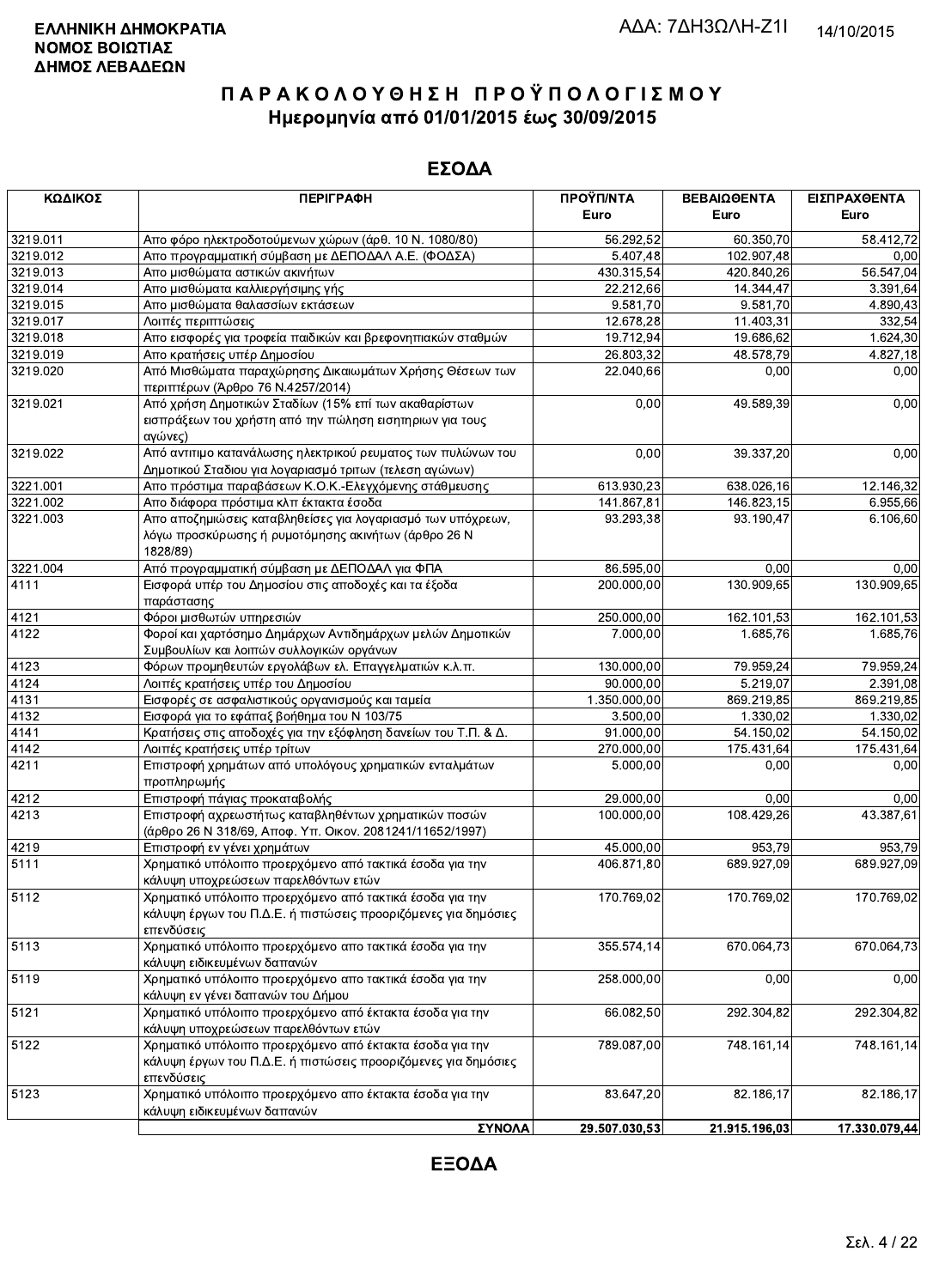|        | ΚΩΔΙΚΟΣ  | <b>ПЕРІГРАФН</b>                                                                                                          | ΠΡΟΫΠ/ΝΤΑ<br>Euro | ΕΝΤΑΛΘΕΝΤΑ<br>Euro | ΠΛΗΡΩΘΕΝΤΑ<br>Euro |
|--------|----------|---------------------------------------------------------------------------------------------------------------------------|-------------------|--------------------|--------------------|
| $00\,$ | 6031     | Τακτικές αποδοχές (περιλαμβάνονται βασικός μισθός, δώρα εορτών, γενικά και<br>ειδικά τακτικά επιδόματα)                   | 101.388,00        | 49.101,78          | 49.101,78          |
| 00     | 6053.001 | Εργοδ. εισφορές ΙΚΑ υπαλλήλων ειδικών θέσεων                                                                              | 10 495,00         | 3.282,30           | 3.282,30           |
| 00     | 6053.002 | Εργοδ. εισφορές Ταμείου Νομικών                                                                                           | 6.233,00          | 597,80             | 597,80             |
| 00     | 6053.003 | Εργοδοτικές εισφορές υπέρ ΤΣΜΕΔΕ                                                                                          | 4.511,00          | 2.929,28           | 2.929,28           |
| 00     | 6053.004 | Εργοδοτικές εισφορές υπέρ ΤΣΜΕΔΕ (επικουρικό)                                                                             | 1.016,00          | 659,25             | 659,25             |
| 00     | 6053.005 | Εργοδοτικές εισφορές υπέρ ΚΥΤ                                                                                             | 1.456,00          | 944,91             | 944,91             |
| $00\,$ | 6056     | Ετήσια εισφορά στο ΤΠΔΚΥ-ΤΕΑΔΚΥ (άρθρα 3 Ν 1726/44, 30 Ν 2262/52, 100<br>ΝΔ 4260/61 και 33 ΝΔ 5441/66)                    | 285.783,00        | 214.200,00         | 214.200,00         |
| $00\,$ | 6073     | Δαπάνες επιμόρφωσης προσωπικού και συμμετοχής σε συνέδρια και<br>σεμινάρια                                                | 9.000,00          | 180,00             | 180,00             |
| $00\,$ | 6111     | Αμοιβές νομικών και συμβολαιογράφων                                                                                       | 0.00              | 183,21             | 183,21             |
| 00     | 6116     | Αμοιβές δικαστικών επιμελητών                                                                                             | 6.000,00          | 0,00               | 0,00               |
| 00     | 6121.001 | Αντιμισθία δημάρχου ή προέδρου κοινότητας αντιδημάρχου και προέδρου<br>δημοτικού συμβουλίου (Άρθρο 175 ΔΚΚ)               | 123.120,00        | 82.080,00          | 82.080,00          |
| $00\,$ | 6121.002 | Αντιμισθία συμπαραστάτη του δημότη και της επιχείρησης                                                                    | 7.200,00          | 0.00               | 0,00               |
| 00     | 6123     | Έξοδα κίνησης προέδρων Τοπικών Συμβουλίων (άρθρο 4 Ν 2539/97)                                                             | 87.600,00         | 58.400,00          | 58.400,00          |
| 00     | 6126.008 | Εργοδοτικές εισφορές υπέρ ΙΚΑ-ΕΤΕΑ                                                                                        | 10.080,00         | 6.719,68           | 6.719,68           |
| 00     | 6151     | Δικαιώματα τρίτων (ΔΕΗ κλπ) από την είσπραξη τελών και φόρων                                                              | 66.000,00         | 47.672,18          | 47.672,18          |
| 00     | 6221     | Ταχυδρομικά τέλη                                                                                                          | 20.000,00         | 11.580,35          | 11.580,35          |
| 00     | 6222     | Τηλεφωνικά, τηλεγραφικά και τηλετυπία τέλη εσωτερικού                                                                     | 30.000,00         | 20.327,62          | 20.327,62          |
| 00     | 6223     | Κινητή Τηλεφωνία                                                                                                          | 6.240,00          | 0,00               | 0,00               |
| 00     | 6331.001 | Λοιποί φόροι και τέλη                                                                                                     | 10.000,00         | 3.399,74           | 3.399,74           |
| 00     | 6331.002 | Φόρος εισοδηματος φρρολογικού έτους 2014                                                                                  | 0,00              | 19.880,98          | 19.880,98          |
| 00     | 6421     | Οδοιπορικά έξοδα και αποζημίωση μετακινούμενων αιρετών                                                                    | 3.000,00          | 0,00               | 0,00               |
| 00     | 6431     | Έξοδα ενημέρωσης και προβολής δραστηριοτήτων του Δήμου                                                                    | 0,00              | 0,00               | 0,00               |
| 00     | 6433     | Τιμητικές διακρίσεις, αναμνηστικά δώρα και έξοδα φιλοξενίας φυσικών<br>προσώπων και αντιπροσωπειών                        | 0.00              | 164,90             | 164,90             |
| $00\,$ | 6434     | Λοιπές δαπάνες δημοσίων σχέσεων                                                                                           | 0.00              | 0.00               | 0,00               |
| 00     | 6443     | Δαπάνες δεξιώσεων και εθνικών ή τοπικών εορτών                                                                            | 0,00              | 0,00               | 0,00               |
| 00     | 6451.001 | Συνδρομές σε εφημερίδες - περιοδικά                                                                                       | 1.000,00          | 0,00               | 0,00               |
| 00     | 6451.002 | Συνδρομή σε νομικές βάσεις δεδομένων                                                                                      | 4.000,00          | 1.045,50           | 1.045,50           |
| 00     | 6463     | Έξοδα λοιπών δημοσιεύσεων                                                                                                 | 1.500,00          | 852,07             | 162,36             |
| 00     | 6492     | Δικαστικά έξοδα και έξοδα εκτέλεσης δικαστικών αποφάσεων ή<br>συμβιβαστικών πράξεων                                       | 20.000,00         | 13.375,89          | 13.375,89          |
| $00\,$ | 6494     | Έξοδα συμβολαιογράφων και δικαστικών επιμελητών                                                                           | 2.000,00          | 685,42             | 685,42             |
| 00     | 6495.007 | Δαπάνες για πάγια τέλη κτηματογράφησης ακινήτων του Δήμου                                                                 | 0,00              | 0,00               | 0,00               |
| 00     | 6511     | Τόκοι δανείων εσωτερικού                                                                                                  | 177.205,00        | 144.985,14         | 144.985,14         |
| 00     | 6515     | Αμοιβές και προμήθειες τραπεζών                                                                                           | 4.000,00          | 1.267,81           | 1.267,81           |
| 00     | 6521     | Τόκοι δανείων εσωτερικού                                                                                                  | 118.705,00        | 97.121,70          | 97.121,70          |
| 00     | 6711.001 | Μεταβιβάσεις σε σχολικές επιτροπές για λειτουργικές δαπάνες                                                               | 377.129,70        | 188.281,92         | 188.281,92         |
| 00     | 6711.003 | Μεταβιβάσεις σε σχολικές επιτροπές για έργα επισκευής και συντήρησης<br>σχολικών κτιρίων                                  | 69.000,00         | 0,00               | 0,00               |
| 00     | 6715.010 | Επιχορήγηση Αθλητικού Πολιτιστικού Οργανισμού Δήμου Λεβαδέων<br>(ΑΠΟΔΗΛ)                                                  | 280.000,00        | 0,00               | 0,00               |
| 00     | 6721.001 | Εισφορά υπέρ συνδέσμου Δήμων και Κοινοτήτων Προστασιας & Ορθολογικής<br>Ανάπτυξης τιυ Κορινθιακού Κόλπου (ΣΠΟΑΚ) ο 'Αριων | 7.184,50          | 0,00               | 0,00               |
| 00     | 6722     | Εισφορά για την εξασφάλιση μέσων προστασίας άμαχου πληθυσμού                                                              | 9.526.10          | 0,00               | 0,00               |
| 00     | 6723     | Κράτηση 0,50% υπέρ λογαριασμού του άρθρου 68 ΝΔ 3033/54                                                                   | 47.630,47         | 5.310,22           | 5.310,22           |
| $00\,$ | 6725     | Εισφορά υπέρ ΤΠΟΕΚΕ                                                                                                       | 750,00            | 0,00               | 0,00               |
| 00     | 6726.001 | Υπέρ δήμων και κοινοτήτων απο το Τέλος Ακίνητης Περιουσίας (15% επι των<br>εισπράξεων - Ν. 2130/93)                       | 30.067,84         | 9.591,30           | 9.591,30           |
| 00     | 6733     | Καταβολή χρηματικών βοηθημάτων σε άπορους δημότες                                                                         | 20.000,00         | 0,00               | 0,00               |
| $00\,$ | 6735     | Επιχορηγήσεις σε πολιτιστικούς συλλόγους και σωματεία                                                                     | 10.100,00         | 0,00               | 0,00               |
| 00     | 6737.001 | Χρηματοδότηση Κοινοφελούς Επιχείρησης Δήμου Λεβαδέων                                                                      | 20.000,00         | 0,00               | 0,00               |
| 00     | 6739.001 | Βοηθήματα ένδειας για την αντιμετώπιση άμεσων βιοτικών αναγκών                                                            | 10.000,00         | 0,00               | 0,00               |
| 00     | 6821.001 | Φορολογικά πρόστιμα και προσαυξήσεις χρήσης                                                                               | 1.500,00          | 100,00             | 100,00             |
| $00\,$ | 6822     | Προσαυξήσεις Ασφαλιστικών ταμείων χρήσης                                                                                  | 0,00              | 0,00               | 0,00               |
| $00\,$ | 6823.001 | Τόκοι υπερημερίας χρήσης                                                                                                  | 60.000,00         | 28.148,84          | 28.148,84          |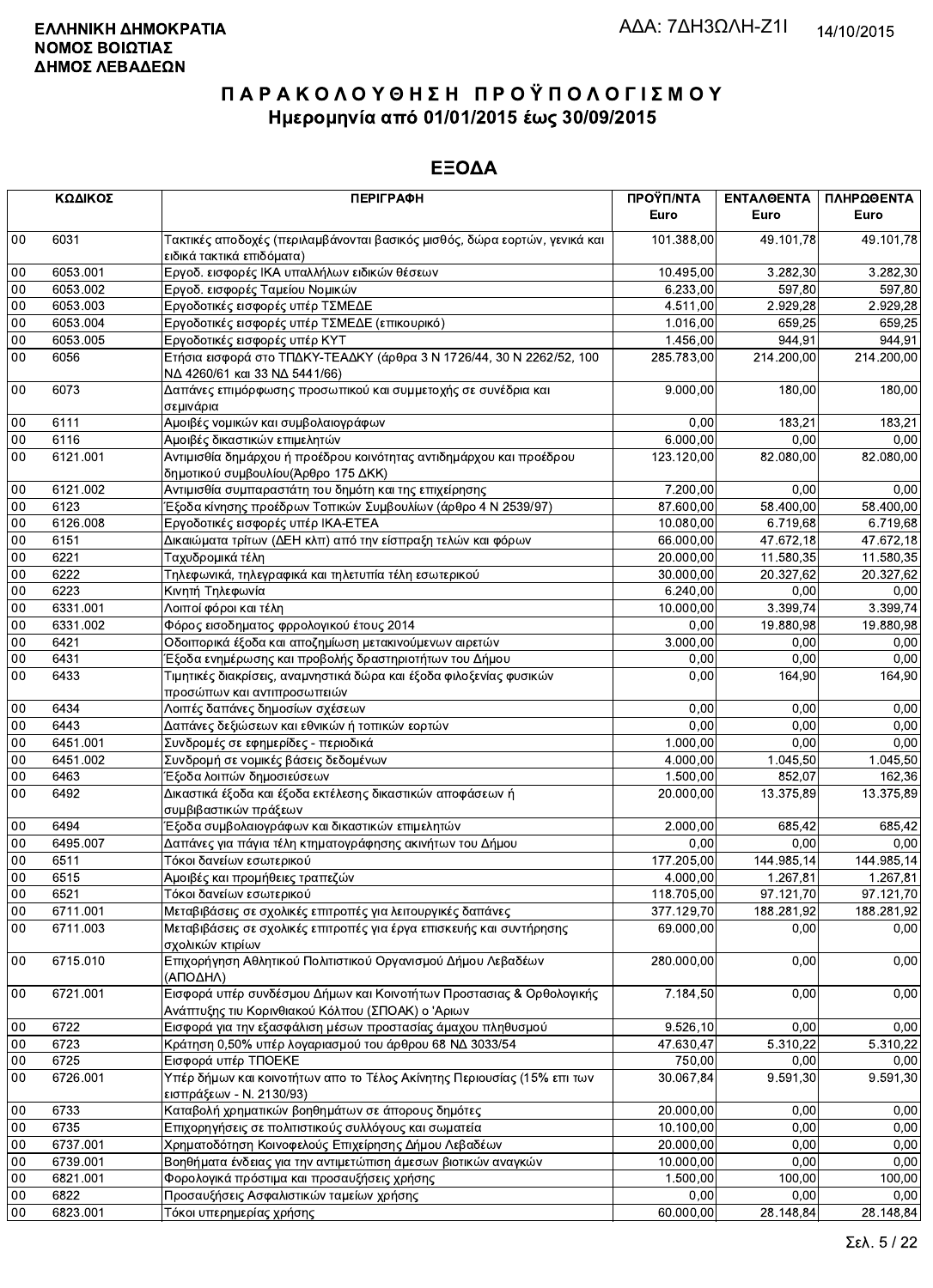|                 | ΚΩΔΙΚΟΣ  | <b>ПЕРІГРАФН</b>                                                                                                          | ΠΡΟΫΠ/ΝΤΑ<br>Euro | ΕΝΤΑΛΘΕΝΤΑ<br>Euro    | ΠΛΗΡΩΘΕΝΤΑ<br>Euro |
|-----------------|----------|---------------------------------------------------------------------------------------------------------------------------|-------------------|-----------------------|--------------------|
| 10              | 6011     | Τακτικές αποδοχές (περιλαμβάνονται βασικός μισθός, δώρα εορτών, γενικά και<br>ειδικά τακτικά επιδόματα)                   | 975.613,00        | 744.763,05            | 744.763,05         |
| 10              | 6012.001 | Αποζημίωση υπερωριακής εργασίας μονίμων υπαλλήλων                                                                         | 1.615,00          | 0.00                  | 0,00               |
| 10              | 6012.002 | Αμοιβή υπαλλήλων που ασκούν καθήκοντα ληξιάρχου                                                                           | 3.840,00          | 1.187,64              | 1.187,64           |
| 10              | 6012.003 | Αμοιβή υπαλλήλου που τηρεί τα πρακτικά του Δημοτικού Συμβουλίου                                                           | 950,00            | 514,43                | 514,43             |
| 10              | 6012.004 | Αμοιβή υπαλλήλων για την γραμματειακή υποστήριξη των συμβουλίων των<br>τοπικών και δημοτικών κοινοτήτων                   | 4.463,00          | 1.400,86              | 1.400,86           |
| 10              | 6012.006 | Αποζημίωση υπερωριακής εργασίας για την καταβολή εκλογικής<br>αποζημίωσης                                                 | 0,00              | 5.590,00              | 5.590,00           |
| 10              | 6021.002 | Τακτικές αποδοχές υπαλλήλων με σύμβαση αορίστου χρόνου                                                                    | 239.994,00        | 159.185,42            | 159.185,42         |
| 10              | 6022.001 | Αποζημίωση υπερωριακής εργασίας για την καταβολή εκλογικής<br>αποζημίωσης                                                 | 0,00              | 1.820,00              | 1.820,00           |
| 10              | 6051.001 | Εργοδοτικές εισφορές ΙΚΑ μονίμων διοικητικών-οικονομικών υπηρεσιών                                                        | 7.196,00          | $\overline{5.165,92}$ | 5.165,92           |
| 10              | 6051.002 | Εργοδοτικές εισφορές ΤΥΔΚΥ μονίμων διοικητικών-οικονομικών υπηρεσιών                                                      | 114.962,00        | 84.310,29             | 84.310,29          |
| 10              | 6051.003 | Εργοδοτικές εισφορές ΤΑΔΚΥ ΤΕΑΔΥ μονίμων διοικητικών-οικονομικών<br>υπηρεσιών                                             | 27.170,00         | 18.521,28             | 18.521,28          |
| 10              | 6051.004 | Εργοδοτικές εισφορές ΤΣΜΕΔΕ μονίμων διοικητικών-οικονομικών υπηρεσιών                                                     | 3.541,00          | 2.690,20              | 2.690,20           |
| 10              | 6051.005 | Εργοδοτικές εισφορές ΤΣΜΕΔΕ (ΕΠΙΚΟΥΡΙΚΟ) μονίμων διοικητικών-<br>οικονομικών υπηρεσιών                                    | 797,00            | 605.49                | 605,49             |
| 10              | 6051.006 | Εργοδοτικές εισφορές ΚΥΤ μονίμων διοικητικών-οικονομικών υπηρεσιών                                                        | 1.143,00          | 867,80                | 867,80             |
| 10              | 6051.007 | Εργοδοτικές εισφορές Τ.Σ.Κ.Υ μονίμων διοικητικών-οικονομικών υπηρεσιών                                                    | 17.367,00         | 11.846,16             | 11.846,16          |
| 10              | 6051.008 | Εργοδοτικές εισφορές τακτικών υπαλλήλων υπέρ ΟΠΑΔ                                                                         | 2.052,00          | 1.927,39              | 1.927,39           |
| 10              | 6052.002 | Εργοδοτικές εισφορές ΙΚΑ υπαλλήλων με σύμβαση αορίστου χρόνου                                                             | 57.565,00         | 39.447,05             | 39.447,05          |
| 10              | 6061.002 | Παροχές σε είδος-γάλα εργαζομένων                                                                                         | 650,00            | 0,00                  | 0,00               |
| 10              | 6142.002 | Ανάθεση εργασίας σε ορκωτούς ελεγκτές για τον έλεγχο των οικονομικών<br>καταστάσεων του Δήμου (Ν. 2880/2001, Ν.3146/2003) | 9.600,00          | 0,00                  | 0,00               |
| 10              | 6142.003 | Ανάθεση εργασίας σε ορκωτό ελεγκτή-λογιστή της εκκαθάρισης της δημοτική ς<br>επιχείρησης Κ.Α.Ε.Κυριακίου                  | 7.380,00          | 0,00                  | 0,00               |
| 10              | 6231.001 | Εκμίσθωση χώρου για λειτουργία εμποροπανήγυρης, εκθέσεων κλπ                                                              | 12.021,60         | 9.016,20              | 9.016,20           |
| 10              | 6232     | Μισθώματα κτιρίων - Τεχνικών έργων ακινήτων                                                                               | 52.026,24         | 39.019,68             | 39.019,68          |
| 10              | 6236.001 | Μίσθωση χημικών τουαλετών για την Εμποροπανήγυρη                                                                          | 3.500,00          | 0,00                  | 0,00               |
| 10              | 6253     | Ασφάλιστρα μεταφορικών μέσων                                                                                              | 4.500,00          | 2.625,27              | 2.625,27           |
| 10              | 6262.001 | Συντήρηση και επισκευή ηλεκτρομηχανολογικιού εξοπλισμού κτιρίων<br>(ανελκυστήρας, κλιματιστικά κλπ)                       | 5.000,00          | 787,20                | 787,20             |
| 10              | 6263.001 | Συντήρηση και επισκευή μεταφορικών μέσων                                                                                  | 4.000,00          | 0,00                  | 0,00               |
| 10              | 6263.002 | Δαπάνες για τεχνικό έλεγχο αυτοκινήτων (Κ.Τ.Ε.Ο.)                                                                         | 500,00            | 0,00                  | 0,00               |
| 10              | 6264.001 | Συντήρηση και επισκευή εγκαταστάσεων θέρμανσης, κλιματισμού, αερισμού και<br>λοιπών μηχανημάτων                           | 8.000,00          | 0,00                  | 0,00               |
| 10              | 6265.002 | Συντήρηση και επισκευή ηλεκτρονικών υπολογιστών, φωτοτυπικών, fax κλπ                                                     | 3.200,00          | 3.075,00              | 3.075,00           |
| $\overline{10}$ | 6265.004 | Εργασίες συντήρησης συστημάτων κατάσβεσης-πυρόσβεσης                                                                      | 1.000,00          | 0,00                  | 0,00               |
| 10              | 6266.001 | Συντήρηση Εφαρμογών λογισμικού                                                                                            | 25.000,00         | 12.693,60             | 12.693,60          |
| 10              | 6279.001 | Λοιπές δαπάνες για ύδρευση, άρδευση, φωτισμό, καθαριότητα                                                                 | 42.000,00         | 21.506,98             | 21.506,98          |
| 10              | 6321     | Τέλη κυκλοφορίας επιβατηγών αυτοκινήτων                                                                                   | 2.000,00          | 0,00                  | 0,00               |
| 10              | 6411     | Έξοδα κίνησης ιδιοκτητών μεταφορικών μέσων (καύσιμα, λιπαντικά, διόδια<br>$\kappa\lambda\pi$ )                            | 6.000,00          | 2.827,72              | 2.827,72           |
| 10              | 6422     | Οδοιπορικά έξοδα και αποζημίωση μετακινούμενων υπαλλήλων                                                                  | 250,00            | 170.05                | 170,05             |
| 10              | 6461     | Έξοδα δημοσίευσης οικονομικών καταστάσεων                                                                                 | 1.400,00          | 0,00                  | 0,00               |
| 10              | 6462     | Δημοσίευση προκηρύξεων                                                                                                    | 1.500,00          | 1.753,00              | 1.152,76           |
| 10              | 6611.001 | Προμήθεια βιβλίων, περιοδικών και λοιπών εκδόσεων                                                                         | 500,00            | 0,00                  | 0,00               |
| 10              | 6611.002 | Προμήθεια ληξιαρχικών βιβλίων (υποχρεωτ. εισφορά ΥΠ.ΕΣ 55327/89)                                                          | 100,00            | 0,00                  | 0,00               |
| 10              | 6612     | Προμήθεια γραφικής ύλης και λοιπά υλικά γραφείων                                                                          | 10.000,00         | 7.534,80              | 4.641,60           |
| 10              | 6613.001 | Προμήθεια εντύπων υπηρεσιών                                                                                               | 2.500,00          | 640,01                | 640,01             |
| 10              | 6613.002 | Προμήθεια υλικών μηχανογράφησης και πολλαπλών εκτυπώσεων (τόνερ,<br>μελανοταινίες-αναλώσιμα fax κλπ)                      | 17.500,00         | 6.173,91              | 6.173,91           |
| 10              | 6615.001 | Εργασίες εκτυπώσεων, εκδόσεων, βιβλιοδετήσεων                                                                             | 1.000,00          | 0,00                  | 0,00               |
| 10              | 6615.002 | Εργασίες εκτύπωσης φωτοτυπιών                                                                                             | 3.000,00          | 553.50                | 553,50             |
| 10              | 6615.003 | Εκτύπωση Μητρώου Αρρένων (υποχρεωτ. εισφορά ΥΠ.ΕΣ 55327/89)                                                               | 100,00            | 0,00                  | 0,00               |
| 10              | 6634     | Προμήθεια ειδών καθαριότητας και ευπρεπισμού                                                                              | 850,00            | 165,02                | 165,02             |
| 10              | 6643     | Προμήθεια καυσίμων για θέρμανση και φωτισμό                                                                               | 38.000,00         | 24.436,40             | 24.436,40          |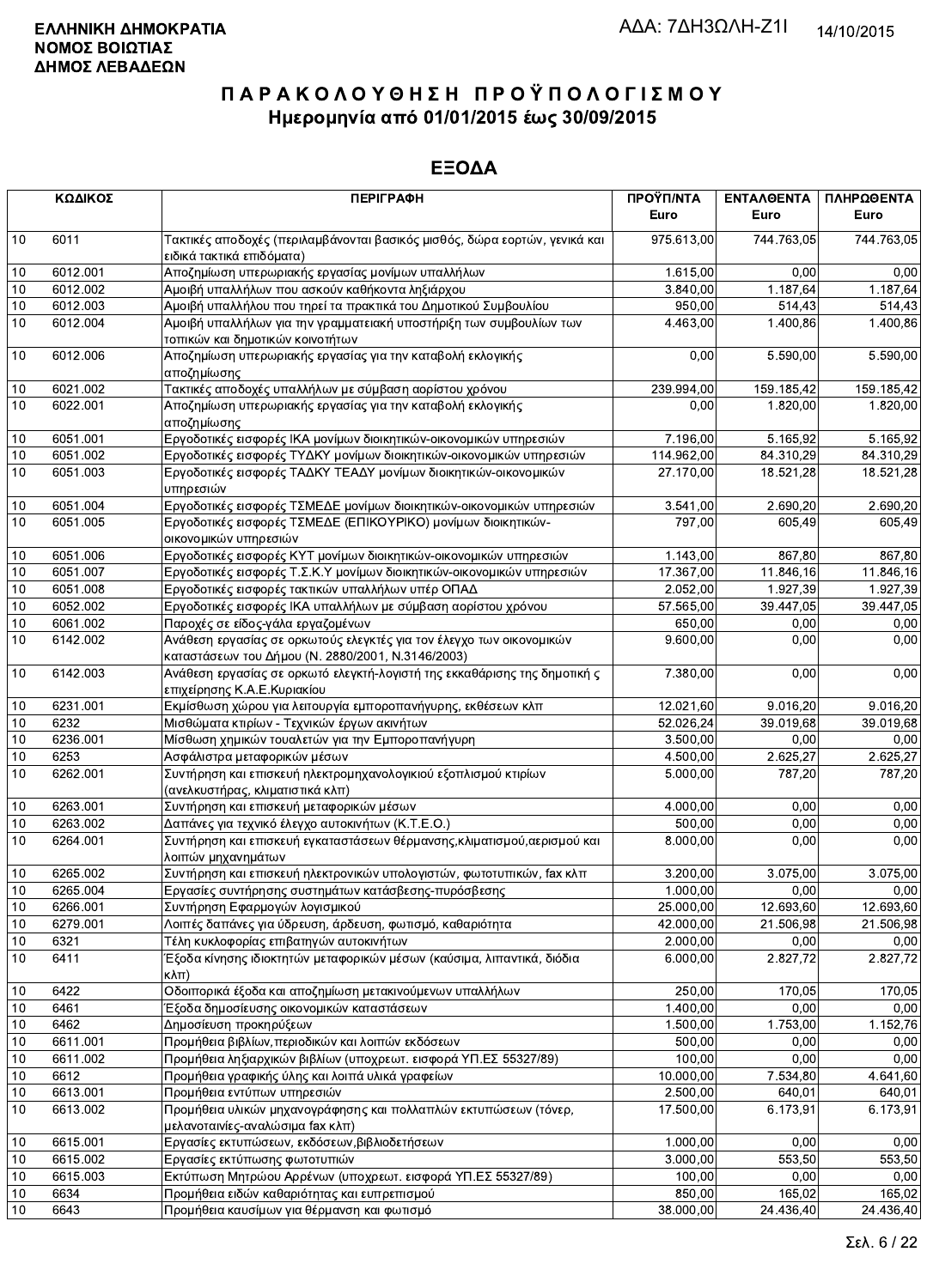|    | ΚΩΔΙΚΟΣ  | <b>ПЕРІГРАФН</b>                                                                                                                       | ΠΡΟΫΠ/ΝΤΑ<br>Euro | <b>ENTAAGENTA</b><br>Euro | ΠΛΗΡΩΘΕΝΤΑ<br>Euro |
|----|----------|----------------------------------------------------------------------------------------------------------------------------------------|-------------------|---------------------------|--------------------|
| 10 | 6662.001 | Προμήθεια υλικών ενεργητικής πυροπροστασίας - συστημάτων συναγερμού-<br>πυρανίχνευσης, αναγομώσεις πυροσβεστήρων                       | 3.000,00          | 0.00                      | 0,00               |
| 10 | 6662.002 | Προμήθεια ηλεκτρολογικού υλικού κτιριακών εγκαταστάσεων                                                                                | 1.000,00          | 0.00                      | 0,00               |
| 10 | 6671.001 | Προμήθεια ανταλλακτικών μεταφορικών μέσων                                                                                              | 1.000,00          | 0,00                      | 0,00               |
| 10 | 6671.002 | Προμήθεια ελαστικών μεταφορικών μέσων                                                                                                  | 1.000,00          | 772,44                    | 772,44             |
| 10 | 6673.001 | Ανταλλακτικά εγκαταστάσεων θέρμανσης, κλιματισμού, αερισμού και λοιπών                                                                 | 3.000,00          | 0,00                      | 0,00               |
| 10 | 6691     | μηχανημάτων<br>Προμήθεια ειδών σημαιοστολισμού και φωταγωγήσεων                                                                        | 1.500,00          | 0,00                      | 0,00               |
| 15 | 6011     | Τακτικές αποδοχές (περιλαμβάνονται βασικός μισθός, δώρα εορτών, γενικά και                                                             | 445.549,00        | 337.536,09                | 337.536,09         |
|    |          | ειδικά τακτικά επιδόματα)                                                                                                              |                   |                           |                    |
| 15 | 6012     | Αποζημίωση υπερωριακής εργασίας και για εξαιρέσιμες ημέρες και νυκτερινές<br>ώρες και λοιπές πρόσθετες αμοιβές                         | 0,00              | 130,00                    | 130,00             |
| 15 | 6013     | Εφάπαξ βοήθημα του Ν 103/75                                                                                                            | 15.000,00         | 0,00                      | 0,00               |
| 15 | 6021.001 | Τακτικές αποδοχές καθαριστριών σχολικών μονάδων (αρθ. 18 Ν.3870/2010)                                                                  | 128.674,00        | 71.712,82                 | 71.712,82          |
| 15 | 6021.002 | Τακτικές αποδοχές υπαλλήλων Κοινωνικής Προστασίας, Παιδείας, Αθλητισμού<br>και Πολιτισμού (Παιδικοί Σταθμοί, ΚΑΠΗ, Δημοτικό Ωδείο κλπ) | 144.452,00        | 142.666,37                | 142.666,37         |
| 15 | 6021.003 | Τακτικές αποδοχές σχολικών φυλάκων με σύμβαση Ιδιωτ. Δικαίου Αορίστου<br>Χρόνου                                                        | 0,00              | 50.044,84                 | 50.044,84          |
| 15 | 6022.001 | Αποζημίωση υπερωριακής αποζημίωσης για την καταβολή εκλογικής<br>αποζημίωσης                                                           | 0,00              | 390,00                    | 390,00             |
| 15 | 6041.001 | Τακτικές αποδοχές ωρομισθίων γυμναστών ΠΑγΟ                                                                                            | 0,00              | 5.283,20                  | 0,00               |
| 15 | 6041.003 | Τακτικές αποδοχες εκτάκτων υπαλλήλων Παιδικών Σταθμών                                                                                  | 97.740,00         | 20.412,93                 | 20.412,93          |
| 15 | 6041.004 | Τακτικές αποδοχές εκτάκτων υπαλλήλων Κατασκήνωσης                                                                                      | 22.470,00         | 20.826,53                 | 20.826,53          |
| 15 | 6041.005 | Αμοιβες συμβασιούχων αμιγώς αμοιβομένων από καταβολή αντιτίμου στο<br>Ωδείο Λιβαδειάς                                                  | 0,00              | 0,00                      | 0,00               |
| 15 | 6051.001 | Εργοδοτικές εισφορέςε ΙΚΑ μονίμων κοινωνικών υπηρεσιών, αθλητισμού και<br>πολιτισμού                                                   | 28.591,00         | 23.730,16                 | 23.730,16          |
| 15 | 6051.002 | Εργοδοτικές εισφορες ΤΥΔΚΥ μονίμων κοινωνικών υπηρεσιών, αθλητισμού<br>και πολιτισμού                                                  | 30.436,00         | 21.347,46                 | 21.347,46          |
| 15 | 6051.003 | Εργοδοτικές εισφορες ΤΑΔΚΥ-ΤΕΑΔΥ μονίμων υπαλλήλων κοινωνικών<br>υπηρεσιών, αθλητισμού και πολιτισμού                                  | 2.194,00          | 1.407, 15                 | 1.407,15           |
| 15 | 6051.008 | Εργοδοτικές εισφορες ΤΕΑΔΥ τακτικών υπαλλήλων κοινωνικών υπηρεσιών,<br>αθλητισμού και πολιτισμού                                       | 6.063,00          | 3.672,18                  | 3.672,18           |
| 15 | 6051.009 | Εργοδοτικές εισφορές ΟΠΑΔ μονίμων κοινωνικών υπηρεσιών, αθλητισμού και<br>πολιτισμού                                                   | 10.306,00         | 7.183,56                  | 7.183,56           |
| 15 | 6052.001 | Εργοδοτικές εισφορές (ΙΚΑ) υπαλλήλων αορίστου. χρόνου (καθαρ. σχολικών<br>μονάδων)                                                     | 31.785,00         | 18.864,83                 | 18.864,83          |
| 15 | 6052.002 | Εργοδοτικές εισφορές (ΙΚΑ) υπαλλήλων κοινωνικής προστασίας, πολιτισμού<br>και αθλητισμού (Παιδικοί Σταθμοί, ΚΑΠΗ, Δημ. Ωδείο κλπ)      | 35.246,00         | 34.528,53                 | 34.528,53          |
| 15 | 6052.003 | Εργοδοτικές εισφορές (ΙΚΑ) σχολικών φυλάκων                                                                                            | 0,00              | 12.291,00                 | 12.291,00          |
| 15 | 6054.001 | Εργοδοτικές εισφορές ωρομισθίων γυμναστών ΠΑγΟ                                                                                         | 0,00              | 1.297,56                  | 0,00               |
| 15 | 6054.003 | Εργοδοτικές εισφορες ΙΚΑ εκτάκτων υπαλλήλων Παιδικών Σταθμών                                                                           | 24.185,00         | 5.013,43                  | 5.013,43           |
| 15 | 6054.004 | Εργοδοτικές εισφορές ΙΚΑ εκτάκτων υπαλλήλων Κατασκήνωσης                                                                               | 5.840,00          | 5.227,73                  | 5.227,73           |
| 15 | 6054.005 | Εργοδοτικές εισφορες συμβασιούχων αμιγώς αμοιβομένων από καταβολή<br>αντιτίμου στο Ωδείο Λιβαδειάς                                     | 0,00              | 0,00                      | 0,00               |
| 15 | 6061.001 | Παροχές σε ειδος γάλα εργαζόμενων                                                                                                      | 3.800,00          | 2.339,17                  | 2.339,17           |
| 15 | 6061.002 | Προμήθειες στολών μουσικών Φιλαρμονικής                                                                                                | 0,00              | 0,00                      | 0,00               |
| 15 | 6117.002 | Εργασίες απολύμανσης-απεντόμωσης                                                                                                       | 500,00            | 227,55                    | 227,55             |
| 15 | 6117.003 | Σύμβαση έργου με ιατρό για ΚΑΠΗ                                                                                                        | 10.000,00         | 0,00                      | 0,00               |
| 15 | 6117.004 | Σύμβαση έργου με παιδίατρο για Παιδικούς Σταθμούς                                                                                      | 10.000,00         | 0,00                      | 0,00               |
| 15 | 6117.005 | Σύμβαση έργου με παιδίατρο για Κατασκήνωση                                                                                             | 2.000,00          | 0,00                      | 0,00               |
| 15 | 6117.006 | Καθαρισμός εγκαταστάσεων Αθλητισμου, Πολιτισμού και λοιπών υπηρεσιών                                                                   | 0,00              | 9.299,87                  | 9.299,87           |
| 15 | 6117.008 | Ανάθεση για σύνταξη ΗΑCCP για το Κατασκηνωτικό Κεντρο στη Παλιομηλιά                                                                   | 0,00              | 990,00                    | 990,00             |
| 15 | 6211.002 | Δαπάνη ηλεκτρικού ρεύματος για φωτισμό Δημοτικού Σταδίου                                                                               | 0,00              | 15.968,00                 | 15.968,00          |
| 15 | 6232.001 | Μισθώματα σχολικών κτιρίων (άρθ. 94 Ν. 3852/10)                                                                                        | 87.685,56         | 59.887,40                 | 27.516,41          |
| 15 | 6232.002 | Μίσθωμα κτιριου Β΄ Παιδικού Σταθμού Λιβαδειάς                                                                                          | 15.288,00         | 11.466,00                 | 11.466,00          |
| 15 | 6232.003 | Μίσθωμα κτιριου ΚΑΠΗ Δαύλειας                                                                                                          | 2.851,20          | 2.138,40                  | 2.138,40           |
| 15 | 6232.005 | Μίσθωμα κτιρίου ιατρειου (ΚΑΠΗ)                                                                                                        | 4.602,00          | 3.451,50                  | 3.451,50           |
| 15 | 6232.006 | Μίσθωμα κυλικειου ΚΑΠΗ Λιβαδειάς (καντίνα)                                                                                             | 5.831,76          | 4.373,82                  | 4.373,82           |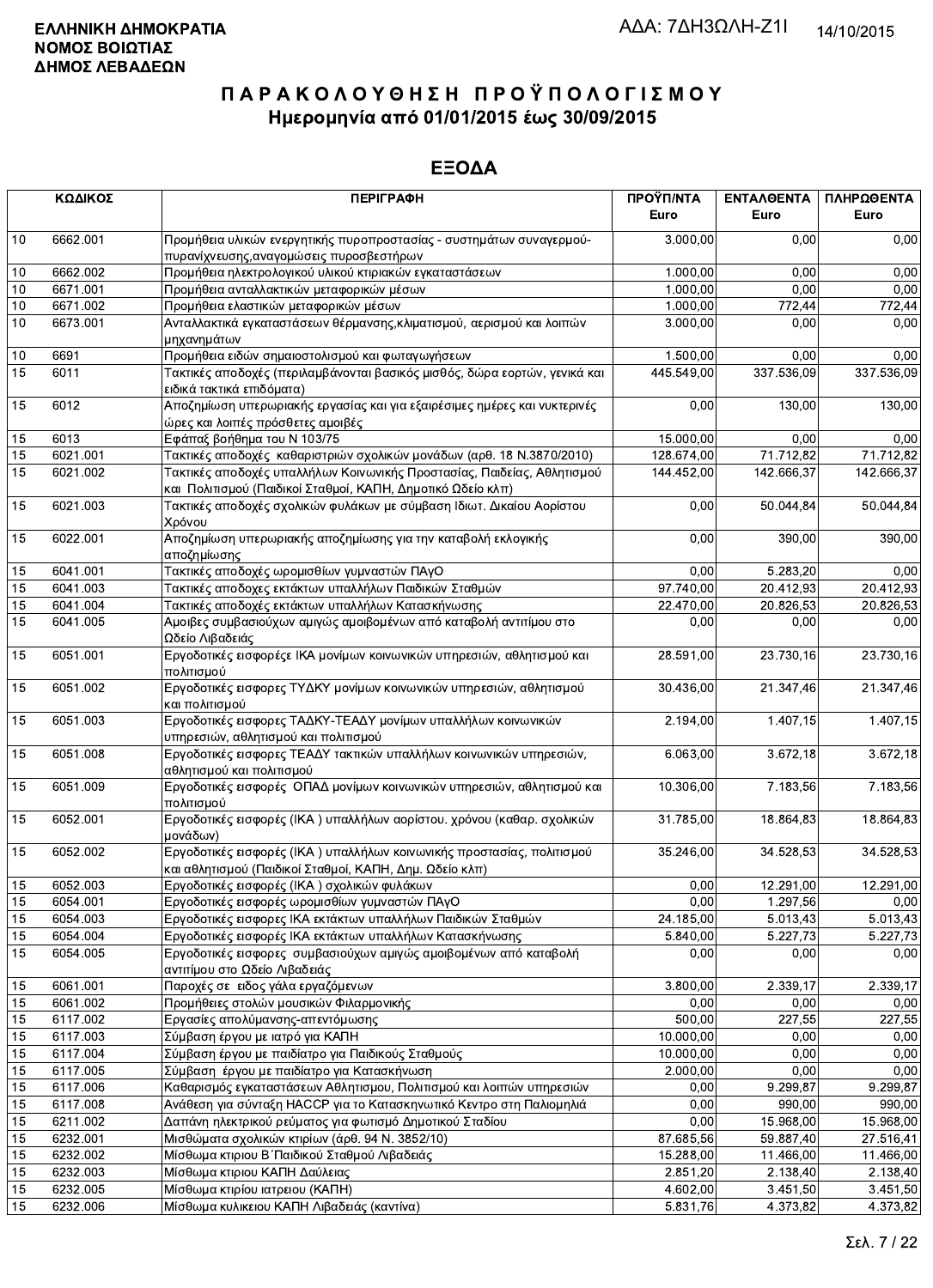|                 | ΚΩΔΙΚΟΣ  | <b>ПЕРІГРАФН</b>                                                                                                   | ΠΡΟΫΠ/ΝΤΑ<br>Euro | ΕΝΤΑΛΘΕΝΤΑ<br>Euro | ΠΛΗΡΩΘΕΝΤΑ<br>Euro |
|-----------------|----------|--------------------------------------------------------------------------------------------------------------------|-------------------|--------------------|--------------------|
| 15              | 6232.007 | Μίσθωμα κτιρίου ΝΕΛΕ                                                                                               | 3.200,00          | 2.332,80           | 2.332,80           |
| 15              | 6232.008 | Μίσθωμα για στέγαση Δημοτικού Θεατρου                                                                              | 0,00              | 3.420,00           | 3.420,00           |
| 15              | 6253.001 | Ασφάλιστρα μεταφορικών μέσων                                                                                       | 0,00              | 0,00               | 0,00               |
| 15              | 6262.001 | Συντήρηση και επισκευή λοιπών μονίμων εγκαταστάσεων Αθλητισμου -<br>Πολιτισμού                                     | 0,00              | 0,00               | 0,00               |
| 15              | 6264.001 | Συντήρηση και επισκευή εγκαταστάσεων θέρμανσης, κλιματισμού, αερισμού<br>και λοιπών μηχανημάτων                    | 6.000,00          | 0,00               | 0,00               |
| 15              | 6264.002 | Συντήρηση και επισκευή λοιπών μηχανημάτων                                                                          | 0,00              | 360,00             | 360,00             |
| 15              | 6265.001 | Συντήρηση και επισκευή λοιπού εξοπλισμού Κατασκήνωσης στην<br>Παλημομηλιά                                          | 1.000,00          | 0,00               | 0,00               |
| 15              | 6265.002 | Συντήρηση και επισκευή επίπλων και λοιπού εξοπλισμού σκευών και λοιπού<br>εξοπλισμού Παιδικών Σταθμών              | 1.000,00          | 0,00               | 0,00               |
| 15              | 6265.003 | Συντήρηση συστημάτων κατάσβεσης-πυρόσβεσης                                                                         | 1.000,00          | 0.00               | 0,00               |
| 15              | 6265.004 | Συντήρηση και επισκευή ηλεκτρικών συσκευών                                                                         | 500,00            | 0,00               | 0,00               |
| 15              | 6265.005 | Συντήρηση και επισκευή εξοπλισμού Δημοτικού Κολυμβητηρίου                                                          | 0,00              | 0,00               | 0,00               |
| 15              | 6265.006 | Συντήρηση και επισκευή επίπλων και λοιπόύ εξοπλισμού υπηρεσιών<br>Πολιτισμού-Αθλητισμού                            | 0,00              | 0.00               | 0,00               |
| 15              | 6279.001 | Λοιπές δαπάνες για ύδρευση, άρδευση, φωτισμό, καθαριότητα                                                          | 64.000,00         | 35.105,20          | 35.105,20          |
| 15              | 6279.002 | Δαπάνη κοινόχρηστων για το κτίριο στέγασης Ν.Ε.Λ.Ε.                                                                | 750,00            | 0,00               | 0,00               |
| 15              | 6413.001 | Δαπάνη για εκδρομές ΚΑΠΗ                                                                                           | 3.000,00          | 0,00               | 0,00               |
| 15              | 6462     | Δημοσίευση προκηρύξεων                                                                                             | 750,00            | 0,00               | 0,00               |
| 15              | 6471.001 | Εκδηλώσεις εορτών ΠΑΣΧΑ                                                                                            | 30.000,00         | 34.927,59          | 34.927,59          |
| 15              | 6471.002 | Πολιτιστικές εκδηλώσεις ΤΡΟΦΩΝΕΙΑ                                                                                  | 20.000,00         | 0.00               | 0,00               |
| 15              | 6471.003 | Πολιτιστικές εκδηλώσεις ΓΑΙΤΑΝΑΚΙ ΛΙΒΑΔΕΙΑΣ                                                                        | 5.000,00          | 3.674,66           | 3.674,66           |
| 15              | 6471.005 | Επετειακές-εορταστικές εκδηλώσεις και δραστηριότητες όλων των Κοινοτήτων<br>του Δήμου                              | 20.000,00         | 7.773,47           | 7.274,58           |
| 15              | 6471.006 | Εκδηλώσεις εορτασμού Χριστουγέννων & Πρωτοχρονιάς                                                                  | 10.000,00         | 0,00               | 0,00               |
| 15              | 6472.001 | Εξοδα αθλητικών δραστηριοτήτων και εκδηλώσεων                                                                      | 0,00              | 0,00               | 0,00               |
| 15              | 6473.301 | Εκδηλώσεις στα ΚΑΠΗ                                                                                                | 2.000,00          | 0,00               | 0,00               |
| 15              | 6481.001 | Προμήθεια ειδών παντοπωλείου για Παιδικούς Σταθμούς                                                                | 13.000,00         | 5.719,21           | 5.719,21           |
| 15              | 6481.002 | Προμήθεια φρούτων και λαχανικών για Παιδικούς Σταθμούς                                                             | 10.200,00         | 6.111,76           | 6.111,76           |
| 15              | 6481.003 | Προμήθεια ειδών κρεοπωλείου για Παιδικούς Σταθμούς                                                                 | 13.000,00         | 6.101,54           | 6.101,54           |
| 15              | 6481.004 | Προμήθεια γαλακτοκομικών ειδων για Παιδικούς Σταθμούς                                                              | 7.500,00          | 3.127,47           | 3.127,47           |
| 15              | 6481.005 | Προμήθεια κατεψυγμένων ειδών για Παιδικούς Σταθμούς                                                                | 3.000,00          | 1.214,52           | 1.214,52           |
| 15              | 6481.006 | Προμήθεια ειδών αρτοποιείου για Παιδικούς Σταθμούς                                                                 | 8.000,00          | 3.733,67           | 3.733,67           |
| 15              | 6481.007 | Προμήθεια ειδών διαβιωσης & περίθαλψης                                                                             | 10.000,00         | 0,00               | 0,00               |
| 15              | 6482.001 | Προμήθεια ειδών παντοπωλείου για Κατασκήνωση                                                                       | 4.600,00          | 4.018,24           | 4.018,24           |
| 15              | 6482.002 | Προμήθεια φρούτων και λαχανικών για Κατασκήνωση                                                                    | 5.020,00          | 2.566,86           | 2.566,86           |
| 15              | 6482.003 | Προμήθεια ειδών κρεοπωλείου για Κατασκήνωση                                                                        | 4.700,00          | 4.024,64           | 4.024,64           |
| $\overline{15}$ | 6482.004 | Προμήθεια γαλακτοκομικών ειδών για Κατασκήνωση                                                                     | 3.200,00          | 2.396,35           | 2.396,35           |
| 15              | 6482.005 | Προμήθεια κατεψυγμένων ειδών για Κατασκήνωση                                                                       | 1.250,00          | 936,12             | 936,12             |
| 15              | 6482.006 | Προμήθεια ειδών αρτοποιείου για Κατασκήνωση                                                                        | 4.150,00          | 3.777,78           | 3.777,78           |
| 15              | 6482.007 | Προμήθεια ειδών ζαχαροπλαστείου για Κατασκήνωση                                                                    | 950,00            | 327,99             | 327,99             |
| 15              | 6612     | Προμήθεια γραφικής ύλης και λοιπά υλικά γραφείων                                                                   | 500,00            | 0,00               | 0,00               |
| 15              | 6613.001 | Προμήθεια βιβλιαρίων υγείας κοινωνικής πρόνοιας                                                                    | 1.200,00          | 1.107,00           | 1.107,00           |
| 15              | 6613.002 | Προμήθεια εντύπων και υλικών μηχανογράφησης και πολλαπλών<br>εκτυπώσεων Παιδικών Σταθμών                           | 750,00            | 0.00               | 0,00               |
| 15              | 6613.003 | Προμήθεια εντύπων και υλικών μηχανογράφησης και πολλαπλών<br>εκτυπώσεων ΚΑΠΗ                                       | 200,00            | 0,00               | 0,00               |
| 15              | 6615.001 | Διάφορες εκδόσεις για την προβολή του Δήμου                                                                        | 0,00              | 0,00               | 0,00               |
| 15              | 6622.004 | Προμήθεια εποπτικού υλικού                                                                                         | 1.500,00          | 1.361,15           | 1.361,15           |
| 15              | 6622.005 | Προμήθεια ειδών δημιουργικής απασχόλησης για τους παιδικούς σταθμούς<br>(χαρτικά, μπογιές, εκπαιδευτικό υλικό κλπ) | 2.000,00          | 0,00               | 0,00               |
| 15              | 6622.006 | Προμήθεια παιδικών στρωμάτων                                                                                       | 700,00            | 0,00               | 0,00               |
| 15              | 6622.008 | Προμήθεια τροφίμων για Κοινωνικό Παντοπωλείο                                                                       | 70.500,00         | 1.398,54           | 1.398,54           |
| 15              | 6622.009 | Προμήθεια ποδοκίνητου νιπτήρα και λιποσυλλέκτη για το Κατασκηνωτικό<br>Κέντρο ΄΄ Παλιομηλιά"                       | 0.00              | 356,70             | 356,70             |
| 15              | 6631.001 | Προμήθεια υγειονομικού και φαρμακευτικού υλικού                                                                    | 0,00              | 129,57             | 129,57             |
| 15              | 6633     | Προμήθεια χημικού υλικού (απολυμαντικά, χημικά κλπ)                                                                | 0,00              | 305,53             | 305,53             |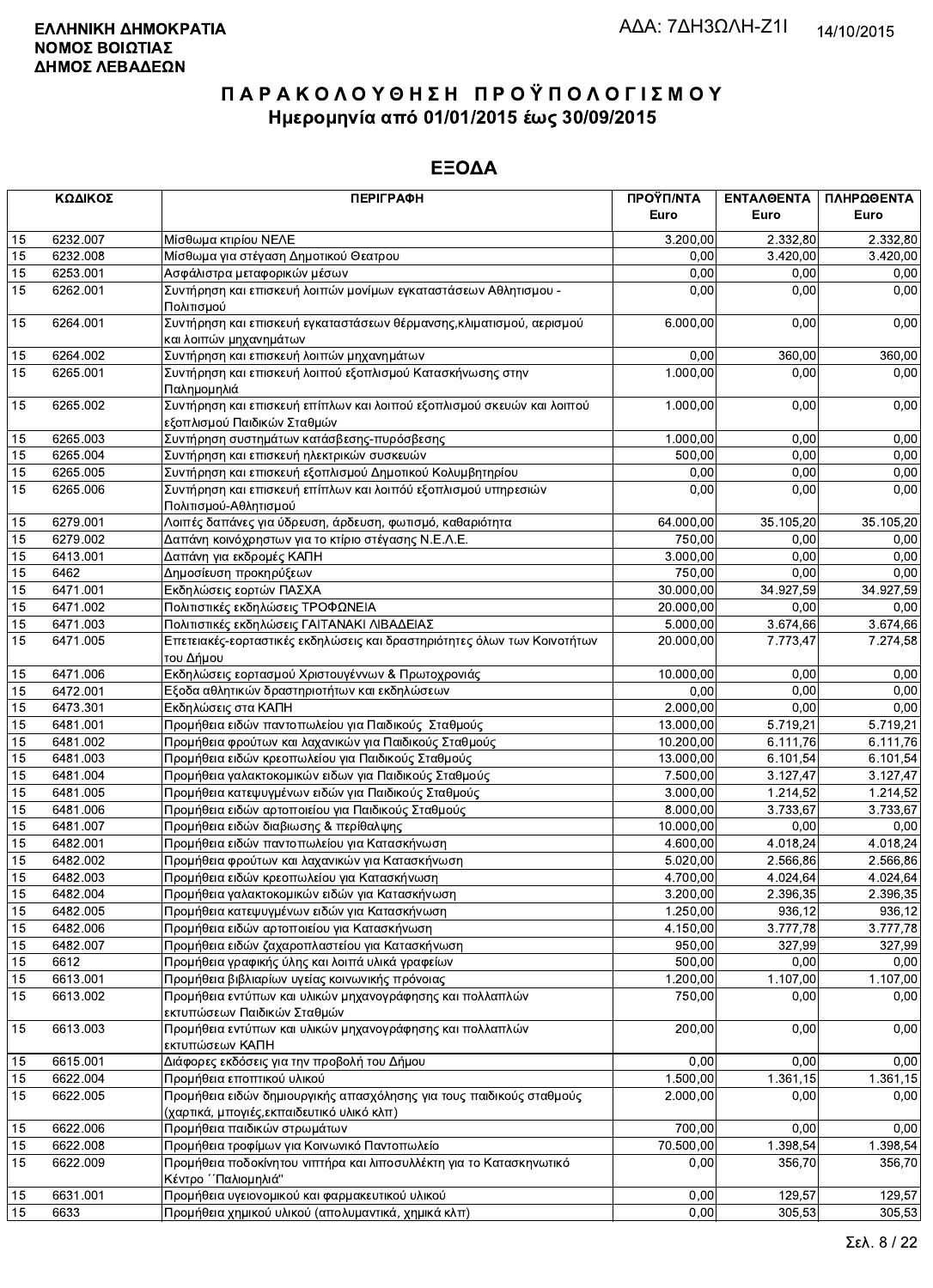|                 | ΚΩΔΙΚΟΣ  | <b>ПЕРІГРАФН</b>                                                                                                           | ΠΡΟΫΠ/ΝΤΑ<br>Euro | ΕΝΤΑΛΘΕΝΤΑ<br>Euro | ΠΛΗΡΩΘΕΝΤΑ<br>Euro |
|-----------------|----------|----------------------------------------------------------------------------------------------------------------------------|-------------------|--------------------|--------------------|
| 15              | 6634.001 | Προμήθεια ειδών καθαριότητας και ευπρεπισμού για Παιδικούς Σταθμούς,                                                       | 9.400,00          | 4.838,09           | 4.838,09           |
| 15              | 6634.002 | Κατασκήνωση και υπηρεσίες Πολιτισμού, Αθλητισμού<br>Προμήθεια ειδών καθαριότητας και ευπρεπισμού για Κοινωνικό Παντοπωλείο | 11.500,00         | 10,70              | 10,70              |
| 15              | 6643     | Προμήθεια καυσίμων για θέρμανση και φωτισμό                                                                                | 24.000,00         | 16.960,95          | 16.960,95          |
| 15              | 6644.001 | Προμήθεια καυσίμων κίνησης και λιπαντικών για μηχ/τα κίνησης του νερού της                                                 | 0,00              | 20.033,78          | 20.033,78          |
| 15              | 6662.001 | πισινας<br>Προμήθεια υλικών ενεργητικής πυροπροστασίας-συστημάτων συναγερμού-                                              | 6.000,00          | 0,00               | 0,00               |
|                 |          | πυρανίχνευσης, αναγομώσεις πυροσβεστήρων                                                                                   |                   |                    |                    |
| 15              | 6662.002 | Προμήθεια ηλεκτρολογικού υλικού κτιριακών εγκαταστάσεων                                                                    | 2.500,00          | 0,00               | 0,00               |
| 15              | 6662.003 | Προμήθεια υδραυλικών υλικών και εξαρτημάτων                                                                                | 0,00              | 1.198,97           | 1.198,97           |
| 15              | 6672.001 | Ανταλλακτικά μηχανολογικού-ηλεκτρολογικού εξοπλισμού                                                                       | 0,00              | 0,00               | 0,00               |
| 15              | 6673.001 | Ανταλλακτικά επίπλων και σκευών και λοιπού εξοπλισμού                                                                      | 1.000,00          | 0,00               | 0,00               |
| 15              | 6673.002 | Ανταλλακτικά εγκαταστάσεων θέρμανσης, κλιματισμού, αερισμού και λοιπών<br>μηχανημάτων                                      | 3.000,00          | 0,00               | 0,00               |
| 15              | 6673.003 | Ανταλλακτικά μουσικών οργάνων Φιλαρμονικής                                                                                 | 0,00              | 0,00               | 0,00               |
| 15              | 6681.002 | Προμήθεια ειδων φαρμακείου                                                                                                 | 750,00            | 0.00               | 0,00               |
| 15              | 6699.001 | Διάφορα αναλώσιμα υλικά για τον χώρο του Ιατρείου του ΚΑΠΗ                                                                 | 400,00            | 0,00               | 0,00               |
| 15              | 6699.002 | Διάφορα αναλώσιμα υλικά για τον χώρο του Φυσιοθεραπευτηρίου του ΚΑΠΗ                                                       | 300,00            | 0,00               | 0,00               |
| 15              | 6699.003 | Ταινίες για μηχανήματα μέτρησης σακχάρου και χοληστερίνης                                                                  | 500,00            | 0,00               | 0,00               |
| 15              | 6741.001 | Ενίσχυση ατόμων με ανάγκες Βαριάς Αναπηρίας                                                                                | 3.297.078,46      | 2.491.229,54       | 2.491.229,54       |
| 15              | 6741.002 | Επίδομα αιματολογικών νοσημάτων, αιμολυτική αναιμία, αιμορροφυλία, AIDS                                                    | 557.681,45        | 420.576,80         | 420.576,80         |
| 15              | 6741.004 | Επίδομα βαριάς νοητικής καθυστέρησης                                                                                       | 860.346,23        | 828.154,21         | 828.154,21         |
| 15              | 6741.005 | Επίδομα κίνησης σε παραπληγικούς/τετραπληγικούς/ακρωτηριασμένους                                                           | 140.950,56        | 146.426,50         | 146.426,50         |
| 15              | 6741.007 | Επίδομα Ανασφάλιστων Παραπληγικών, Τετραπληγικών                                                                           | 43.681,20         | 75.210,10          | 75.210,10          |
| 15              | 6741.008 | Επίδομα Παραπληγικών, Τετραπληγικών Δημοσίου                                                                               | 122.884,84        | 110.946,90         | 110.946,90         |
| 15              | 6741.009 | Επίδομα Τυφλότητας                                                                                                         | 1.141.469,60      | 798.585,67         | 798.585,67         |
| 15              | 6741.010 | Επίδομα σε Κωφάλαλα άτομα                                                                                                  | 87.343,84         | 100.623,93         | 100.623,93         |
| 15              | 6741.011 | Επίδομα εγκεφαλικής παράλυσης                                                                                              | 0,00              | 2.788,00           | 2.788,00           |
| 15              | 6741.012 | Επίδομα απροστάτευτων παιδιών                                                                                              | 144.302,17        | 97.605,55          | 97.605,55          |
| 15              | 6741.013 | Επίδομα ομογενών-προσφύγων                                                                                                 | 10.964,30         | 5.354,61           | 5.354,61           |
| $\overline{20}$ | 6011     | Τακτικές αποδοχές (περιλαμβάνονται βασικός μισθός, δώρα εορτών, γενικά και<br>ειδικά τακτικά επιδόματα)                    | 571.734,00        | 430.442,95         | 430.442,95         |
| 20              | 6012.001 | Αποζημίωση υπερωριακής εργασίας μονίμων υπαλλήλων                                                                          | 2.700,00          | 0,00               | 0,00               |
| 20              | 6012.002 | Εκλογικό επίδομα μονίμων υπαλλήλων                                                                                         | 0,00              | 1.560,00           | 1.560,00           |
| 20              | 6021     | Τακτικές αποδοχές (περιλαμβάνονται βασικός μισθός, δώρα εορτών, γενικά και<br>ειδικά τακτικά επιδόματα)                    | 119.525,00        | 74.436,39          | 74.436,39          |
| 20              | 6022.001 | Αποζημίωση υπερωριακής εργασίας υπαλλήλων με σύμβαση Αορ. Χρόνου                                                           | 580,00            | 0,00               | 0,00               |
| 20              | 6022.002 | Αποζημίωση υπερωριακής εργασίας για την καταβολή εκλογικής                                                                 | 0,00              | 260,00             | 260,00             |
| 20              | 6041     | αποζημίωσης<br>Τακτικές αποδοχές (περιλαμβάνονται βασικός μισθός, δώρα εορτών, γενικά και                                  | 55.404,00         | 10.438,96          | 10.438,96          |
|                 |          | ειδικά τακτικά επιδόματα)                                                                                                  |                   |                    |                    |
| $20\,$          | 6051.002 | Εργοδοτικές εισφορές ΤΥΔΚΥ μονίμων υπ. καθαριότητας και ηλεκτροφωτισμού                                                    | 68.106,00         | 49.304,71          | 49.304.71          |
| $20\,$          | 6051.003 | Εργοδοτικές εισφορές ΤΑΔΚΥ μονίμων υπ. καθαριότητας και ηλεκτροφωτισμού                                                    | 16.354,00         | 10.572,50          | 10.572,50          |
| 20              | 6051.004 | Εργοδοτικές εισφορές ΤΣΜΕΔΕ μονίμων υπηρεσίας καθαριότητας και<br>ηλεκτροφωτισμού                                          | 3.947,00          | 2.960,19           | 2.960,19           |
| 20              | 6051.005 | Εργοδοτικές εισφορές ΤΣΜΕΔΕ (ΕΠΙΚΟΥΡΙΚΟ) μονίμων υπηρεσίας<br>καθαριότητας και ηλεκτροφωτισμού                             | 889,00            | 666,18             | 666,18             |
| 20              | 6051.006 | Εργοδοτικές εισφορές ΚΥΤ μονίμων υπηρεσίας καθαριότητας και<br>ηλεκτροφωτισμού                                             | 1.274,00          | 954,90             | 954,90             |
| 20              | 6051.007 | Εργοδοτικές εισφορές Τ.Σ.Κ.Υ μονίμων υπηρεσίας καθαριότητας και<br>ηλεκτροφωτισμού                                         | 2.296,00          | 1.474,56           | 1.474,56           |
| 20              | 6052.001 | Εργοδοτικές εισφορές ΙΚΑ υπαλλήλων αορ. χρόνου υπ. καθαριότητας και                                                        | 34.360,00         | 21.276,41          | 21.276,41          |
| 20              | 6054.001 | ηλεκτροφωτισμού<br>Εργοδοτικές εισφορές ΙΚΑ εκτάκτων υπ. καθαριότητας και ηλεκτροφωτισμού                                  | 16.193,00         | 2.983,70           | 2.983,70           |
| 20              | 6061.001 | Παροχές σε είδος-είδη ατομικής προστασίας εργαζομένων (ένδυση κλπ)                                                         | 3.000,00          | 2.441,11           | 2.441,11           |
| $20\,$          | 6061.002 | Παροχές σε είδος-γάλα εργαζομένων                                                                                          | 11.500,00         | 7.344,18           | 7.344,18           |
| $20\,$          | 6063     | Λοιπές παροχές σε είδος (ένδυση εργατοτεχνικού προσωπικού κ.λ.π.)                                                          | 2.000,00          | 1.009,97           | 1.009,97           |
| 20              | 6211.001 | Ηλεκτρικό ρεύμα για φωτισμό οδών, πλατειών και κοινοχρήστων χώρων                                                          | 695.000,00        | 381.537,43         | 381.537,43         |
| 20              | 6211.002 | Δαπάνες ηλεκτρικών παροχών, οδικών φωτισμών, αυξήσεις ισχύος κλπ                                                           | 3.000,00          | 2.367,53           | 2.367,53           |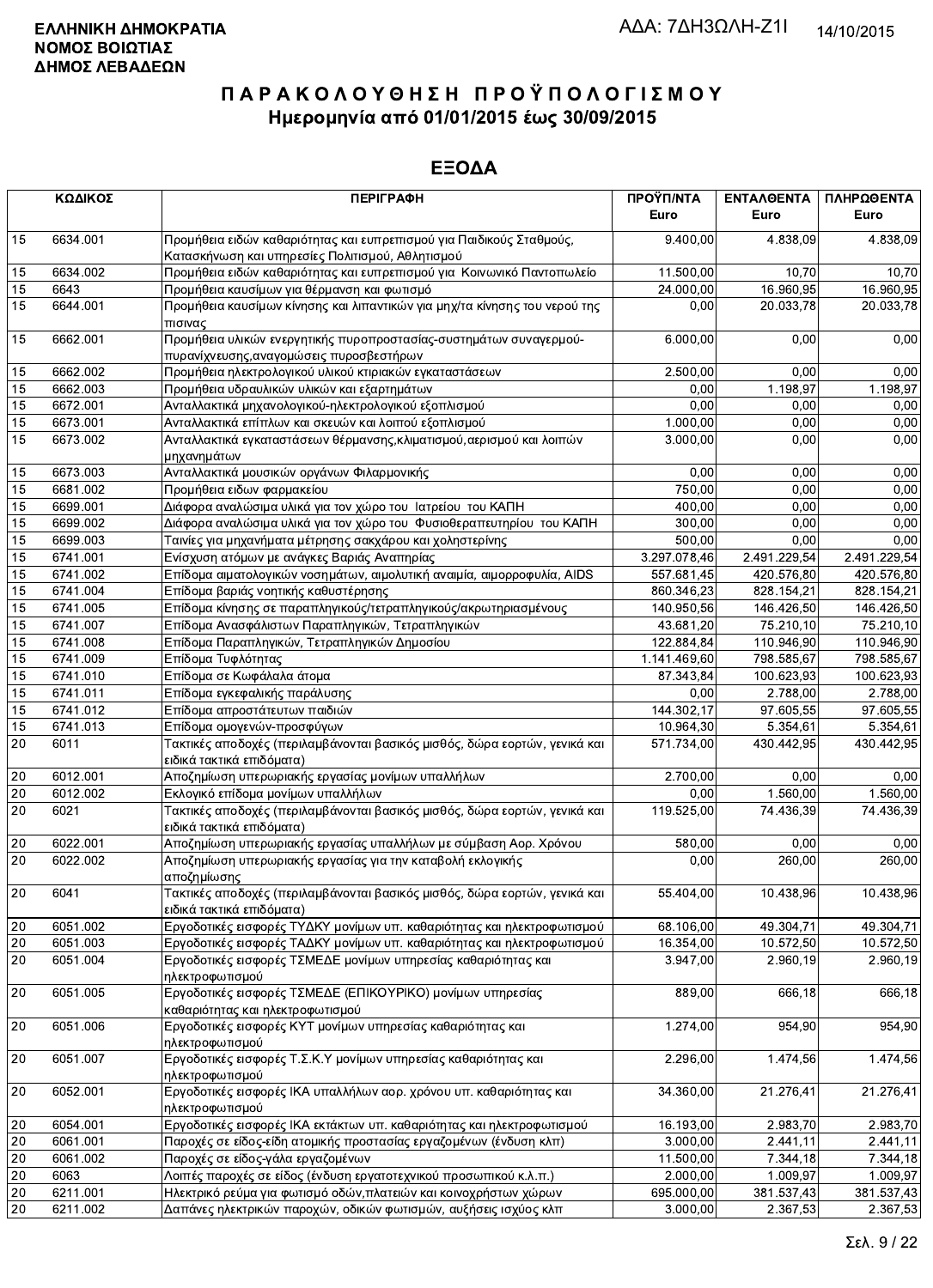|    | ΚΩΔΙΚΟΣ  | <b>ПЕРІГРАФН</b>                                                                                                        | ΠΡΟΫΠ/ΝΤΑ<br>Euro | ΕΝΤΑΛΘΕΝΤΑ<br>Euro | ΠΛΗΡΩΘΕΝΤΑ<br>Euro |
|----|----------|-------------------------------------------------------------------------------------------------------------------------|-------------------|--------------------|--------------------|
|    |          |                                                                                                                         |                   |                    |                    |
| 20 | 6234.001 | Μισθώματα γερανοφόρων οχημάτων για μεταφορά οχημάτων, κοντέϊνερ, κοπή<br>και κλάδεμα ψηλών και επικίνδυνων δένδρων κλπ. | 3.200,00          | 0.00               | 0,00               |
| 20 | 6253.001 | Ασφάλιστρα μεταφορικών μέσων και αυτοκινούμενων μηχανημάτων                                                             | 14.000,00         | 10.253,79          | 10.253,79          |
| 20 | 6263.001 | Συντηρήσεις-Επισκευές αυτοκινήτων                                                                                       | 84.000,00         | 34.788,09          | 24.970,23          |
| 20 | 6263.002 | Δαπάνες για τεχνικό έλεγχο οχημάτων (ΚΤΕΟ)                                                                              | 1.500,00          | 72,00              | 72,00              |
| 20 | 6263.010 | Συντήρηση και επισκευή κοντέινερς απορριμμάτων                                                                          | 1.500,00          | 0,00               | 0,00               |
| 20 | 6264.001 | Συντηρήσεις και Επισκευές μηχανημάτων Χ.Υ.Τ.Α.                                                                          | 12.000,00         | 123,00             | 123,00             |
| 20 | 6265.002 | Συντήρηση λοιπού εξοπλισμού                                                                                             | 500,00            | 0,00               | 0,00               |
| 20 | 6265.003 | Επισκευή μεταλλικών κάδων απορριμμάτων                                                                                  | 15.000,00         | 0,00               | 0,00               |
| 20 | 6279.001 | Λοιπές δαπάνες για ύδρευση, άρδευση, φωτισμό, καθαριότητα                                                               | 10.000,00         | 4.040,40           | 4.040,40           |
| 20 | 6322     | Τέλη κυκλοφορίας φορτηγών αυτοκινήτων                                                                                   | 6.000,00          | 0,00               | 0,00               |
| 20 | 6323     | Λοιπά τέλη κυκλοφορίας                                                                                                  | 2.500,00          | 1.328,70           | 1.328,70           |
| 20 | 6422     | Οδοιπορικά έξοδα και αποζημίωση μετακινούμενων υπαλλήλων                                                                | 250,00            | 0,00               | 0,00               |
| 20 | 6633     | Προμήθεια χημικού υλικού (απολυμαντικά, χημικά κλπ)                                                                     | 3.000,00          | 1.999,99           | 1.999,99           |
| 20 | 6635     | Προμήθεια λοιπών ειδών υγιεινής και καθαριότητας                                                                        | 500,00            | 0,00               | 0.00               |
| 20 |          |                                                                                                                         |                   |                    |                    |
|    | 6641.001 | Προμήθεια καυσίμων και λιπαντικών για κίνηση μεταφ. μέσων υπ.                                                           | 155.000,00        | 76.496,55          | 76.496,55          |
|    |          | καθαριότητας και ηλεκτροφωτισμού                                                                                        |                   | 28.551,71          |                    |
| 20 | 6641.002 | Καύσιμα και λιπαντικά για μηχανήματα Χ.Υ.Τ.Α.                                                                           | 35.000,00         |                    | 28.551,71          |
| 20 | 6662.001 | Προμήθεια ηλεκτρολογικού υλικού για τη συντήρηση ηλεκτροφωτισμού<br>Λιβαδειάς και τοπικών διαμερισμάτων                 | 35.000,00         | 0.00               | 0,00               |
| 20 | 6671.001 | Ανταλλακτικά μεταφορικών μέσων                                                                                          | 24.000,00         | 0,00               | 0,00               |
| 20 | 6671.002 | Προμήθεια και τοποθέτηση ελαστικών μεταφορικών μέσων                                                                    | 13.000,00         | 5.186,91           | 5.186,91           |
| 20 | 6671.003 | Προμήθεια και τοποθέτηση ελαστικών μηχανημάτων Χ.Υ.Τ.Α.                                                                 | 13.000,00         | 3.075,00           | 3.075,00           |
| 20 | 6672.001 | Ανταλλακτικά μηχανημάτων Χ.Υ.Τ.Α. (κομπάκτορας κλπ)                                                                     | 4.500,00          | 0,00               | 0,00               |
| 20 | 6673.001 | Ανταλλακτικά επίπλων και σκευών και λοιπού εξοπλισμού                                                                   | 1.000,00          | 0,00               | 0,00               |
| 20 | 6691.001 | Προμήθεια εορταστικού φωτιζόμενου διάκοσμου                                                                             | 10.000,00         | 0,00               | 0,00               |
| 20 | 6699.001 | Προμήθεια σάκκων απορριμμάτων                                                                                           | 6.000,00          | 2.243,52           | 2.243,52           |
| 20 | 6699.002 | Κάρτες ταχογράφου οδηγών                                                                                                | 1.800,00          | 0,00               | 0,00               |
| 20 | 6699.003 | Προμήθεια λοιπών αναλωσίμων                                                                                             | 500,00            | 0,00               | 0,00               |
| 20 | 6721.001 | Ετήσια εισφορά σε ΔΕΠΟΔΑΛ-Α.Ε. (ΦΟΔΣΑ) 1ης Διαχειριστικής Ενότητας Ν.<br>Βοιωτίας                                       | 365.000,00        | 309.683,28         | 206.455,52         |
| 25 | 6041     | Τακτικές αποδοχές (περιλαμβάνονται βασικός μισθός, δώρα εορτών, γενικά και<br>ειδικά τακτικά επιδόματα)                 | 22.800,00         | 20.268,00          | 20.268,00          |
| 25 | 6054.001 | Εργοδοτικές εισφορές Ι.Κ.Α. εκτάκτου προσωπικού                                                                         | 5.968,00          | 5.180,53           | 5.180,53           |
| 25 | 6211.001 | Αντίτιμο ηλεκτρικού ρεύματος για την κίνηση των αντλιοστασίων άρδευσης                                                  | 230.000,00        | 75.800,49          | 75.800,49          |
| 25 | 6262.005 | Συντήρηση και επισκευή αντλιοστασίων άρδευσης                                                                           | 15.000,00         | 0.00               | 0,00               |
| 25 | 6673.002 | Προμήθεια ανταλλακτικών και σωλήνων άρδευσης                                                                            | 15.000,00         | 0,00               | 0,00               |
| 25 | 6673.003 | Προμήθεια ανταλλακτικών για την επισκευή αρδευτικού αγωγού Λαφυστίου                                                    | 0,00              | 2.693,70           | 2.693,70           |
| 30 | 6011     | Τακτικές αποδοχές (περιλαμβάνονται βασικός μισθός, δώρα εορτών, γενικά και<br>ειδικά τακτικά επιδόματα)                 | 486.677,00        | 375.757,90         | 375.469,72         |
| 30 | 6012.002 | Αποζημίωση υπερωριακής εργασίας για την καταβολή εκλογικής<br>αποζημίωσης                                               | 0,00              | 1.560,00           | 1.560,00           |
| 30 | 6021     | Τακτικές αποδοχές (περιλαμβάνονται βασικός μισθός, δώρα εορτών, γενικά και<br>ειδικά τακτικά επιδόματα)                 | 46.812,00         | 30.559,60          | 30.559,60          |
| 30 | 6022.002 | Εκλογικό επίδομα                                                                                                        | 0,00              | 390,00             | 390,00             |
| 30 | 6051.001 | Εργοδοτικές εισφορές Ι.Κ.Α. μονίμων υπαλλήλων                                                                           | 3.936,00          | 2.941,99           | 2.941,99           |
| 30 | 6051.002 | Εργοδοτικές εισφορές ΤΥΔΚΥ μονίμων υπαλλήλων                                                                            | 52.998,00         | 39.856,82          | 39.820.77          |
| 30 | 6051.003 | Εργοδοτικές εισφορές ΤΑΔΚΥ μονίμων υπαλλήλων                                                                            | 11.411,00         | 8.083,32           | 8.083,32           |
| 30 | 6051.004 | Εργοδοτικές εισφορές ΤΣΜΕΔΕ μονίμων υπαλλήλων                                                                           | 25.111,00         | 18.412,22          | 18.412,22          |
| 30 | 6051.005 | Εργοδοτικές εισφορές ΤΣΜΕΔΕ (ΕΠΙΚΟΥΡΙΚΟ) μονίμων υπαλλήλων                                                              | 1.442,00          | 990,33             | 990,33             |
| 30 | 6051.006 | Εργοδοτικές εισφορές ΚΥΤ μονίμων υπαλλήλων                                                                              | 2.066,00          | 1.419,44           | 1.419,44           |
| 30 | 6051.008 | Εργοδοτικές εισφορές ΤΕΑΔΥ μονίμων υπαλλήλων                                                                            | 390,00            | 0,00               | 0,00               |
| 30 | 6052.001 | Εργοδοτικές εισφορές Ι.Κ.Α. υπαλλήλων με σχέση Αορ. Χρόνου                                                              | 11.558,00         | 7.601,27           | 7.601,27           |
| 30 | 6061.002 | Παροχές σε είδος-γάλα εργαζομένων                                                                                       | 3.600,00          | 2.575,52           | 2.575,52           |
| 30 | 6117.002 | Κατεδάφιση κτιρίων (σε κοινόχρηστους χώρους, ετοιμόρροπα και επικίνδυνα)                                                | 10.000,00         | 0,00               | 0,00               |
| 30 | 6142.001 | Αμοιβή για ανάθεση διαμόρφωσης-κατασκευής των παραγκών της                                                              | 35.000,00         | 0,00               | 0,00               |
|    |          | εμποροπανήγυρης                                                                                                         |                   |                    |                    |
| 30 | 6142.002 | Παροχή υπηρεσιών για πιστοποίηση-καταχώρηση ανελκυστήρων                                                                | 650,00            | 615,00             | 0,00               |
| 30 | 6142.003 | Αμοιβή αξιολόγησης συμμόρφωσης απαιτήσεων ασφαλείας παιδικών χαρών                                                      | 8.000,00          | 0,00               | 0,00               |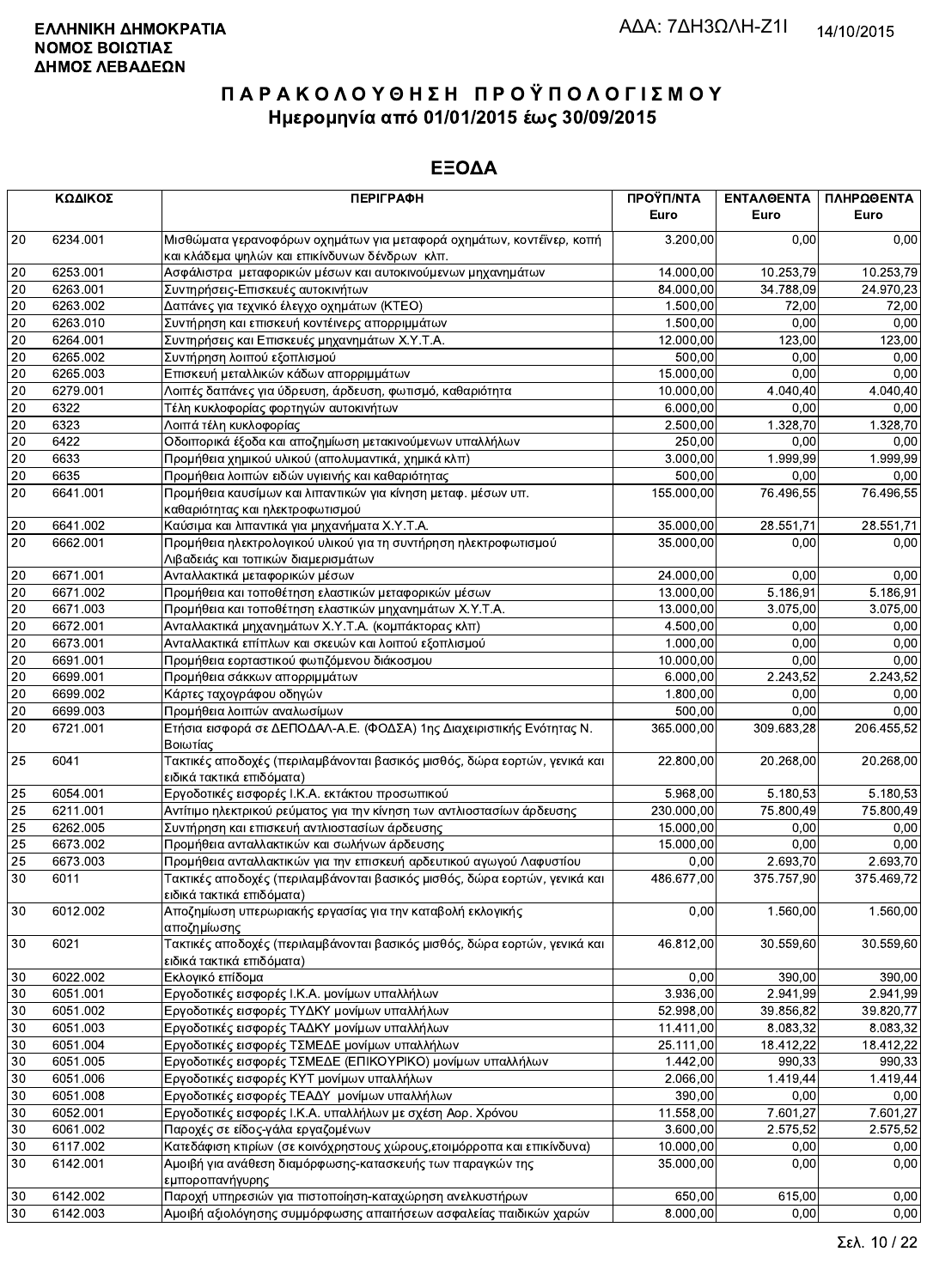|        | ΚΩΔΙΚΟΣ  | <b>ПЕРІГРАФН</b>                                                                                                                                  | ΠΡΟΫΠ/ΝΤΑ<br>Euro | ΕΝΤΑΛΘΕΝΤΑ<br>Euro | ΠΛΗΡΩΘΕΝΤΑ<br>Euro |
|--------|----------|---------------------------------------------------------------------------------------------------------------------------------------------------|-------------------|--------------------|--------------------|
| 30     | 6142.005 | Αμοιβή για εργαστηριακές δοκιμές αντοχής υλικών                                                                                                   | 1.000,00          | 150,00             | 150,00             |
| 30     | 6142.006 | Αμοιβή για έλεγχο πιστοποίησης για αλεξικέραυνα                                                                                                   | 2.000,00          | 0,00               | 0,00               |
| 30     | 6142.401 | Αποκατάσταση ΧΑΔΑ πλησίον της Τ.Κ. Αγίας Αννας                                                                                                    | 80.000,00         | 0,00               | 0,00               |
| 30     | 6211.001 | Ηλεκτροδότηση προσωρινών τριφασικών παροχών Εμποροπανήγυρης<br>Λιβαδειάς                                                                          | 2.200,00          | 0,00               | 0,00               |
| $30\,$ | 6232     | Μισθώματα κτιρίων - Τεχνικών έργων ακινήτων                                                                                                       | 3.000,00          | 2.261,52           | 2.261,52           |
| 30     | 6253.001 | Ασφάλιστρα μεταφορικών μέσων                                                                                                                      | 7.000,00          | 5.215,30           | 5.215,30           |
| $30\,$ | 6262.001 | Συντήρηση παιδικών χαρών                                                                                                                          | 5.000,00          | 0,00               | 0,00               |
| $30\,$ | 6262.002 | Συντήρηση-επισκευή φωτεινών σηματοδοτών ρύθμισης κυκλοφορίας                                                                                      | 8.000,00          | 0,00               | 0,00               |
| 30     | 6262.101 | Επείγουσες εργασίες επισκευής και γενικά εγκαταστάσεων κοινοχρήστων<br>χώρων Δ.Κ. Λιβαδειάς                                                       | 3.000,00          | 0,00               | 0,00               |
| 30     | 6262.102 | Επείγουσες εργασίες επισκευής και γενικά εγκαταστάσεων κοινοχρήστων<br>χώρων Τ.Κ.Λαφυστίου                                                        | 1.000,00          | 0,00               | 0,00               |
| 30     | 6262.103 | Επείγουσες εργασίες επισκευής και γενικά εγκαταστάσεων κοινοχρήστων<br>χώρων Τ.Κ. Ρωμαίικου                                                       | 1.000,00          | 0,00               | 0,00               |
| 30     | 6262.201 | Επείγουσες εργασίες επισκευής και γενικά εγκαταστάσεων κοινοχρήστων<br>χώρων Τ.Κ. Χαιρώνειας                                                      | 1.000,00          | 0,00               | 0,00               |
| 30     | 6262.202 | Επείγουσες εργασίες επισκευής και γενικά εγκαταστάσεων κοινοχρήστων<br>χώρων Τ.Κ. Προφήτη Ηλία                                                    | 1.000,00          | 0,00               | 0,00               |
| 30     | 6262.203 | Επείγουσες εργασίες επισκευής και γενικά εγκαταστάσεων κοινοχρήστων<br>χώρων Τ.Κ. Προσηλίου                                                       | 1.000,00          | 0,00               | 0,00               |
| 30     | 6262.204 | Επείγουσες εργασίες επισκευής και γενικά εγκαταστάσεων κοινοχρήστων<br>χώρων Τ.Κ.Θουρίου                                                          | 1.000,00          | 0,00               | 0,00               |
| 30     | 6262.205 | Επείγουσες εργασίες επισκευής και γενικά εγκαταστάσεων κοινοχρήστων<br>χώρων Τ.Κ.Βασιλικών                                                        | 1.000,00          | 0,00               | 0,00               |
| 30     | 6262.206 | Επείγουσες εργασίες επισκευής και γενικά εγκαταστάσεων κοινοχρήστων<br>χώρων Τ.Κ.Ανθοχωρίου                                                       | 1.000,00          | 0,00               | 0,00               |
| 30     | 6262.207 | Επείγουσες εργασίες επισκευής και γενικά εγκαταστάσεων κοινοχρήστων<br>χώρων Τ.Κ.Ακοντίου                                                         | 1.000,00          | 0,00               | 0,00               |
| 30     | 6262.208 | Επείγουσες εργασίες επισκευής και γενικά εγκαταστάσεων κοινοχρήστων<br>χώρων Τ.Κ.Αγίου Βλασίου                                                    | 1.000,00          | 0,00               | 0,00               |
| 30     | 6262.301 | Επείγουσες εργασίες επισκευής και γενικά εγκαταστάσεων κοινοχρήστων<br>χώρων Τ.Κ.Δαυλείας                                                         | 1.000,00          | 0,00               | 0,00               |
| 30     | 6262.302 | Επείγουσες εργασίες επισκευής και γενικά εγκαταστάσεων κοινοχρήστων<br>χώρων Τ.Κ.Μαυρονερίου                                                      | 1.000,00          | 0,00               | 0,00               |
| 30     | 6262.303 | Επείγουσες εργασίες επισκευής και γενικά εγκαταστάσεων κοινοχρήστων<br>χώρων Τ.Κ.Παρορίου                                                         | 1.000,00          | 0,00               | 0,00               |
| 30     | 6262.401 | Επείγουσες εργασίες επισκευής και γενικά εγκαταστάσεων κοινοχρήστων<br>χώρων Τ.Κ.Αγίας Αννας                                                      | 1.000,00          | 0,00               | 0,00               |
| 30     | 6262.402 | Επείγουσες εργασίες επισκευής και γενικά εγκαταστάσεων κοινοχρήστων<br>χώρων Τ.Κ Αγίας Τριάδας                                                    | 1.000,00          | 0,00               | 0,00               |
| 30     | 6262.403 | Επείγουσες εργασίες επισκευής και γενικά εγκαταστάσεων κοινοχρήστων<br>χώρων Τ.Κ.Αγίου Γεωργίου                                                   | 1.000,00          | 0,00               | 0,00               |
| 30     | 6262.404 | Επείγουσες εργασίες επισκευής και γενικά εγκαταστάσεων κοινοχρήστων<br>χώρων Τ.Κ.Αλαλκομενών                                                      | 1.000,00          | 0,00               | 0,00               |
| 30     | 6262.405 | Επείγουσες εργασίες επισκευής και γενικά εγκαταστάσεων κοινοχρήστων<br>χώρων Τ.Κ.Κορώνειας                                                        | 1.000,00          | 0,00               | 0,00               |
| 30     | 6262.501 | Επείγουσες εργασίες επισκευής και γενικά εγκαταστάσεων κοινοχρήστων<br>χώρων Δ.Κ. Κυριακίου                                                       | 2.000,00          | 0,00               | 0,00               |
| 30     | 6263.001 | Συντήρηση και επισκευή μεταφορικών μέσων και μηχανημάτων                                                                                          | 36.000,00         | 3.934,13           | 3.934,13           |
| 30     | 6263.002 | Δαπάνες για τεχνικό έλεγχο οχημάτων (ΚΤΕΟ)                                                                                                        | 600,00            | 0,00               | 0,00               |
| 30     | 6266     | Συντήρηση Εφαρμογών λογισμικού                                                                                                                    | 2.000,00          | 0,00               | 0,00               |
| 30     | 6277.002 | Δαπάνες προγραμματικής σύμβασης με ΔΕΠΟΔΑΛ Α.Ε (ΦΟΔΣΑ) συλλογής<br>και υγειονομικής ταφής απορριμάτων σπηλαιοβάραθρου πλησίον Τ.Κ. Αγίας<br>Αννας | 108.000,00        | 0,00               | 0,00               |
| 30     | 6279.002 | Δαπάνη για νέα κτιριακή τριφασική παροχή στο αναψυκτήριο Χαιρώνειας                                                                               | 300,00            | 0,00               | 0,00               |
| 30     | 6322     | Τέλη κυκλοφορίας φορτηγών αυτοκινήτων                                                                                                             | 1.255,00          | 0,00               | 0,00               |
| 30     | 6323     | Λοιπά τέλη κυκλοφορίας                                                                                                                            | 2.045,00          | 1.101,79           | 1.101,79           |
| 30     | 6422     | Οδοιπορικά έξοδα και αποζημίωση μετακινούμενων υπαλλήλων                                                                                          | 1.300,00          | 0,00               | 0,00               |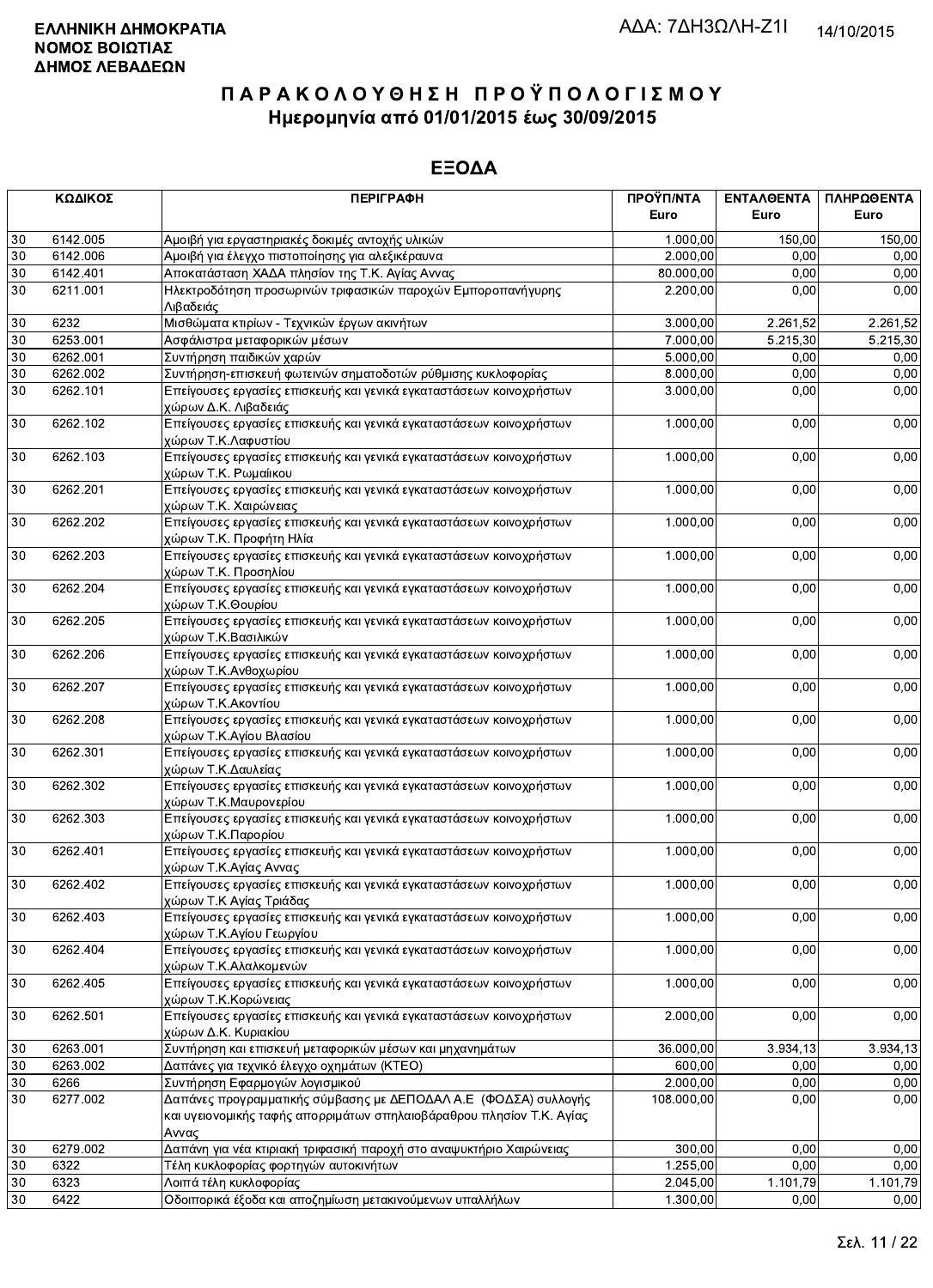|          | ΚΩΔΙΚΟΣ              | <b>ПЕРІГРАФН</b>                                                                                                               | ΠΡΟΫΠ/ΝΤΑ            | <b>ENTAAGENTA</b> | ΠΛΗΡΩΘΕΝΤΑ   |
|----------|----------------------|--------------------------------------------------------------------------------------------------------------------------------|----------------------|-------------------|--------------|
|          |                      |                                                                                                                                | Euro                 | Euro              | Euro         |
| 30       | 6462                 | Δημοσίευση προκηρύξεων                                                                                                         | 1.500,00             | 159.90            | 0,00         |
| 30       | 6611.001             | Προμήθεια βιβλίων, περιοδικών και λοιπών εκδόσεων                                                                              | 500,00               | 0.00              | 0,00         |
| 30       | 6615.001             | Εργασίες εκτύπωσης φωτοτυπιών                                                                                                  | 3.000,00             | 701,10            | 0,00         |
| 30       | 6635                 | Προμήθεια λοιπών ειδών υγιεινής και καθαριότητας                                                                               | 150,00               | 0,00              | 0,00         |
| 30       | 6641.001             | Προμήθεια καυσίμων και λιπαντικών για κίνηση μεταφορικών μέσων και                                                             | 42.000,00            | 27.421,69         | 27.421,69    |
|          |                      | μηχανημάτων                                                                                                                    |                      |                   |              |
| 30       | 6651                 | Προμήθεια υλικού τοπογραφήσεων και σχεδιάσεων                                                                                  | 1.000,00             | 0,00              | 0,00         |
| 30       | 6661.002             | Προμήθεια χρωμάτων για συντήρηση δημοτικών κτιρίων                                                                             | 5.000,00             | 0.00              | 0,00         |
| 30       | 6661.004             | Προμήθεια υαλοπινάκων-κουφωμάτων                                                                                               | 2.000,00             | 0,00              | 0,00         |
| 30       | 6662.001             | Προμήθεια ξυλείας                                                                                                              | 2.000,00             | 1.706,63          | 1.706,63     |
| 30<br>30 | 6662.002             | Προμήεια χρωμάτων για κοινόχρηστους χώρους, διαγράμμιση οδών κλπ.                                                              | 3.500,00             | 3.383,12          | 3.383,12     |
| 30       | 6662.003<br>6662.004 | Λοιπά υλικά συντήρησης και επισκευής λοιπών εγκαταστάσεων.                                                                     | 1.000,00             | 0,00<br>0,00      | 0,00<br>0,00 |
| 30       | 6662.005             | Προμήθεια ειδών κιγκαλερίας                                                                                                    | 1.000,00<br>1.000,00 | 0,00              | 0,00         |
| 30       | 6662.007             | Προμήθεια υλικών συντήρησης μεταλλικών κατασκευών κοινόχρηστων χώρων<br>Προμήθεια σκυροδέματος                                 | 5.000,00             | 4.537,47          | 2.592,84     |
| 30       | 6662.008             | Προμήθεια ασφαλτομίγματος και ψυχρής ασφάλτου                                                                                  | 20.000,00            | 0,00              | 0,00         |
| 30       | 6662.009             | Προμήθεια υδραυλικών υλικών και εξαρτημάτων                                                                                    | 5.000,00             | 4.945,97          | 4.945,97     |
| 30       | 6662.010             | Προμήθεια σιδηρών κιγκλιδωμάτων και φρεατίων                                                                                   | 3.000,00             | 2.903,05          | 685,36       |
| 30       | 6662.011             | Προμήθεια αδρανών υλικών λατομείου                                                                                             | 15.000,00            | 11.067,80         | 2.665,87     |
| 30       | 6662.012             | Προμήθεια οικοδομικών υλικών                                                                                                   | 10.000,00            | 7.438,48          | 7.438,48     |
| 30       | 6662.013             | Προμήθεια μονωτικων-στεγανωτικών υλικών                                                                                        | 1.000,00             | 0,00              | 0,00         |
| 30       | 6662.014             | Προμήθεια χυτοσιδηρών οριοδεικτών                                                                                              | 750,00               | 0,00              | 0,00         |
| 30       | 6671.001             | Ανταλλακτικά οχημάτων και μηχανημάτων                                                                                          | 7.000,00             | 0,00              | 0,00         |
| 30       | 6671.002             | Προμήθεια ελαστικών οχημάτων και μηχανημάτων                                                                                   | 10.000,00            | 3.926, 16         | 3.926,16     |
| 30       | 6673.002             | Ανταλλακτικά φωτεινών σηματοδοτών                                                                                              | 9.000,00             | 0,00              | 0,00         |
| $30\,$   | 6673.003             | Ανταλλακτικά αντικεραυνικής προστασίας                                                                                         | 5.000,00             | 0,00              | 0,00         |
| 30       | 6699.001             | Προμήθεια διάφορων μικροεργαλείων                                                                                              | 500,00               | 0,00              | 0,00         |
| 30       | 6699.007             | Προμήθεια αλατιού για αντιμετώπιση επιπτώσεων από έκτακτα καιρικά                                                              | 2.000,00             | 6.350, 15         | 6.350,15     |
|          |                      | φαινόμενα (χιονοπτώσεις κ.λ.π.)                                                                                                |                      |                   |              |
| 35       | 6011                 | Τακτικές αποδοχές (περιλαμβάνονται βασικός μισθός, δώρα εορτών, γενικά και                                                     | 128.746,00           | 100.237,63        | 100.237,63   |
|          |                      | ειδικά τακτικά επιδόματα)                                                                                                      |                      |                   |              |
| 35       | 6012.002             | Εκλογικό επίδομα                                                                                                               | 0.00                 | 520,00            | 520,00       |
| 35       | 6041                 | Τακτικές αποδοχές (περιλαμβάνονται βασικός μισθός, δώρα εορτών, γενικά και                                                     | 16.476,00            | 12.780,00         | 12.780,00    |
|          |                      | ειδικά τακτικά επιδόματα)                                                                                                      |                      |                   |              |
| 35       | 6051.001             | Εργοδοτικές εισφορές Ι.Κ.Α. μονίμων υπαλλήλων                                                                                  | 5.400,00             | 4.025,39          | 4.025,39     |
| 35       | 6051.002             | Εργοδοτικές εισφορές ΤΥΔΚΥ μονίμων υπαλλήλων                                                                                   | 13.624,00            | 10.296,00         | 10.296,00    |
| 35       | 6051.003             | Εργοδοτικές εισφορές ΤΑΔΚΥ μονίμων υπαλλήλων                                                                                   | 3.183,00             | 2.363,31          | 2.363,31     |
| 35       | 6054.001             | Εργοδοτικές εισφορές Ι.Κ.Α. εκτάκτου προσωπικού                                                                                | 4.250,00             | 3.138,80          | 3.138,80     |
| 35       | 6061.001             | Παροχές σε είδος-είδη ατομικής προστασίας εργαζομένων (ένδυση κλπ)                                                             | 500,00               | 449,74            | 449,74       |
| $35\,$   | 6061.002             | Παροχές σε είδος- γάλα εργαζομένων                                                                                             | 1.300,00             | 900,32            | 900,32       |
| 35       | 6233.001             | Μίσθωση μηχανημάτων για αντιμετώπιση εκτάκτων αναγκών για δράσεις                                                              | 11.846,76            | 12.024,48         | 12.024,48    |
|          |                      | πολιτικής προστασίας                                                                                                           |                      |                   |              |
| 35       | 6233.002             | Μίσθωση μηχανημάτων για Αποχιονισμό, αντιπλημμυρική προστασία και                                                              | 20.000,00            | 1.533,81          | 1.533,81     |
|          |                      | λοιπές δράσεις πολιτικής προστασίας                                                                                            |                      |                   |              |
| 35       | 6233.003             | Μίσθωση γερανοφόρου οχήματος για την κοπή επικίνδυνων και ψηλών                                                                | 0,00                 | 1.480,00          | 1.480,00     |
|          |                      | δένδρων                                                                                                                        |                      |                   |              |
| 35       | 6233.010             | Μίσθωση μηχανημάτων για την αντιμετώπιση εκτάκτων αναγκών για δράσεις                                                          | 15.000,00            | 0,00              | 0,00         |
|          |                      | πολιτικής προστασίας στην Δημοτική Ενότητα Λιβαδειάς                                                                           |                      |                   | 0,00         |
| 35       | 6233.201             | Μίσθωση μηχανημάτων για την αντιμετώπιση εκτάκτων αναγκών για δράσεις<br>πολιτικής προστασίας στην Δημοτική Ενότητα Χαιρώνειας | 10.000,00            | 0,00              |              |
| 35       | 6233.302             | Μίσθωση μηχανημάτων για αντιμετώπιση εκτάκτων αναγκών για δράσεις                                                              | 10.000,00            | 0,00              | 0,00         |
|          |                      | πολιτιικής προστασίας στην Δημοτική Ενότητα Δαύλειας                                                                           |                      |                   |              |
| 35       | 6233.402             | Μίσθωση μηχανημάτων για αντιμετώπιση εκτάκτων αναγκών για δράσεις                                                              | 10.000,00            | 0,00              | 0,00         |
|          |                      | πολιτικής προστασίας στην Δημοτική Ενότητας Κορωνείας                                                                          |                      |                   |              |
| 35       | 6233.503             | Μίσθωση μηχανημάτων για αντιμετώπιση εκτάκτων αναγκών για δράσεις                                                              | 10.000,00            | 0,00              | 0,00         |
|          |                      | πολιτικής προστασίας στην Δημοτική Ενότητα Κυριακίου                                                                           |                      |                   |              |
| 35       | 6262.002             | Συντήρηση και επισκευή συντριβανιών                                                                                            | 1.000,00             | 0,00              | 0,00         |
| 35       | 6264.001             | Συντήρηση και επισκευή λοιπών μηχανημάτων                                                                                      | 2.500,00             | 0,00              | 0,00         |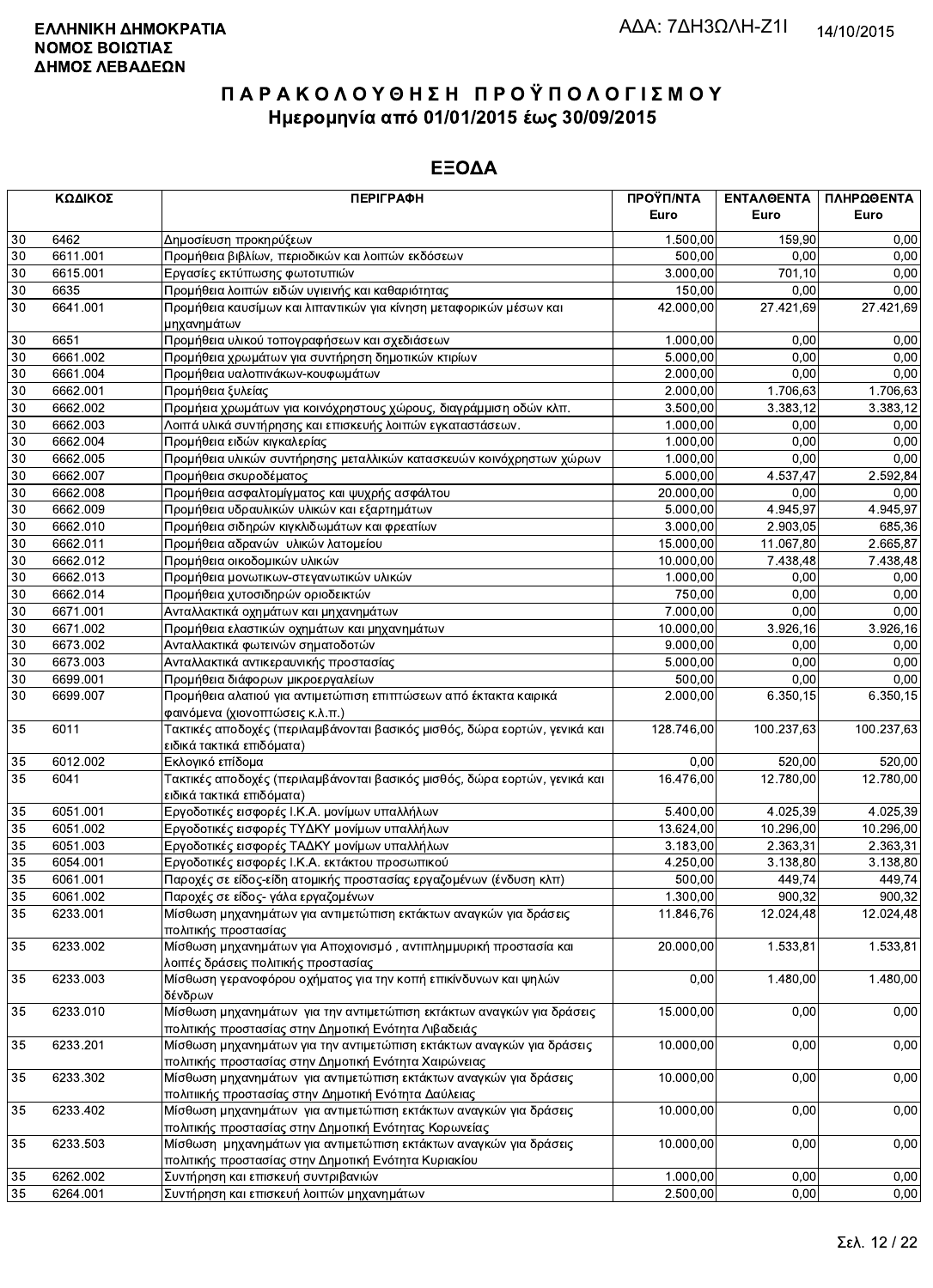|          | ΚΩΔΙΚΟΣ          | <b>ПЕРІГРАФН</b>                                                                                                  | ΠΡΟΫΠ/ΝΤΑ<br>Euro | <b>ENTAAGENTA</b><br>Euro | ΠΛΗΡΩΘΕΝΤΑ<br>Euro |
|----------|------------------|-------------------------------------------------------------------------------------------------------------------|-------------------|---------------------------|--------------------|
| 35       | 6265             | Συντήρηση και επισκευή επίπλων και λοιπού εξοπλισμού σκευών και λοιπού<br>εξοπλισμού                              | 500,00            | 0.00                      | 0,00               |
| 35       | 6635             | Προμήθεια λοιπών ειδών υγιεινής και καθαριότητας                                                                  | 200,00            | 0.00                      | 0,00               |
| 35       | 6644             | Προμήθεια καυσίμων και λιπαντικών για λοιπές ανάγκες                                                              | 2.000,00          | 1.986,57                  | 1.986,57           |
| 35       | 6673.001         | Προμήθεια ανταλλακτικών για αυτόματα συστήματα ποτίσματος                                                         | 3.500,00          | 2.076.86                  | 2.076,86           |
| 35       | 6673.002         | Προμήθεια ανταλλακτικών λοιπού εξοπλισμού                                                                         | 3.000,00          | 2.623,30                  | 2.623,30           |
| 35       | 6673.003         | Προμήθεια ανταλλακτικών για εγκαταστάσεις Η/Μ συντριβανιών                                                        | 1.000,00          | 0,00                      | 0,00               |
| 35       | 6692.001         | Προμήθεια σπόρων, φυτών, δενδρυλλίων                                                                              | 250,00            | 0,00                      | 0,00               |
| 35       | 6692.002         | Προμήθεια καλλωπιστικών φυτών                                                                                     | 4.000,00          | 3.098,68                  | 3.098,68           |
| 35       | 6692.003         | Προμήθεια δένδρων                                                                                                 | 1.500,00          | 0.00                      | 0,00               |
|          | 6693.001         | Προμήθεια λιπασμάτων, φαρμάκων, ζιζανιοκτόνων κλπ                                                                 |                   |                           |                    |
| 35<br>40 | 6011             | Τακτικές αποδοχές (περιλαμβάνονται βασικός μισθός, δώρα εορτών, γενικά και                                        | 1.500,00          | 1.364,48                  | 1.364,48           |
|          |                  | ειδικά τακτικά επιδόματα)                                                                                         | 44.350,00         | 41.474,67                 | 41.474,67          |
| 40       | 6012             | Αποζημίωση υπερωριακής εργασίας και για εξαιρέσιμες ημέρες και νυκτερινές<br>ώρες και λοιπές πρόσθετες αμοιβές    | 1.300,00          | 390,00                    | 390,00             |
| 40       | 6051.002         | Εργοδοτικές εισφορές ΤΥΔΚΥ μονίμων υπαλλήλων                                                                      | 2.415,00          | 2.512,00                  | 2.512,00           |
| 40       | 6051.003         | Εργοδοτικές εισφορές ΤΑΔΚΥ-ΤΕΑΔΥ μονίμων υπαλλήλων                                                                | 516,00            | 546,23                    | 546,23             |
| 40       | 6051.004         | Εργοδοτικές εισφορές ΤΣΜΕΔΕ μονίμων υπαλλήλων                                                                     | 3.512,00          | 2.650,91                  | 2.650,91           |
| 40       | 6051.005         | Εργοδοτικές εισφορές ΤΣΜΕΔΕ (ΕΠΙΚΟΥΡΙΚΟ) μονίμων υπαλλήλων                                                        | 792,00            | 596,64                    | 596,64             |
| 40       | 6051.006         | Εργοδοτικές εισφορές ΚΥΤ μονίμων υπαλλήλων                                                                        | 1.133,00          | 855,10                    | 855,10             |
| 40       | 6051.007         | Εργοδοτικές εισφορες τακτικών υπαλλήλων υπέρ ΟΠΑΔ                                                                 | 0,00              | 6,63                      | 6,63               |
| 40       | 6331.001         | Παράβολα για την νομιμοποίηση αυθαιρέτων                                                                          | 5.000,00          | 0,00                      | 0,00               |
| 40       | 6422             | Οδοιπορικά έξοδα και αποζημίωση μετακινούμενων υπαλλήλων                                                          | 5.000,00          | 0,00                      | 0,00               |
| 40       | 6612             | Προμήθεια γραφικής ύλης και λοιπά υλικά γραφείων                                                                  | 1.000,00          | 0,00                      | 0,00               |
| 40       | 6613.001         | Προμήθεια εντύπων υπηρεσιών                                                                                       | 500,00            | 0,00                      | 0,00               |
| 40       | 6615.002         | Εργασίες εκτύπωσης φωτοτυπιών                                                                                     | 1.200,00          | 0,00                      | 0,00               |
| 40       | 6634             | Προμήθεια ειδών καθαριότητας και ευπρεπισμού                                                                      | 200,00            | 0,00                      | 0,00               |
| 45       | 6011             | Τακτικές αποδοχές (περιλαμβάνονται βασικός μισθός, δώρα εορτών, γενικά και<br>ειδικά τακτικά επιδόματα)           | 44.163,00         | 33.980,03                 | 33.980,03          |
| 45       | 6012.002         | Εκλογικό επίδομα                                                                                                  | 0,00              | 130,00                    | 130,00             |
| 45       | 6051.002         | Εργοδοτικές εισφορές ΤΥΔΚΥ μονίμων υπαλλήλων                                                                      | 5.521,00          | 4.143,83                  | 4.143,83           |
| 45       | 6051.003         | Εργοδοτικές εισφορές ΤΑΔΚΥ μονίμων υπαλλήλων                                                                      | 1.274,00          | 918,66                    | 918,66             |
| 45       | 6061.001         | Παροχές σε είδος-είδη ατομικής προστασίας εργαζομένων (ένδυση κλπ)                                                | 500,00            | 450,08                    | 450,08             |
| 45       | 6061.002         |                                                                                                                   | 600,00            | 358,89                    | 358,89             |
| 45       | 6279             | Παροχές σε είδος-γάλα εργαζομένων                                                                                 | 6.000,00          | 5.599,09                  | 5.599,09           |
|          |                  | Λοιπές δαπάνες για ύδρευση, άρδευση, φωτισμό, καθαριότητα                                                         |                   |                           |                    |
| 45       | 6635<br>6693.001 | Προμήθεια λοιπών ειδών υγιεινής και καθαριότητας                                                                  | 150,00            | 0,00                      | 0,00               |
| 45       |                  | Προμήθεια φαρμάκων, ζιζανιοκτόνων κλπ                                                                             | 500,00            | 288,15                    | 288,15             |
| 45       | 6699.001         | Προμήθεια λαδιού για τις ανάγκες του Νεκροταφείου                                                                 | 8.500,00          | 1.758,90                  | 1.758,90           |
| 45       | 6699.002         | Προμήθεια κεριών για τις ανάγκες του Νεκροταφείου                                                                 | 2.000,00          | 0,00                      | 0,00               |
| 70       | 6011             | Τακτικές αποδοχές (περιλαμβάνονται βασικός μισθός, δώρα εορτών, γενικά και<br>ειδικά τακτικά επιδόματα)           | 19.625,00         | 15.329,26                 | 15.329,26          |
| 70       | 6021             | Τακτικές αποδοχές υπαλλήλων (περιλαμβάνονται βασικός μισθός, δώρα<br>εορτών, γενικά και ειδικά τακτικά επιδόματα) | 33.101,00         | $\overline{21}.737,36$    | 21.737,36          |
| 70       | 6022.002         | Εκλογική αποζημίωση υπαλλήλων αορίστου χρόνου                                                                     | 0,00              | 130,00                    | 130,00             |
| 70       | 6051.002         | Εργοδοτικές εισφορές ΤΥΔΚΥ μονίμων υπαλλήλων                                                                      | 2.455,00          | 1.850,67                  | 1.850,67           |
| 70       | 6051.003         | Εργοδοτικές εισφορές ΤΑΔΚΥ μονίμων υπαλλήλων                                                                      | 590,00            | 383,04                    | 383,04             |
| 70       | 6052.001         | Εργοδοτικές εισφορές Ι.Κ.Α. εργαζομένων με σχέση Αορ. Χρόνου (υπαλλήλων<br>τοπ. οικονομ. ανάπτυξης)               | 8.170,00          | 5.370,63                  | 5.370,63           |
| $70\,$   | 6117.001         | Δαπάνη για στείρωση σκύλων                                                                                        | 0,00              | 745,00                    | 745,00             |
| 70       | 6262.002         | Συντήρηση Δημοτικών Ρολογιών Δήμου Λεβαδέων                                                                       | 4.500,00          | 713,40                    | 713,40             |
| 70       | 6263             | Συντήρηση και επισκευή μεταφορικών μέσων                                                                          | 5.000,00          | 49,20                     | 49,20              |
| 70       | 6279.001         | Λοιπές δαπάνες για ύδρευση, άρδευση, φωτισμό, καθαριότητα                                                         | 87.000,00         | 83.620,55                 | 83.620,55          |
| 70       | 6613             | Προμήθεια εντύπων και υλικών μηχανογράφησης και πολλαπλών                                                         | 500,00            | 0,00                      | 0,00               |
|          |                  | εκτυπώσεων                                                                                                        |                   |                           |                    |
| $70\,$   | 6641             | Προμήθεια καυσίμων και λιπαντικών για κίνηση μεταφορικών μέσων                                                    | 7.000,00          | 2.920,65                  | 2.920,65           |
| 70       | 6671.001         | Προμήθεια ανταλλακτικών μεταφορικών μέσων                                                                         | 1.000,00          | 0,00                      | 0,00               |
| 70       | 6671.002         | Προμήθεια ελαστικών μεταφορικών μέσων                                                                             | 1.500,00          | 836,40                    | 836,40             |
| 70       | 6699.001         | Προμήθεια ζωοτροφών σκύλων                                                                                        | 1.500,00          | 1.671,59                  | 600,26             |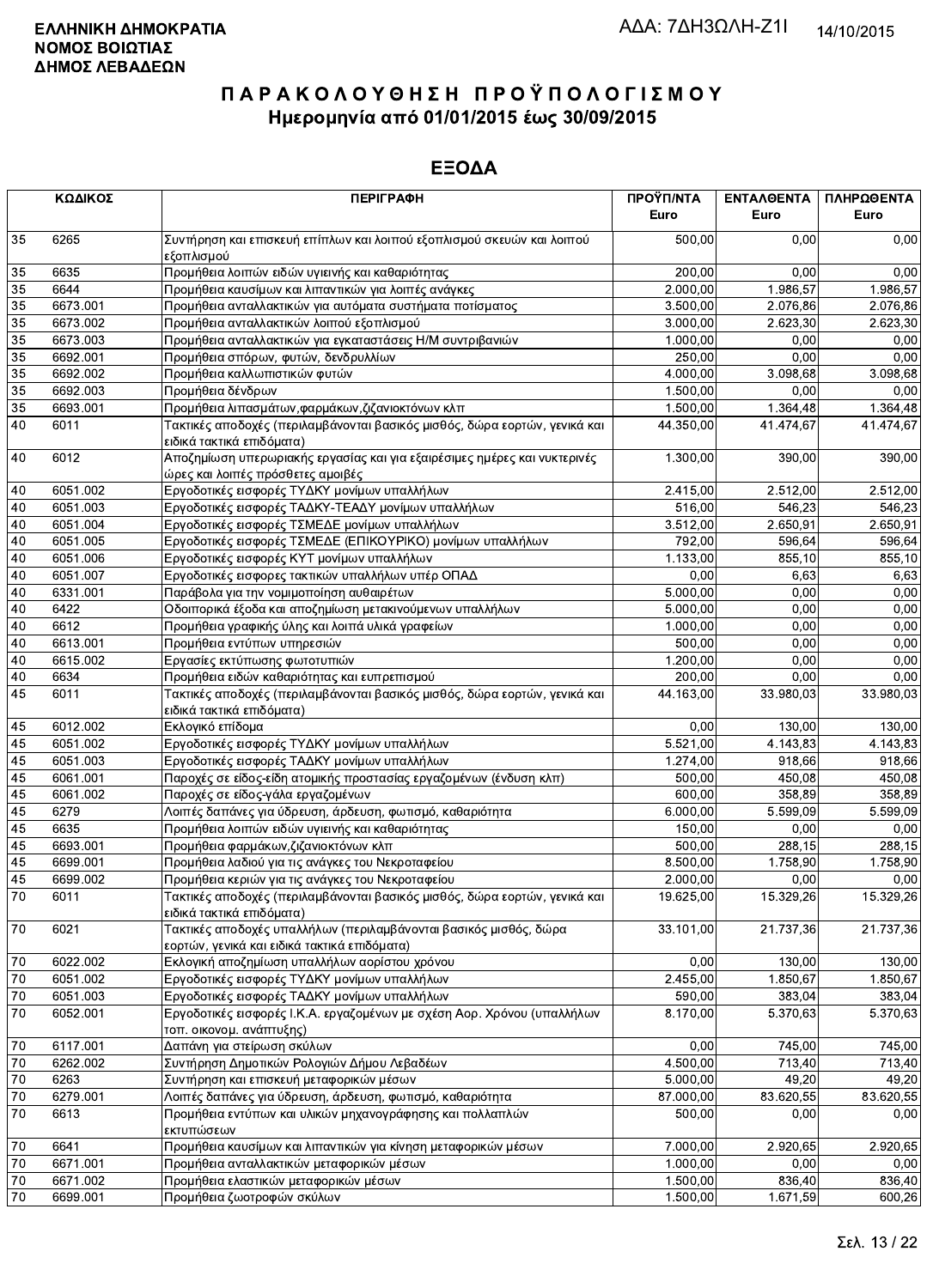|                 | ΚΩΔΙΚΟΣ<br><b>ПЕРІГРАФН</b> |                                                                                                              | ΠΡΟΫΠ/ΝΤΑ            | ΕΝΤΑΛΘΕΝΤΑ | ΠΛΗΡΩΘΕΝΤΑ |
|-----------------|-----------------------------|--------------------------------------------------------------------------------------------------------------|----------------------|------------|------------|
|                 |                             |                                                                                                              | Euro                 | Euro       | Euro       |
| $70\,$          | 6699.003                    | Προμήθεια λοιπών αναλωσίμων (αδεσποτοι σκύλοι κλπ)                                                           | 0,00                 | 0.00       | 0,00       |
| 10              | 7133                        | Έπιπλα σκεύη                                                                                                 | 6.000,00             | 0,00       | 0,00       |
| 10              | 7134.001                    | Μηχανογραφικός εξοπλισμός                                                                                    | 10.000,00            | 9.397,20   | 9.397,20   |
| 10              | 7134.002                    | Προμήθεια λογισμικού ηλεκτρονικών υπολογιστών                                                                | 12.000,00            | 0,00       | 0,00       |
| 10              | 7134.012                    | Προμήθεια εξοπλισμού για τη συνεδρίαση των συνεδριάσεων του Δ.Σ. και των                                     | 2.000,00             | 0,00       | 0,00       |
|                 | 7134.013                    | επιτροπών                                                                                                    |                      | 0,00       | 0,00       |
| 10<br>10        | 7135.003                    | Κάμερα ασφαλείας εισόδου Δημαρχείου                                                                          | 2.000,00<br>2.000,00 | 0,00       | 0,00       |
| 10              | 7135.008                    | Κάμερα ασφαλείας εισόδου Δημαρχείου<br>Προμήθεια τηλεόρασης (smart) για ενημέρωση, πολιτική προστασία κ.λ.π. | 1.000.00             | 400,00     | 400,00     |
| 10              | 7135.009                    | Προμήθεια μεταλλικών ραφιών για ταξιονόμηση του αρχειου του Δήμου                                            | 0,00                 | 0.00       | 0,00       |
| 10              | 7514.001                    | Συμμετοχή στο μετοχικό κεφάλαιο της Διαδημοτικής Επιχείρησης                                                 | 261.708,00           | 0,00       | 0,00       |
|                 |                             | Περιβάλλοντος και Οργάνωσης Διαχείρισης Απορριμμάτων Λιβαδειάς<br>(Δ.Ε.Π.Ο.Δ.Α.Λ. - Α.Ε.)                    |                      |            |            |
| 10              | 7518.001                    | Δαπάνες για την συμμετοχη στην ίδρυση της Αργοδιατροφικής Σύμπραξης<br>Περιφέρειας Στερεάς Ελλαδας           | 0,00                 | 0,00       | 0,00       |
| 15              | 7131.001                    | Προμήθεια πλυντηρίου πιάτων                                                                                  | 1.000,00             | 0,00       | 0,00       |
| 15              | 7131.002                    | Προμήθεια ηλεκτρικής κουζίνας για παιδικούς σταθμούς                                                         | 4.000,00             | 0,00       | 0,00       |
| 15              | 7131.003                    | Προμήθεια μηχανημάτων φυσιοθεραπείας                                                                         | 3.000,00             | 0,00       | 0,00       |
| 15              | 7131.004                    | Προμήθεια κλιματιστικού για υπηρεσία Κοινωνικής Προστασίας                                                   | 1.000,00             | 0,00       | 0,00       |
| 15              | 7131.005                    | Προμήθεια κλιματιστικού για Κοινωνικό Παντοπωλείο                                                            | 1.000,00             | 0,00       | 0,00       |
| 15              | 7131.006                    | Προμήθεια αλεξικέραυνου για την αντικεραυνική προστασια του<br>Κατασκηνωτικού Κέντρου                        | 0,00                 | 0,00       | 0,00       |
| 15              | 7133.002                    | Προμήθεια επίπλων και σκευών για Παιδικούς Σταθμούς και ΚΑΠΗ                                                 | 3.000,00             | 0,00       | 0,00       |
| 15              | 7134.003                    | Προμήθεια λογισμικού για το γραφείο υποστήριξης απασχόλησης                                                  | 2.000,00             | 0,00       | 0,00       |
| 15              | 7134.004                    | Προμήθεια πολυμηχανήματος (φωτοτυπικό-fax) για την υπηρεσία Κοινωνικής<br>προστασίας                         | 600,00               | 0,00       | 0,00       |
| 15              | 7135.002                    | Προμήθεια σκευών μαγειρικής                                                                                  | 1.000,00             | 0,00       | 0,00       |
| 15              | 7135.008                    | Προμηθεια προβολικού μηχανήματος (projektor) για το Μουσειο Εικονικής                                        | 0,00                 | 0,00       | 0,00       |
|                 |                             | Πραγματικότητας                                                                                              |                      |            |            |
| 15              | 7135.009                    | Προμήθεια προβολικών μηχανημάτων (projektor) για ΚΑΠΗ                                                        | 3.000,00             | 0,00       | 0,00       |
| 15              | 7135.010                    | Προμήθεια μηχανημάτων μέτρησης χοληστερίνης και σακχάρου                                                     | 200,00               | 0,00       | 0,00       |
| 15              | 7135.011                    | Προμήθεια και κατασκευή περίφραξης χώρου Κολυμβητηρίου                                                       | 5.000,00             | 0,00       | 0,00       |
| 15              | 7135.012                    | Προμήθεια μουσικών οργάνων Φιλαρμονικής                                                                      | 0.00                 | 0,00       | 0,00       |
| 15              | 7135.014                    | Προμήθεια boiler ζεστού νερού χρήσης για το Κλειστό Γυμναστήριο                                              | 0,00                 | 0,00       | 0,00       |
| 15              | 7311.103                    | Βελτιωση Σχολικών Συγκροτημάτων                                                                              | 14.951,80            | 0,00       | 0,00       |
| 15              | 7311.104                    | Ενεργειακή Αναβάθμιση Σχολικής Μονάδας 3ου Δημοτικού Σχολείου Λιβαδειάς                                      | 0,00                 | 0,00       | 0,00       |
| 15              | 7326.001                    | Αναβάθμιση αθλητικών εγκαταστάσεων                                                                           | 150.000,00           | 0,00       | 0,00       |
| 15              | 7326.404                    | Βελτίωση γηπέδου ποδοσφαίρου Αγίας Τριάδας                                                                   | 13.739,72            | 0,00       | 0,00       |
| 15              | 7331.103                    | Επισκευή στέγης σχολικών κτιρίων                                                                             | 3.228,20             | 3.228,20   | 3.228,20   |
| $\overline{15}$ | 7331.104                    | Επισκευή 7ου Δημοτικού Σχολείου                                                                              | 0,00                 | 0,00       | 0,00       |
| 15              | 7336.001                    | Συντήρηση Ανοικτού Θεάτρου Κρύας.                                                                            | 29.674,56            | 4.797,00   | 0,00       |
| 15              | 7341.201                    | Ανάδειξη και Αξιοποίηση Ιστορικών Χώρων Οικισμού Χαιρώνειας                                                  | 24.235,44            | 6.214,55   | 6.214,55   |
| 15              | 7413.001                    | Μελέτη αποκατάστασης ρηγματώσεων πέτρινου θεάτρου Λιβαδειάς                                                  | 5.500,00             | 0,00       | 0,00       |
| 20              | 7135.001                    | Προμήθεια κάδων απορριμμάτων για κομποστοποίηση                                                              | 0,00                 | 0,00       | 0,00       |
| $20\,$          | 7135.002                    | Προμήθεια κάδων απορριμμάτων διαφόρων τύπων                                                                  | 15.000,00            | 0,00       | 0,00       |
| 20              | 7135.003                    | Προμήθεια διαφόρων εργαλείων                                                                                 | 2.000,00             | 1.828,05   | 1.828,05   |
| 20              | 7135.005                    | Προμήθεια επιστήλιων καλαθιών απορριμμάτων                                                                   | 3.500,00             | 0,00       | 0,00       |
| $20\,$          | 7135.007                    | Προμήθεια συστήματος τηλεματικής διαχείρησης στόλου οχημάτων                                                 | 11.000,00            | 0,00       | 0,00       |
| $20\,$          | 7325.001                    | Επεκτάσεις Ηλεκτροφωτισμού                                                                                   | 10.000,00            | 0,00       | 0,00       |
| $20\,$          | 7325.003                    | Κατασκευή νέων ηλεκτρικών διανομών                                                                           | 3.000,00             | 0,00       | 0,00       |
| 20              | 7326.001                    | Κατασκευή προστατευτικών κιγκλιδωμάτων κάδων                                                                 | 2.000,00             | 0,00       | 0,00       |
| 20              | 7341.001                    | Προμήθεια ενός (1) Θρυμματιστή                                                                               | 340.000,00           | 299.000,00 | 299.000,00 |
| $20\,$          | 7341.003                    | Προμήθεια ενός (1) εκσκαφέα φορτωτή                                                                          | 105.780,00           | 75.600,00  | 75.600,00  |
| $20\,$          | 7341.007                    | Προμήθεια ενός (1) οχήματος ανοικτού τύπου 4χ4                                                               | 0,00                 | 0,00       | 0,00       |
| 20              | 7341.014                    | Αποκατάσταση Χ.Α.Δ.Α. στις θέσεις Τουρμπάκι κοινότητας Κυριακίου και Δ.Δ.<br>Παρορίου                        | 2.566,29             | 0,00       | 0,00       |
| 20              | 7341.015                    | Λειτουργική και Περιβαλλοντική Αναβάθμιση ΧΥΤΑ Λιβαδειάς                                                     | 1.754.209,43         | 495.815,74 | 495.815,74 |
| 25              | 7341.001                    | Βελτίωση υφιστάμενου αρδευτικού έργου του Δ.Δ. Λαφυστίου Δήμου<br>Λεβαδέων                                   | 103.202,00           | 73.646,11  | 0,00       |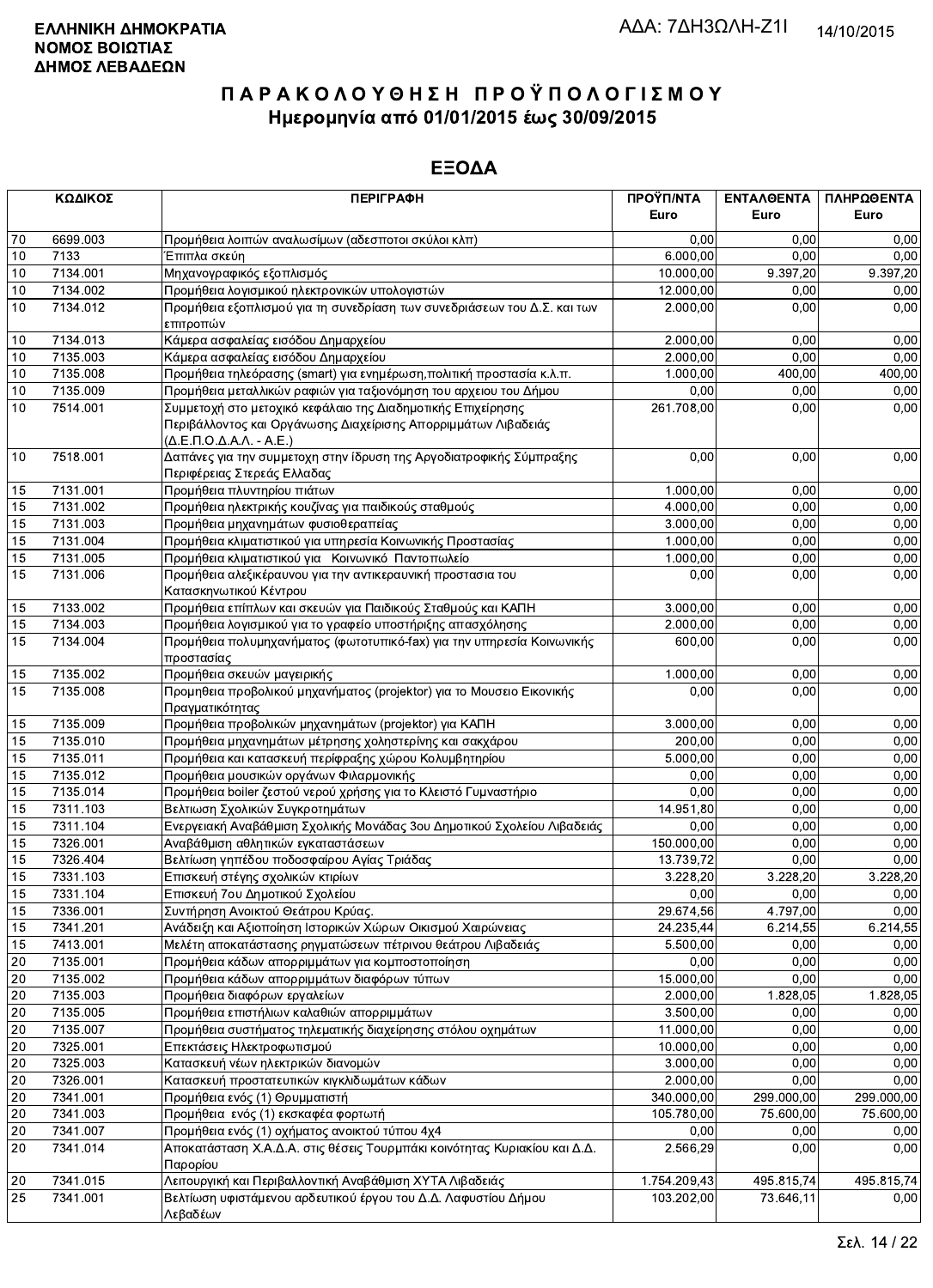|    | ΚΩΔΙΚΟΣ  | <b>ПЕРІГРАФН</b>                                                                                                                                                                                                                      | ΠΡΟΫΠ/ΝΤΑ<br>Euro | ΕΝΤΑΛΘΕΝΤΑ<br>Euro | ΠΛΗΡΩΘΕΝΤΑ<br>Euro |
|----|----------|---------------------------------------------------------------------------------------------------------------------------------------------------------------------------------------------------------------------------------------|-------------------|--------------------|--------------------|
| 25 | 7341.404 | Μελέτη Έργων Ανακατασκευής Εσωτερικού Δικτύου, Έργων Ποσαγωγής<br>Ακαθάρτων και Εγκατάστασαης Επεξεργασιας Λυμάτων (Ε.Ε.Λ.) Αγίου<br>Γεωργίου                                                                                         | 76.157,81         | 0,00               | 0,00               |
| 25 | 7341.501 | Αγορά εδαφικών εκτάσεων Οικισμού Κυριακίου                                                                                                                                                                                            | 5.000,00          | 0,00               | 0,00               |
| 25 | 7341.503 | Μελέτη Αποχέτευσης - Προσαγωγής Ακαθάρτων και εγκατάσταση<br>επεξεργασίας λυμάτων (Ε.Ε.Λ.) Οικισμού Κυριακίου                                                                                                                         | 16.056,38         | 17.600,20          | 17.600,20          |
| 25 | 7413.001 | Μελέτη και περιβαλλοντική αδειοδότηση χρήσης νερού άρδευσης                                                                                                                                                                           | 8.744,92          | 0,00               | 0,00               |
| 30 | 7131.001 | Ανακαίνιση Παιδικών Χαρών                                                                                                                                                                                                             | 0,00              | 0,00               | 0,00               |
| 30 | 7134.001 | Προμήθεια λογισμικού ηλεκτρονικών υπολογιστών                                                                                                                                                                                         | 2.000,00          | 0,00               | 0,00               |
| 30 | 7135.002 | Προμήθεια αναλυτή καυσαερίων                                                                                                                                                                                                          | 4.000,00          | 0.00               | 0,00               |
| 30 | 7135.003 | Προμήθεια διαφόρων εργαλείων                                                                                                                                                                                                          | 1.500,00          | 0,00               | 0,00               |
| 30 | 7135.007 | Προμήθεια πληροφοριακών πινακίδων και κυκλοφοριακών ρυθμίσεων και<br>ιστών                                                                                                                                                            | 8.000,00          | 0,00               | 0,00               |
| 30 | 7135.008 | Προμήθεια κατόπτρων ρύθμισης κυκλοφορίας                                                                                                                                                                                              | 5.000,00          | 0,00               | 0,00               |
| 30 | 7322.003 | Βελτίωση παιδικών χαρών (Δημ. Κοιν. Λιβαδειάς)                                                                                                                                                                                        | 30.000,00         | 0,00               | 0,00               |
| 30 | 7322.006 | Ανακατασκευή Παιδικών Χαρών                                                                                                                                                                                                           | 264.306,80        | 0,00               | 0,00               |
| 30 | 7322.401 | Ανάπλαση Πλατείας Τ.Κ. Αγίου Γεωργίου                                                                                                                                                                                                 | 0,00              | 0,00               | 0,00               |
| 30 | 7323.020 | Βελτίωση Δημοτικής Οδοποιίας Δήμου Λεβαδέων                                                                                                                                                                                           | 169.931,62        | 164.012,97         | 164.012,97         |
| 30 | 7323.021 | Βελτίωση Δημοτικής Οδοποιίας (2015)                                                                                                                                                                                                   | 330.330,92        | 0,00               | 0,00               |
| 30 | 7323.417 | Βελτιωση δασικού δρόμου από οικισμό Κορώνειας έως στροφή Νταούμη                                                                                                                                                                      | 0.00              | 0,00               | 0,00               |
| 30 | 7325.002 | Κατασκευή Δικτύου Ηλεκτροφωτισμού οδού 28ης Οκτωβρίου Λιβαδειάς                                                                                                                                                                       | 5.200,00          | 0,00               | 0,00               |
| 30 | 7325.003 | Κατασκευή φωτισμού επί της οδού Γεωργαντά                                                                                                                                                                                             | 116.985,33        | 0.00               | 0,00               |
| 30 | 7326.013 | Προστασία Υφιστάμενου Αγωγού Καυσίμων                                                                                                                                                                                                 | 21.879,69         | 16.069,86          | 16.069,86          |
| 30 | 7326.401 | Κατασκευή τοίχου αντιστηριξης στην Τ.Κ. Κορώνειας                                                                                                                                                                                     | 0,00              | 27.993,83          | 27.993,83          |
| 30 | 7331.001 | Συντήρηση Δημοτικών κτιρίων Δήμου Λεβαδέων                                                                                                                                                                                            | 60.000,00         | 0,00               | 0,00               |
| 30 | 7333.001 | Συντήρηση οδών-πεζοδρόμων και κοινόχρηστων χώρων                                                                                                                                                                                      | 97.251,83         | 0,00               | 0,00               |
| 30 | 7333.014 | Αποκατάσταση ζημιών που προκλήθηκαν από θεομηνία στο Δήμο Λεβαδέων                                                                                                                                                                    | 74.655,68         | 39.778,62          | 39.778,62          |
| 30 | 7333.408 | Βελτίωση δασικού δρόμου από οικισμό Κορώνειας έως στροφη Νταούμη                                                                                                                                                                      | 186.949,70        | 0,00               | 0,00               |
| 30 | 7341.002 | Βελτίωση και ανάπλαση κοινόχρηστων χωρων οικισμού Ελικώνα                                                                                                                                                                             | 550.000,00        | 0,00               | 0,00               |
| 30 | 7341.005 | Διαπλατύνσεις πεζοδρομίων (οδού Πεσόντων Μαχητών, Αθηνών,<br>Καραγιαννοπούλου, Φίλωνος)                                                                                                                                               | 0,00              | 0,00               | 0,00               |
| 30 | 7341.006 | Ανάπλαση-Ενοποίηση Δικτύου Πεζόδρομων (Πεζόδρομος οδού Καλιαγκάκη,<br>οδού Μπουφίδου, χώρος πρώην ΚΤΕΛ και πεζοδρόμια οδού Σπυρίδωνος)                                                                                                | 392.477,72        | 218.461,34         | 218.461,34         |
| 30 | 7341.007 | Διαμόρφωση μονοπατιού και αποκατάσταση-στερέωση τρίχινου γεφυριού                                                                                                                                                                     | 71.017,07         | 32.228,76          | 32.228,76          |
| 30 | 7341.008 | Διατήρηση και επανάχρηση αξιόλογου Βιομηχανικού Κτιριακού Αποθέματος<br>Μύλου Παπαϊωάννου-Εκπόνηση Αρχιτεκτονικής Μελέτης                                                                                                             | 9.287,00          | 6.496,00           | 6.496,00           |
| 30 | 7341.009 | Διατήρηση και επανάχρηση αξιόλογου Βιομηχανικού Κτιριακού Αποθέματος<br>Μύλου Παπαιωάννου - Εκπόνηση Ηλεκτρομηχανολογικής Μελέτης                                                                                                     | 4.645,00          | 0,00               | 0,00               |
| 30 | 7341.010 | Διατήρηση και επανάχρηση αξιόλογου Βιομηχανικού Κτιριακού Αποθέματος<br>Μύλου Παπαιωάννου - Εκπόνηση Στατικής Μελέτης                                                                                                                 | 4.645.00          | 0,00               | 0,00               |
| 30 | 7341.011 | Διατήρηση και επανάχρηση αξιόλογου Βιομηχανικού Κτιριακού Αποθέματος<br>Μύλου Παπαιωάννου - Εκπόνηση Ειδικής Αρχιτεκτονικής Μελέτης                                                                                                   | 4.645,00          | 3.251,50           | 3.251,50           |
| 30 | 7341.013 | Υποστήριξη προετοιμασία φακέλλου του έργου Διατήρηση και επανάχρηση<br>αξιόλογου Βιομηχανικού Κτιριακού Αποθέματος Μύλου Παπαιώννου                                                                                                   | 10.568,00         | 0,00               | 0,00               |
| 30 | 7341.015 | Υπογειοποίηση εναερίου δικτύου πεζοδρόμου επί της οδού Μπουφίδου (3ο<br>υποέργο της πραξης Ανάπλαση-Ενοποίηση Δικτύου Πεζοδρομων<br>(Πεζοδρομος οδού Καλλιαγκάκη, οδού Μπουφιδου, χωρος πρωην ΚΤΕΛ και<br>πεζοδρομια οδού Σπυρίδωνος) | 42.733,10         | 0,00               | 0,00               |
| 30 | 7341.016 | Σωστικές Ανασκαφές (2ο υποέργο της πραξης Ανάπλαση-Ενοποίηση<br>Δικτύου Πεζοδρομων (Πεζοδρομος οδού Καλλιαγκάκη, οδού Μπουφιδου,<br>χωρος πρωην ΚΤΕΛ και πεζοδρομια οδού Σπυρίδωνος)                                                  | 1,00              | 0,00               | 0,00               |
| 30 | 7341.201 | Βελτίωση και ανάπλαση κοινοχρήστων χώρων Τ.Κ. Ανθοχωρίου                                                                                                                                                                              | 0.00              | 0,00               | 0,00               |
| 30 | 7341.401 | Βελτίωση και Ανάπλαση Κοινόχρηστων χώρων ΤΚ Κορώνειας                                                                                                                                                                                 | 358.598,58        | 131.252,73         | 131.252,73         |
| 30 | 7411.001 | Αρχιτεκτονικός Διαγωνισμός-Μελέτες Νέου Δημαρχείου (Δημοτικής Κοινότητας<br>Λιβαδειάς)                                                                                                                                                | 100.000,00        | 0,00               | 0,00               |
| 30 | 7412.402 | Μελέτη Στατικής επάρκειας του φορέα στήριξης της Πλατείας της Δημοτικής<br>Κοινότητας Αγίου Γεωργίου                                                                                                                                  | 5.473,50          | 5.473,50           | 0,00               |
| 30 | 7413.005 | Μελέτη Αποκατάστασης Ιστορικού Μηχανολογικού Εξοπλισμού Μύλων<br>Παπαιωάννου                                                                                                                                                          | 6.150,00          | 5.477,19           | 5.477,19           |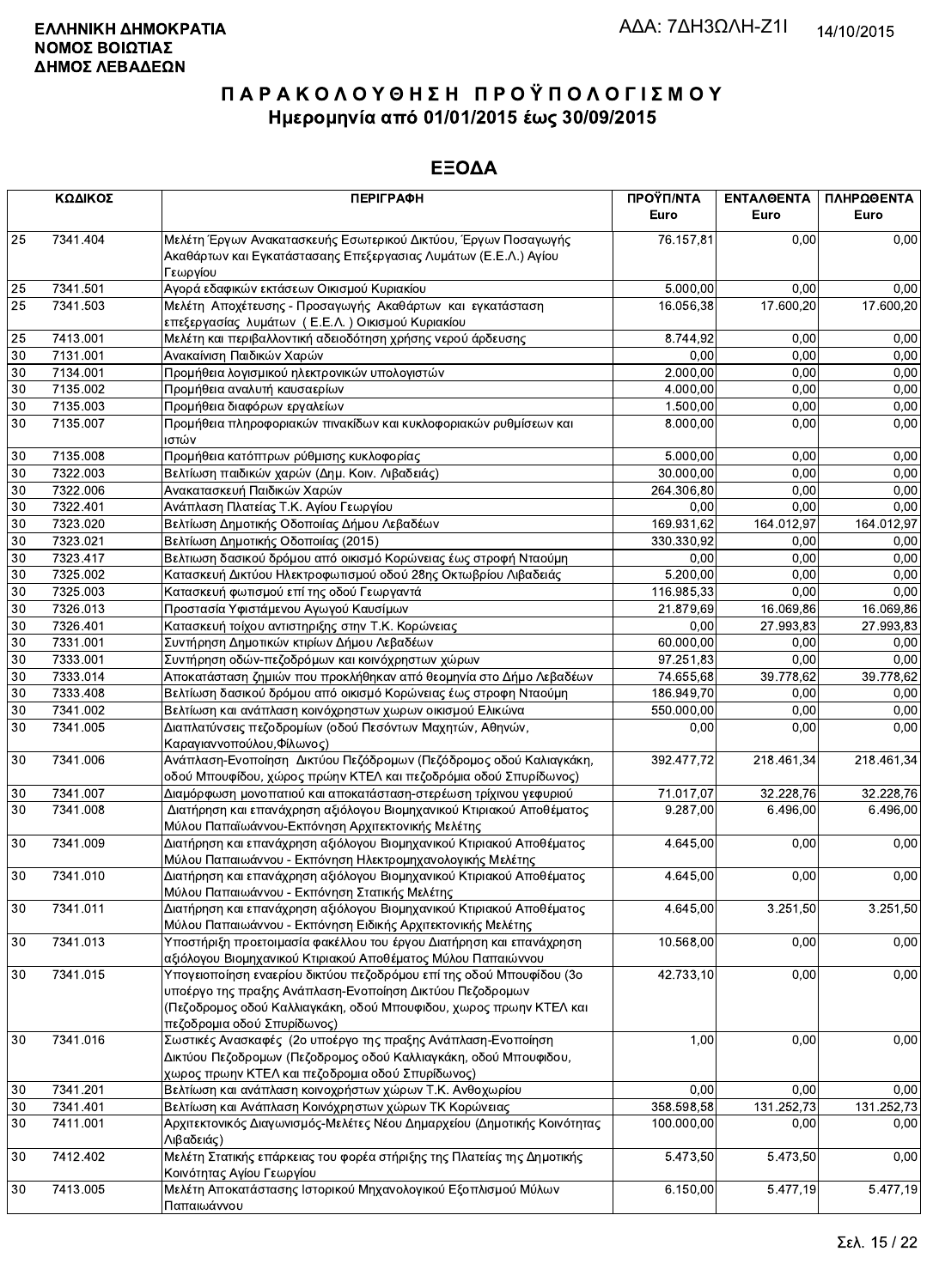|          | ΚΩΔΙΚΟΣ      | <b>ПЕРІГРАФН</b>                                                                                                                                      | ΠΡΟΫΠ/ΝΤΑ<br>Euro          | ΕΝΤΑΛΘΕΝΤΑ<br>Euro | ΠΛΗΡΩΘΕΝΤΑ<br>Euro |
|----------|--------------|-------------------------------------------------------------------------------------------------------------------------------------------------------|----------------------------|--------------------|--------------------|
| 30       | 7413.301     | Συγκοινωνιακή προκαταρκτική μελέτη για το έργο πρόσβασης του νέου<br>Χιονοδρομικού Κέντρου Παρνασσού στην ευρύτερη περιοχή της θέσης<br><b>AKPINO</b> | 13.306,36                  | 0.00               | 0,00               |
| 30       | 7413.302     | Γεωλογική μελέτη για το έργο πρόσβασης του νέου Χιονοδρομικού<br>Κέντρου Παρνασσού στην ευρύτερη περιοχή της θέσης ΑΚΡΙΝΟ                             | 7.862,85                   | 0,00               | 0,00               |
| 30       | 7413.303     | Προμελέτη Περιβαλλοντικών Επιπτώσεων για το έργο πρόσβασης του<br>νέου Χιονοδρομικού Κέντρου Παρνασσού στην ευρύτερη περιοχή της<br>θέσης AKPINO      | 7.862,85                   | 0,00               | 0,00               |
| 30       | 7413.307     | Έργα δασικής αναψυχής προστασίας και ανάδειξης του φυσικού<br>περιβάλλοντος στη θέση Λαπαθιά του Δήμου Δαύλειας                                       | 3.750,99                   | 0,00               | 0,00               |
| 35       | 7135.001     | Προμήθεια λοιπού κεφαλαιακού εξοπλισμού (εργαλείων κλπ συναφών ειδών)                                                                                 | 3.000,00                   | 2.746,14           | 2.746,14           |
| 35       | 7135.002     | Προμήθεια εξοπλισμού (χλοοκοπτικών μηχανημάτων κλπ) για την<br>αντιμετώπιση δράσεων πολιτικής προστασίας                                              | 2.000,00                   | 0,00               | 0,00               |
| 40       | 7111.003     | Αποζημίωση ιδιοκτησίων για την διάνοιξη της οδού Ρούμελης από την οδό<br>Χαιρωνείας εως την οδό Ορχομενού (1/2012 πράξη αναλογισμού)                  | 50.114,38                  | 12.799,19          | 12.799,19          |
| 40       | 7111.004     | Αποζημίωση ιδιοκτησιών στο πάρκο της Έρκυνας από την οδό Θουκιδίδου<br>έως την οδό Ξενοφώντος                                                         | 90.752,00                  | 0,00               | 0,00               |
| 40       | 7135.001     | Προμήθεια γεωδαιτικού σταθμού                                                                                                                         | 7.000,00                   | 5.412,00           | 0,00               |
| 40       | 7341.201     | Μελέτη Σχεδιου Χωροταξικής και Οικιστικής Οργανωσης Ανοικτής Πόλης<br>Δήμου Χαιρώνειας                                                                | 16.751,67                  | 0,00               | 0,00               |
| 40       | 7341.501     | Μελέτη Γενικού Πολεοδομικού Σχεδίου Κοινότητας Κυριακίου                                                                                              | 16.705,75                  | 0,00               | 0,00               |
| 40       | 7413.302     | Μελέτη γεωλογικής καταλληλότητας (Β1 σταδίου) του ΣΧΟΟΑΠ Δαύλειας                                                                                     | 0,00                       | 0,00               | 0,00               |
| 45       | 7135.001     | Προμήθεια λοιπού κεφαλαιακού εξοπλισμού (εργαλείων κλπ. συναφών<br> ειδών)                                                                            | 1.000,00                   | 912,13             | 912,13             |
| 45       | 7326.001     | Κατασκευή περίφραξης νέου Νεκροταφείου                                                                                                                | 63.738,00                  | 19.169,92          | 0,00               |
| 45       | 7413.001     | Τεχνικές μελέτες επέκτασης Κοιμητηρίου Δ.Κ. Λιβαδειάς                                                                                                 | 0,00                       | 0.00               | 0,00               |
| 45       | 7413.401     | Τεχνικές μελέτες ίδρυσης Νέου Κοιμητηρίου Αγίου Γεωργίου                                                                                              | 0,00                       | 0,00               | 0,00               |
| 70       | 7326.001     | Δημιουργια ενδιαιτήματος αδέσποτων σκύλων                                                                                                             | 0,00                       | 0,00               | 0,00               |
| 80       | 8111.001     | Αμοιβές και έξοδα προσωπικού                                                                                                                          | 4.250,00                   | 6.533,61           | 6.533,61           |
| 80       | 8111.002     | Αποζημίωση και έξοδα προσωπικού (Φιλαρμονικής, γυμναστές ΠΑγΟ,<br>αποζημίωση λόγω συνταξιοδότησης κλπ)                                                | 0,00                       | 21.265,50          | 0,00               |
| 80       | 8112         | Αμοιβές αιρετών αρχόντων και τρίτων                                                                                                                   | 11.500,00                  | 6.004,00           | 5.500,00           |
| 80       | 8113         | Αμοιβές και έξοδα τρίτων Παροχές τρίτων                                                                                                               | 125.000,00                 | 40.386,56          | 37.972,33          |
| 80       | 8115         | Διάφορα έξοδα                                                                                                                                         | 25.000,00                  | 21.483,76          | 20.576,35          |
| 80       | 8116         | Δαπάνες προμήθειας αναλωσίμων                                                                                                                         | 40.000,00                  | 63.490,57          | 62.591,85          |
| 80       | 8117         | Λοιπά έξοδα                                                                                                                                           | 220.000,00                 | 60.438,02          | 47.125,35          |
| 80       | 8121         | Αγορές κτιρίων τεχνικών έργων και προμήθειες παγίων                                                                                                   | 449.136,00                 | 364.073.22         | 364.073,22         |
| 80       | 8122         | Έργα                                                                                                                                                  | 139.432,73                 | 256.524,49         | 256.524,49         |
| 80       | 8123         | Μελέτες Έρευνες πειραματικές εργασίες και ειδικές δαπάνες                                                                                             | 28.853,55                  | 7.380,00           | 7.380,00           |
| 80       | 8131         | Φορολογικά πρόστιμα και προσαυξήσεις (ΠΟΕ)                                                                                                            | 8.000,00                   | 561,33             | 561,33             |
| 80       | 8211         | Απόδοση εισφοράς υπέρ του Δημοσίου στις αποδοχές και τα έξοδα<br>παράστασης                                                                           | 200.360,00                 | 131.071,28         | 131.071,28         |
| 80       | 8221         | Απόδοση φόρων μισθωτών υπηρεσιών                                                                                                                      | 259.350,00                 | 166.062,51         | 166.062,51         |
| 80       | 8222         | Απόδοση φόρων και χαρτόσημο Δημάρχων Αντιδημάρχων, μελών Δημοτικών<br>Συμβουλίων και λοιπών συλλογικών οργάνων                                        | 7.386,00                   | 2.810,90           | 2.810,90           |
| 80       | 8223         | Απόδοση φόρων προμηθευτών εργολάβων ελ. επαγγελματιών κ.λ.π.                                                                                          | 141.500,00                 | 193.236,58         | 193.236,58         |
| 80       | 8224         | Λοιπές αποδόσεις κρατήσεων υπέρ του Δημοσίου                                                                                                          | 90.302,17                  | 1.629,84           | 1.629,84           |
| 80       | 8231         | Εισφορές σε ασφαλιστικούς οργανισμούς και ταμεία                                                                                                      | 1.393.100,00               | 901.691,68         | 901.691,68         |
| 80       | 8232         | Εισφορά για το εφάπαξ βοήθημα του Ν 103/75                                                                                                            | 3.989,00                   | 784,30             | 784,30             |
| 80       | 8241         | Κρατήσεις στις αποδοχές για την εξόφληση δανείων του ΤΠ & Δ                                                                                           | 91.400,00                  | 54.266,25          | 54.266,25          |
| 80       | 8242         | Λοιπές κρατήσεις υπέρ τρίτων                                                                                                                          | 275.000,00                 | 179.224,66         | 179.224,66         |
| 80       | 8251         | Πάγια προκαταβολή                                                                                                                                     | 29.000,00                  | 29.000,00          | 17.000,00          |
| 80       | 8261.001     | Επιστροφές αχρεωστήτως εισπραχθέντων εσόδων                                                                                                           | 32.233,04                  | 2.556,68           | 2.556,68           |
| 80       | 8261.002     | Λοιπές επιστροφές εισπραχθέντων εσόδων                                                                                                                | 74.713,79                  | 5.830,29           | 5.830,29           |
| 80       | 8261.003     | Επιστροφές χρημάτων για επιχορηγούμενες ληξιπρόθεσμες οφειλές                                                                                         | 0.00                       | 6.756,84           | 6.756,84           |
| 80<br>90 | 8511<br>9111 | Προβλέψεις μη είσπραξης εισπρακτέων υπολοίπων<br>Αποθεματικό                                                                                          | 2.958.064,27<br>449.825,66 | 0,00<br>0,00       | 0,00<br>0,00       |
|          |              | ΣΥΝΟΛΑ                                                                                                                                                | 29.507.030.53              | 15.134.051.82      | 14.802.135.54      |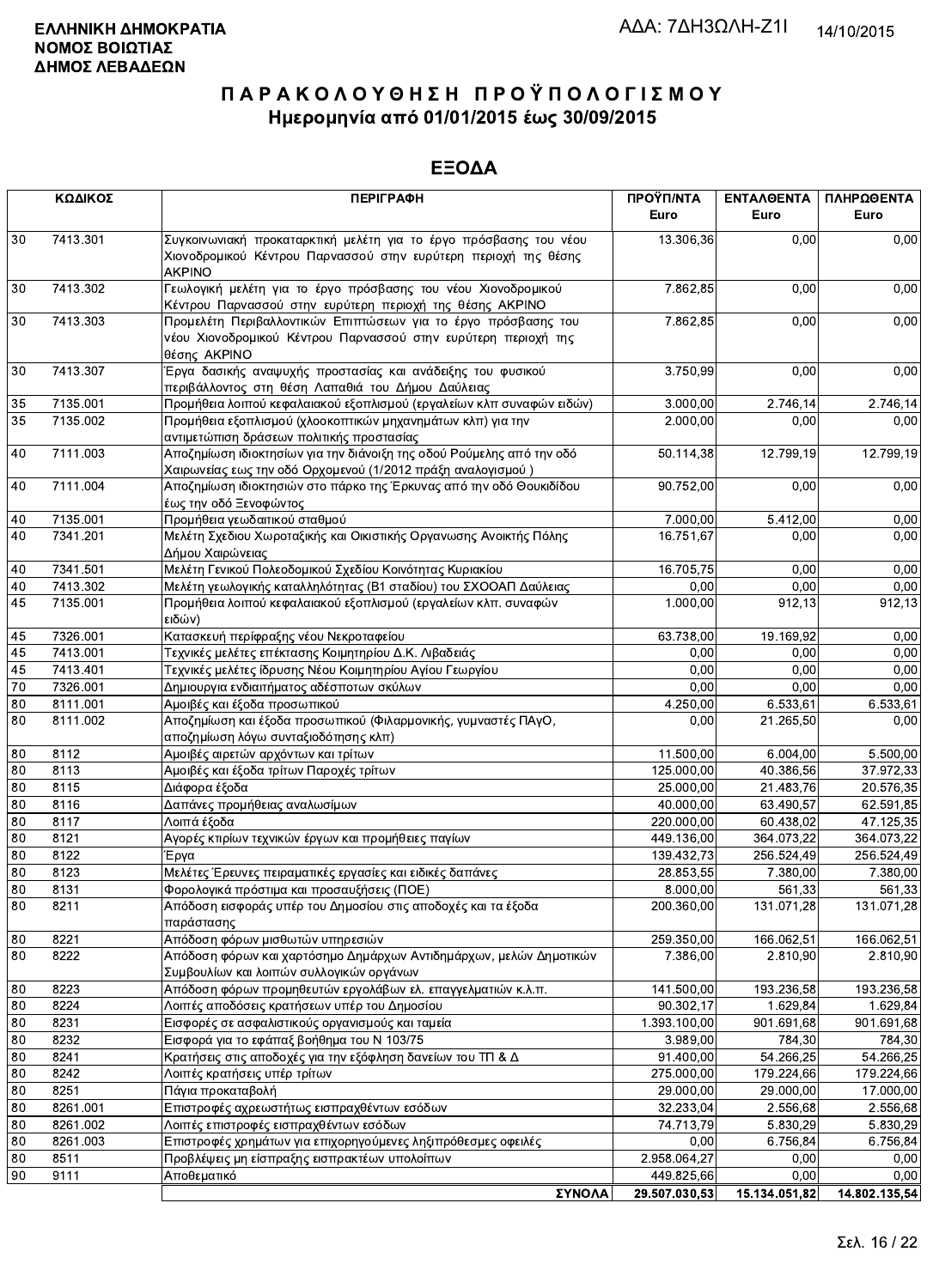#### ΓΕΝΙΚΗ ΑΝΑΚΕΦΑΛΑΙΩΣΗ

|                                         | ΠΡΟΫΠΟΛΟΓΙΣΘΕΝΤΑ<br>Euro | ΒΕΒΑΙΩΘΕΝΤΑ<br>Euro | ΕΙΣΠΡΑΧΘΕΝΤΑ<br>Euro |
|-----------------------------------------|--------------------------|---------------------|----------------------|
| ΕΣΟΔΑ                                   | 27.376.998,87            | 27.376.998,87       | 14.676.666,47        |
| <b>XPHMATIKO</b><br>ΥΠΟΛΟΙΠΟ<br>(K.A.3) | 2.130.031,66             | 2.653.412,97        | 2.653.412,97         |
| ΣΥΝΟΛΟ                                  | 29.507.030,53            | 21.915.196,03       | 17.330.079,44        |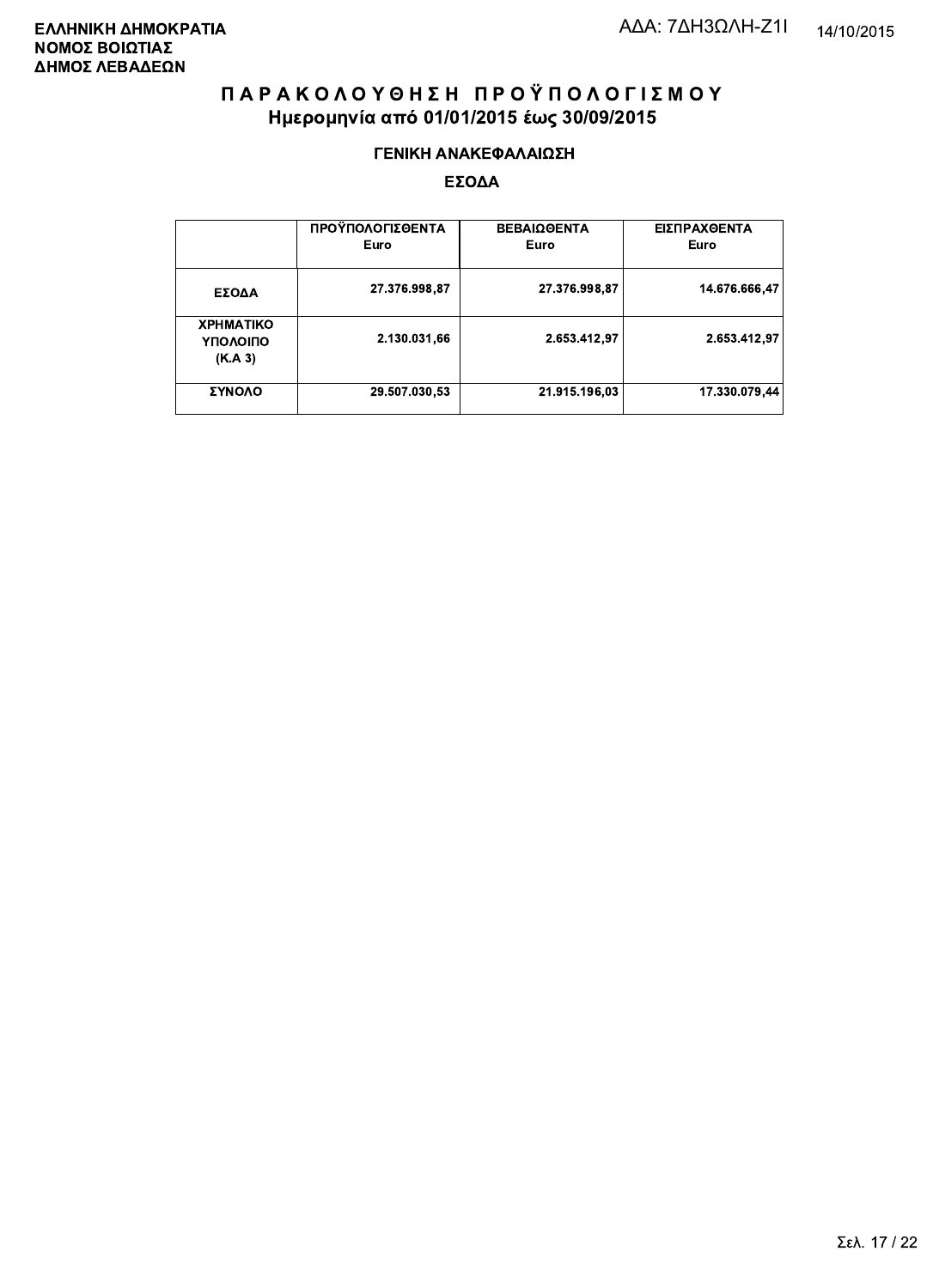#### ΕΞΟΔΑ

|             | ΠΡΟΫΠ/ΝΤΑ<br>Euro | <b>ENTAAGENTA</b><br>Euro | ΠΛΗΡΩΘΕΝΤΑ<br>Euro |
|-------------|-------------------|---------------------------|--------------------|
| ΕΞΟΔΑ       | 29.057.204,87     | 15.134.051.82             | 14.802.135.54      |
| ΑΠΟΘΕΜΑΤΙΚΟ | 449.825.66        | 0,00                      | 0.00               |
| ΣΥΝΟΛΟ      | 29.507.030.53     | 15.134.051.82             | 14.802.135.54      |
|             |                   |                           |                    |

#### ΑΝΑΚΕΦΑΛΑΙΩΣΗ 1ου ΕΠΙΠΕΔΟΥ

|  | . | <b>TINTA</b> | ົ° PENTA | ΗΡΩΘΕΝΤΔ |
|--|---|--------------|----------|----------|
|--|---|--------------|----------|----------|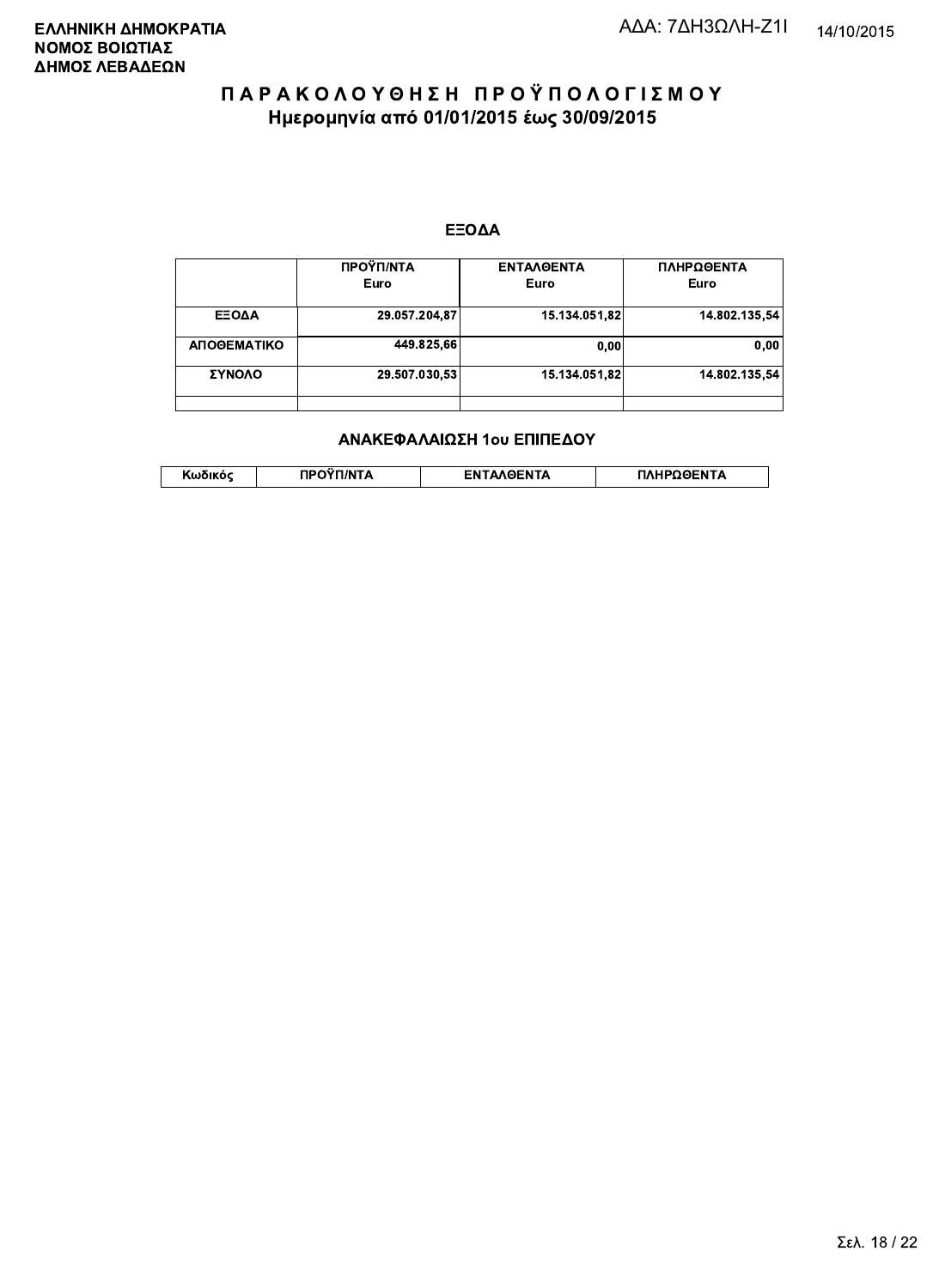ΑΝΑΚΕΦΑΛΑΙΩΣΗ ΕΣΟΔΩΝ ΑΠΟ 01/01/2015 ΕΩΣ 30/09/2015

|   | TAKTIKA EZOAA                                                               |                       |               |
|---|-----------------------------------------------------------------------------|-----------------------|---------------|
|   |                                                                             | <i>EYNOAO:</i>        | 9.415.031,10  |
|   | EKTAKTA EZOAA                                                               |                       |               |
|   |                                                                             | <i>EYNOAO:</i>        | 2.093.362,29  |
| 2 | EΣΟΔΑ ΠΑΡΕΛΘΟΝΤΩΝ ΟΙΚΟΝΟΜΙΚΩΝ ΕΤΩΝ (Π.Ο.Ε.) ΠΟΥ ΒΕΒΑΙΩΝΟΝΤΑΙ ΓΙΑ ΠΡΩΤΗ ΦΟΡΑ |                       |               |
|   |                                                                             | ΣΥΝΟΛΟ:               | 550.500,30    |
| 3 | EIZNPASEIZ ANO AANEIA KAI ANAITHZEIZ ANO N.O.E.                             |                       |               |
|   |                                                                             | ΣΥΝΟΛΟ:               | 1.096.252,59  |
| 4 | ΕΙΣΠΡΑΞΕΙΣ ΥΠΕΡ ΤΟΥ ΔΗΜΟΣΙΟΥ ΚΑΙ ΤΡΙΤΩΝ ΚΑΙ ΕΠΙΣΤΡΟΦΕΣ ΧΡΗΜΑΤΩΝ             |                       |               |
|   |                                                                             | ΣΥΝΟΛΟ:               | 1.521.520,19  |
| 5 | ΧΡΗΜΑΤΙΚΟ ΥΠΟΛΟΙΠΟ                                                          |                       |               |
|   |                                                                             | ΣΥΝΟΛΟ:               | 2.653.412,97  |
|   |                                                                             | ΓΕΝΙΚΟ ΣΥΝΟΛΟ ΕΣΟΔΩΝ: | 17.330.079,44 |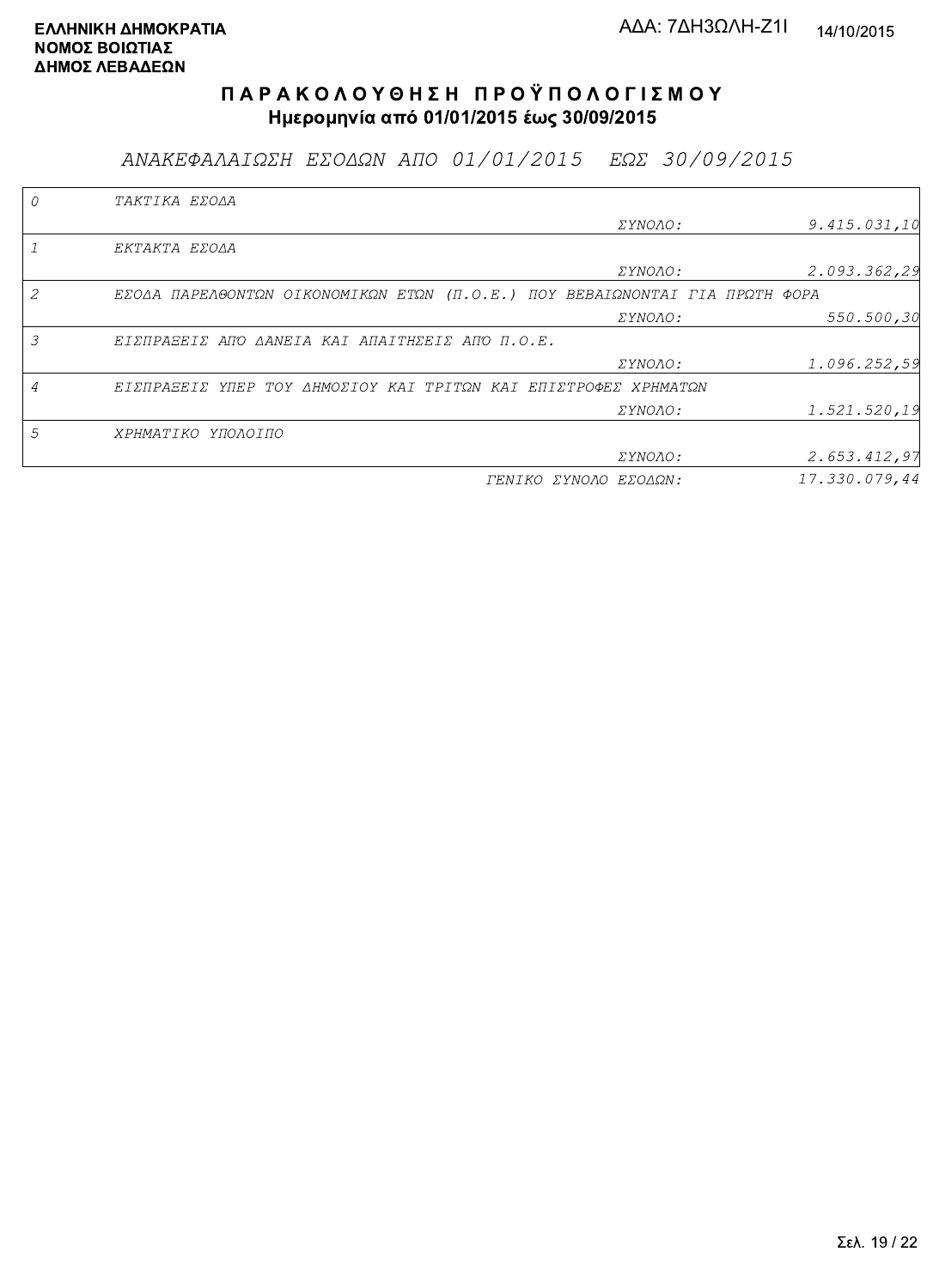### ΑΝΑΚΕΦΑΛΑΙΩΣΗ ΕΞΟΔΩΝ ΑΠΟ 01/01/2015 ΕΩΣ 30/09/2015

| 6             | Έξοδα χρήσης                                                  |                         |
|---------------|---------------------------------------------------------------|-------------------------|
| 61            | Αμοιβές αιρετών και τρίτων                                    | 206.467,49              |
| 66            | Δαπάνες προμήθειας αναλωσίμων                                 | 284.001,76              |
| 67            | Πληρωμές για μεταβιβάσεις εισοδημάτων σε τρίτους Παραχωρήσεις | 5.487.140,77            |
|               | - Παροχές - Επιχορηγήσεις - Επιδοτήσεις - Δωρεές              |                         |
| 63            | $\Phi$ όροι - Τέλη                                            | 25.711,21               |
| 60            | Αμοιβές και έξοδα προσωπικού                                  | 3.532.988,32            |
| 64            | Λοιπά γενικά έξοδα                                            | 109.517,58              |
| 65            | Πληρωμές για την εξυπηρέτηση της δημόσιας πίστης              | 243.374,65              |
| 62            | Παροχές τρίτων                                                | 842.360,38              |
| 68            | Λοιπά έξοδα                                                   | 28.248,84               |
|               | ΣΥΝΟΛΟ:                                                       | 10.759.811,00           |
| $\mathcal{I}$ | Επενδύσεις                                                    |                         |
| 73            | Έργα                                                          | 1.537.004,30            |
| 71            | Αγορές κτιρίων τεχνικών έργων και προμήθειες παγίων           | $\overline{28.082, 71}$ |
| 75            | Τίτλοι πάγιας επένδυσης (συμμετοχές σε επιχειρήσεις)          | 0,00                    |
| 74            | Μελέτες, έρευνες, πειραματικές εργασίες και ειδικές δαπάνες   | 5.477,19                |
|               | ΣΥΝΟΛΟ:                                                       | 1.570.564,20            |
| 8             | ΠΛΗΡΩΜΕΣ Π.Ο.Ε & ΛΟΙΠΕΣ ΑΠΟΔΟΣΕΙΣ ΚΑΙ ΠΡΟΒΛΕΨΕΙΣ              |                         |
| 81            | Πληρωμές υποχρεώσεων (Π.Ο.Ε.)                                 | 808.838,53              |
| 82            | Λοιπές αποδόσεις                                              | 1.662.921,81            |
| 83            | Επιχορηγούμενες Πληρωμές Υποχρεώσεων Π.Ο.Ε.                   | 0,00                    |
| 85            | Προβλέψεις μη είσπραξης εισπρακτέων υπολοίπων βεβαιωμένων     | 0,00                    |
|               | κατά τα ΠΟΕ εντός του οικονομικού έτους                       |                         |
|               | ΣΥΝΟΛΟ:                                                       | 2.471.760,34            |
| 9             | Αποθεματικό                                                   |                         |
| 91            | Ποσό διαθέσιμο για αναπλήρωση των ανεπαρκών πιστώσεων για τη  | 0,00                    |
|               | δημιουργία νέων μη προβλεπόμενων στον προϋπολογισμό           |                         |
|               | ΣΥΝΟΛΟ:                                                       | 0,00                    |
|               | FENIKO XYNOAO ESOAON:                                         | 14,802,135,54           |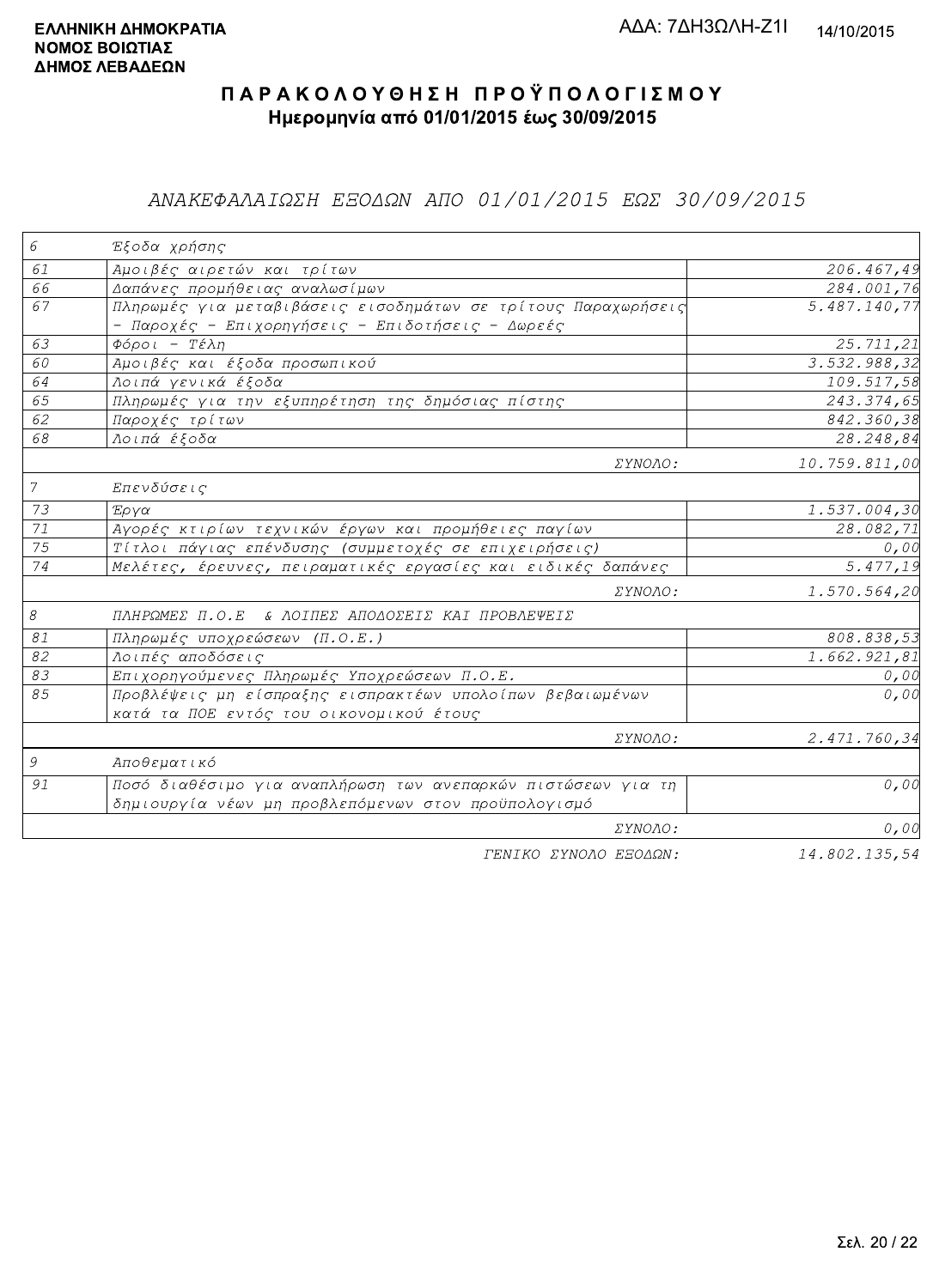ΣΥΝΟΛΑ ΑΝΑ ΥΠΗΡΕΣΙΑ ΑΠΟ 01/01/2015 ΕΩΣ 30/09/2015

| 00              | Γενικές υπηρεσίες                                         | 1.012.380,08  |
|-----------------|-----------------------------------------------------------|---------------|
| 10              | Οικονομικές και Διοικητικές υπηρεσίες                     | 1.219.897,52  |
| 15              | Υπηρεσίες Πολιτισμού, Αθλητισμού και κοινωνικής πολιτικής | 6.120.552,85  |
| 20              | Υπηρεσία καθαριότητας και ηλεκτροφωτισμού                 | 2.239.072,78  |
| 25              | Υπηρεσίες 'Υδρευσης-άδρευσης-αποχέτευσης                  | 121.542,92    |
| 30 <sup>°</sup> | Υπηρεσία Τεχνικών έργων                                   | 1.208.625,99  |
| 35              | Υπηρεσίες πρασίνου                                        | 163.645,51    |
| 40              | Υπηρεσία Πολεοδομίας                                      | 61.831,37     |
| 45              | Υπηρεσία Νεκροταφείων                                     | 48.539,76     |
| 50              | Δημοτική Αστυνομία                                        | 0,00          |
| 70              | Λοιπές υπηρεσίες                                          | 134.286,42    |
|                 | ΣΥΝΟΛΟ:                                                   | 12.330.375,20 |